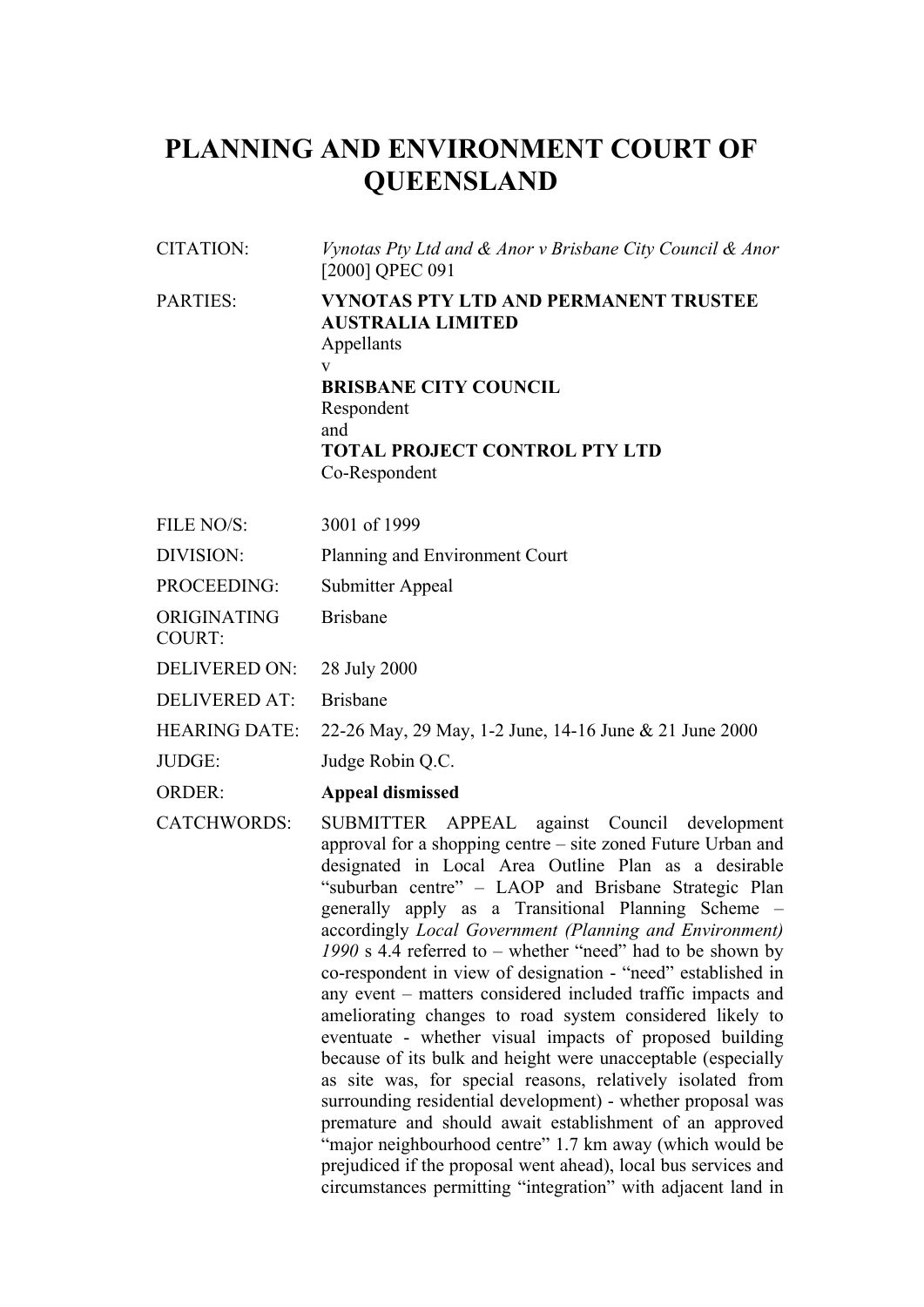|                    | a larger suburban centre - whether application was piecemeal<br>for omission of easements required by approval conditions to<br>allow access to adjacent lands – Integrated Planning Act<br>1997 |
|--------------------|--------------------------------------------------------------------------------------------------------------------------------------------------------------------------------------------------|
| COUNSEL:           | Mr Bowie for the appellant<br>Mr Trotter for the respondent<br>Mr Lyons QC with him Mr Hughes for the co-respondent                                                                              |
| <b>SOLICITORS:</b> | Minter Ellison for the appellants<br>Brisbane City Legal Practice for the respondent<br>Corrs Chambers Westgarth for the co-respondent                                                           |

# **The appeal and the parties**

[1] This is a submitter appeal commenced by owners of the Grand Plaza Shopping Centre located at the corner of Mr Lindesday Highway and Browns Plains Road, Logan against the Brisbane City Council's approval of the co-respondent's development application for a shopping centre on land at 2605–2617 Beaudesert Road, Calamvale made towards the end of October 1998, to permit the carrying out of building works, of plumbing and drainage works and of operational work, a material change of use of premises, and reconfiguration of a Lot. In March 1999 the Council advised approval of the application and accompanying "decision notice details" under s. 3.5.15 of the *Integrated Planning Act 1997*. Aspects of the approval were unsatisfactory to the co-respondent. Following representations, a Negotiated Decision Notice under s.3.5.17 was issued, varying the conditions. The application was made under a Transitional Planning Scheme; pursuant to ss. 6.1.29 and 6.1.30 of the *Integrated Planning Act* regard must be had to the matters set out in s.4.4.(3) of the *Local Government (Planning and Environment) Act 1990* so far as they may be relevant. By s. 4.1.50(2) of the *IPA*, the co-respondent bears the onus of establishing that this appeal should be dismissed.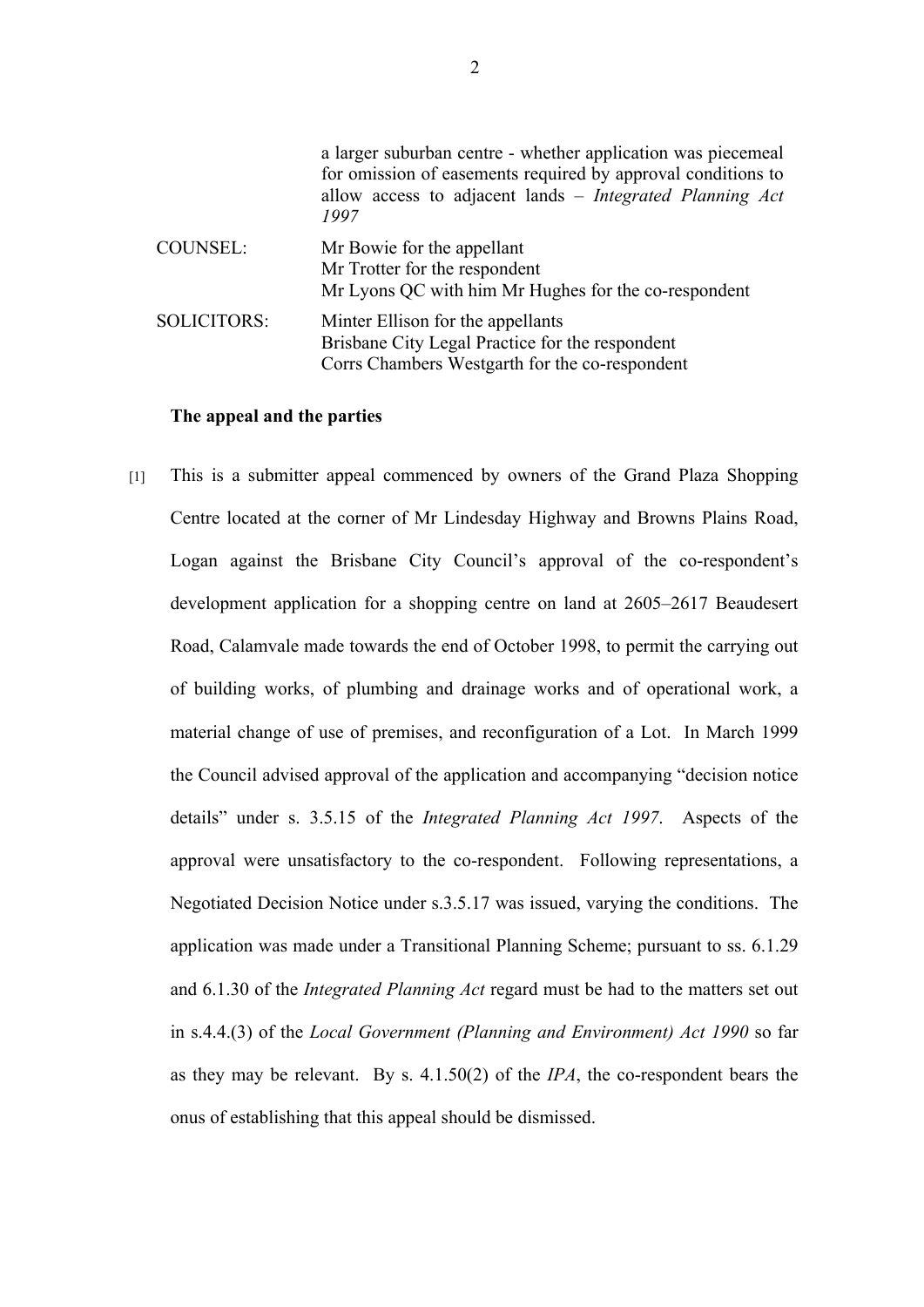[2] Mr Trotter, for the Council, noted that the appellants were a commercial competitor of the applicant/co-respondent. This in no way cuts down the merit of the arguments they present to the court, but it may explain the scattergun approach which produced many lines of argument, creating some uncertainty in the court's mind as to their real or relative importance. The application was said to be in conflict with Brisbane's Strategic Plan (without sufficient planning grounds to justify approval) and with the Draft Plan which will in the future replace it, and to be premature. Those broad positions were amplified by detailed complaints that the proposal:

is supported by insufficient local population;

is not needed, alternatively there is other land in the area suitably zoned;

is too small (to suit its asserted role of "suburban centre");

is too big (as a development for the site);

is not integrated (itself, or with adjoining land to which the centre may "expand");

will produce traffic congestion;

will produce traffic dangers;

offers inappropriate parking;

is not served by public transport;

destroys trees within a Vegetation Protection Order;

has a building that is too high;

has a building that is too long;

has a building that is insufficiently set back from boundaries;

fails to contain or ameliorate its visual impacts within the site;

may impact adversely on at least one existing centre;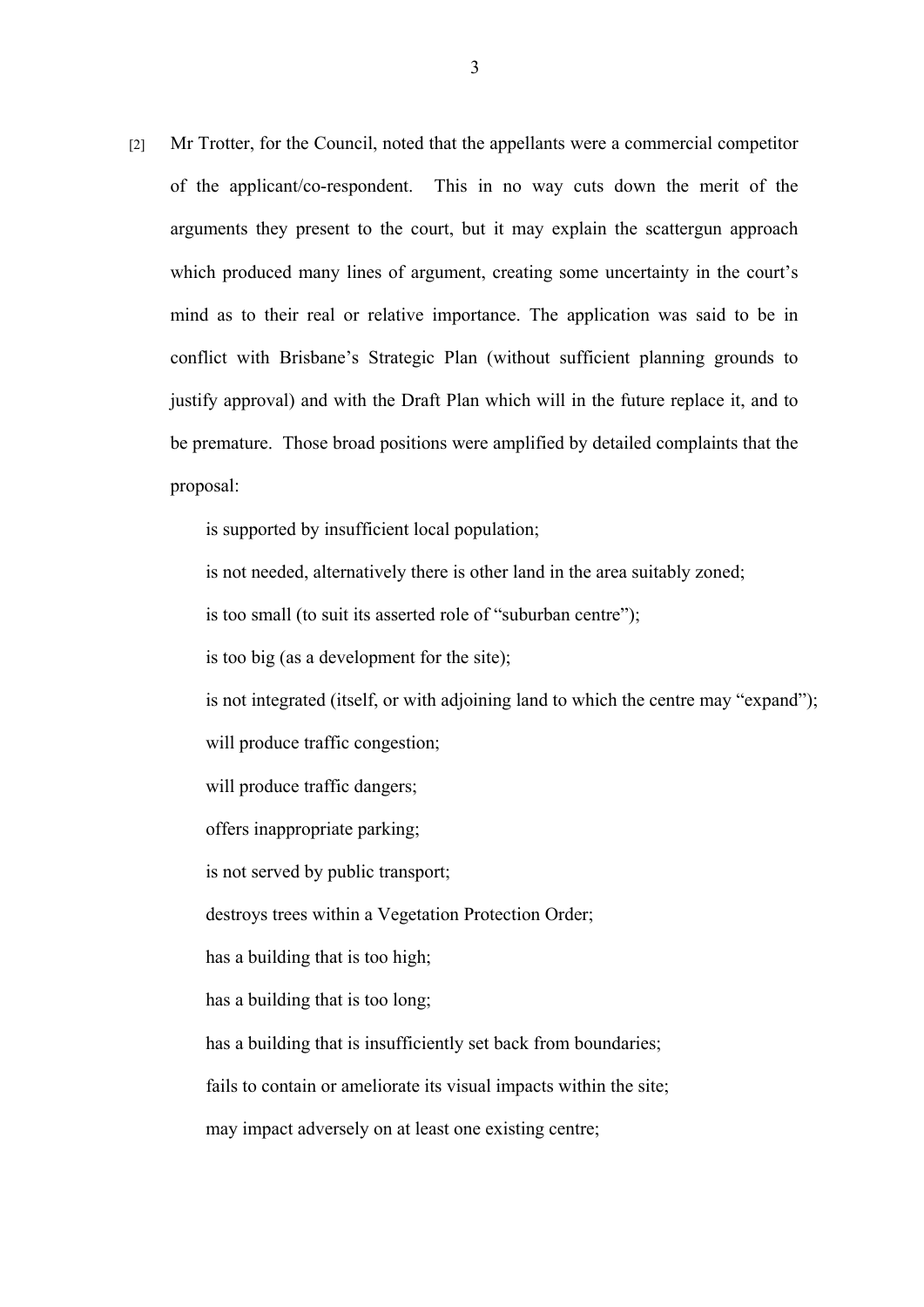will compromise or frustrate the establishment of an earlier approved "major neighbourhood centre" 1.7 km away;

was an invalid piecemeal application.

In the end, as will be seen, those objections do not stand in the way of approval of the application.

[3] That the commercial interests the appellants may be protecting are located in a local government area outside Brisbane is irrelevant. No one asserted it weakened the appellants' case in any way. As areas of Brisbane close to its perimeter are more intensively developed, this situation will be reflected more and more. The Strategic Plan in relation to centres in 3.3.4.1 and Map 4 acknowledges the existence of centres outside Brisbane and in respect of "higher order centres" (categories not including the relatively humble suburban centre the subject of this appeal) takes some care not to permit expansion which would "impact inappropriately on similar or planned centres outside the city" – see paragraph [9][H] below; it is also recognized ([9][E]) that review of the hierarchy of centres "represent(ing) the distribution of centres currently intended" may occur following assessments carried out on a south-east Queensland regional basis.

# **The site and the development proposal**

[4] The site (in the Urban Area designation in the Strategic Plan, and in the Future Urban Zone) is described lots 15 & 16 on RP 7330, Parish of Yeerongpilly. Lot 15 is located on the south west corner of Beaudesert Road and Nottingham Road and contains 1.0504 hectares; Lot 16 adjoins on the west, facing Nottingham Road, covering 1.1746 hectares. The aggregate frontage to Nottingham Road is about 162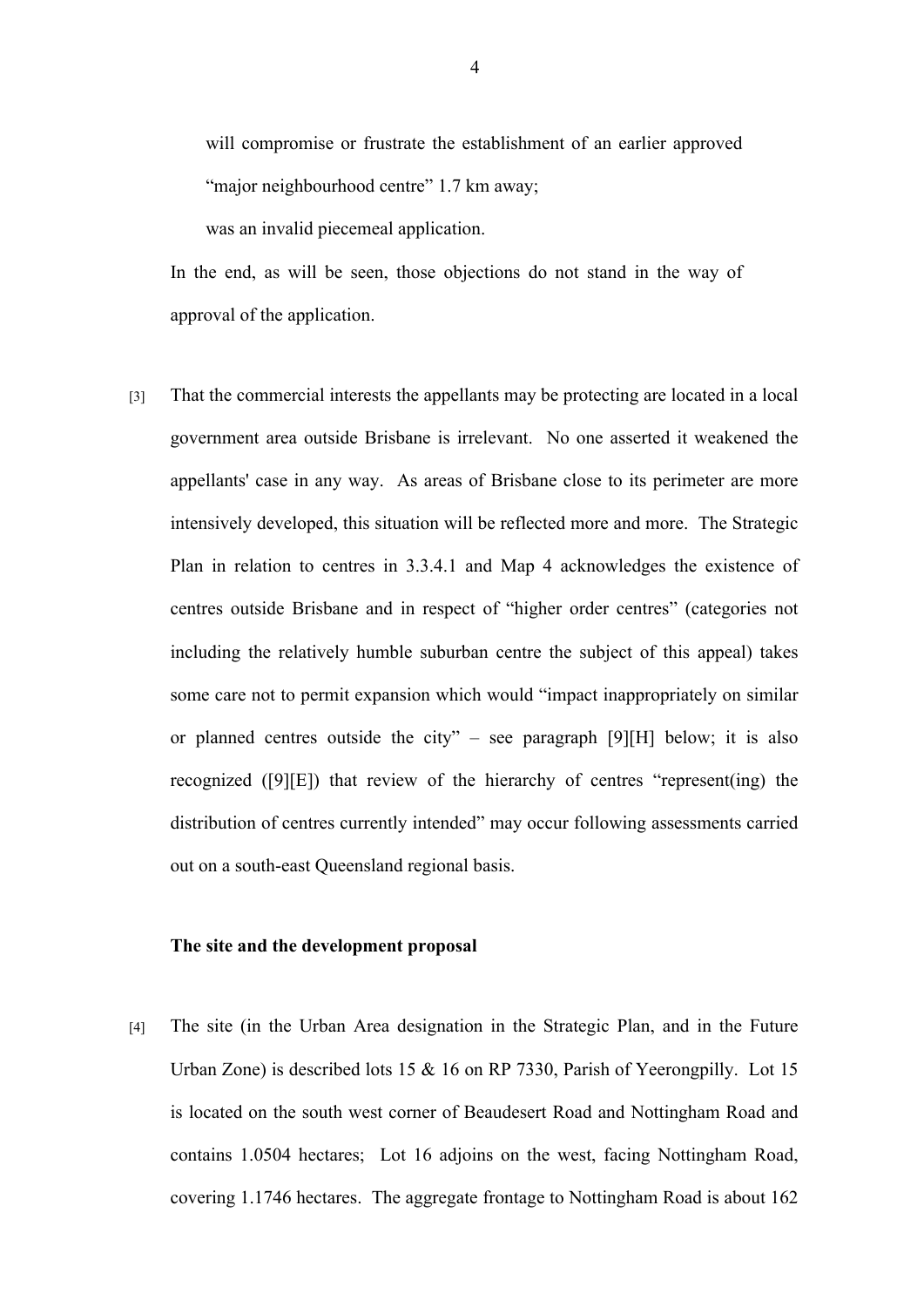metres; that of lot 15 to Beaudesert Road is 128 metres. Main Roads Department requirements preclude the long term use of a service road running parallel to Beaudesert Road for access to that frontage. Beaudesert Road is a major arterial road presently carrying 40,000 vehicles per day, which is destined to be widened to six lanes. Nottingham Road is a major sub-arterial (or suburban) road presently carrying 8,000 vehicles per day. The intersection (at which the continuation eastwards of Nottingham Road is known as Honeysuckle Way) is congested already at peak hours; it seems to be particularly so at peaks generated by setting down and picking of children at the Calamvale State School and Pre-School which are located opposite the subject site at the north western corner of the intersection; access is gained via a northern extension of the service road and the greatest delays to school related traffic appear to affect drivers coming from the south along Beaudesert Road who wish to turn left into Nottingham Road and then immediately right into the service road. The restriction of access to and from the subject site to the Nottingham Road frontage has created problems for the design of traffic circulation associated with the proposal and concerns for the safety of pedestrians in Nottingham Road, in particular school children, some of whom attend a special school immediately to the west of the primary school and pre-school. West of the special school is a child care centre.

[5] The co-respondent's proposal is for a shopping centre centred on a 3,200 square metre supermarket located in the south western corner of its site and a 300 square metre free-standing fast food outlet in the north eastern corner (that is, right at the intersection); there is to be a further 2,000 square metres devoted to retail tenancies; as proposed, there may be about 15 speciality shops. The supermarket would be

5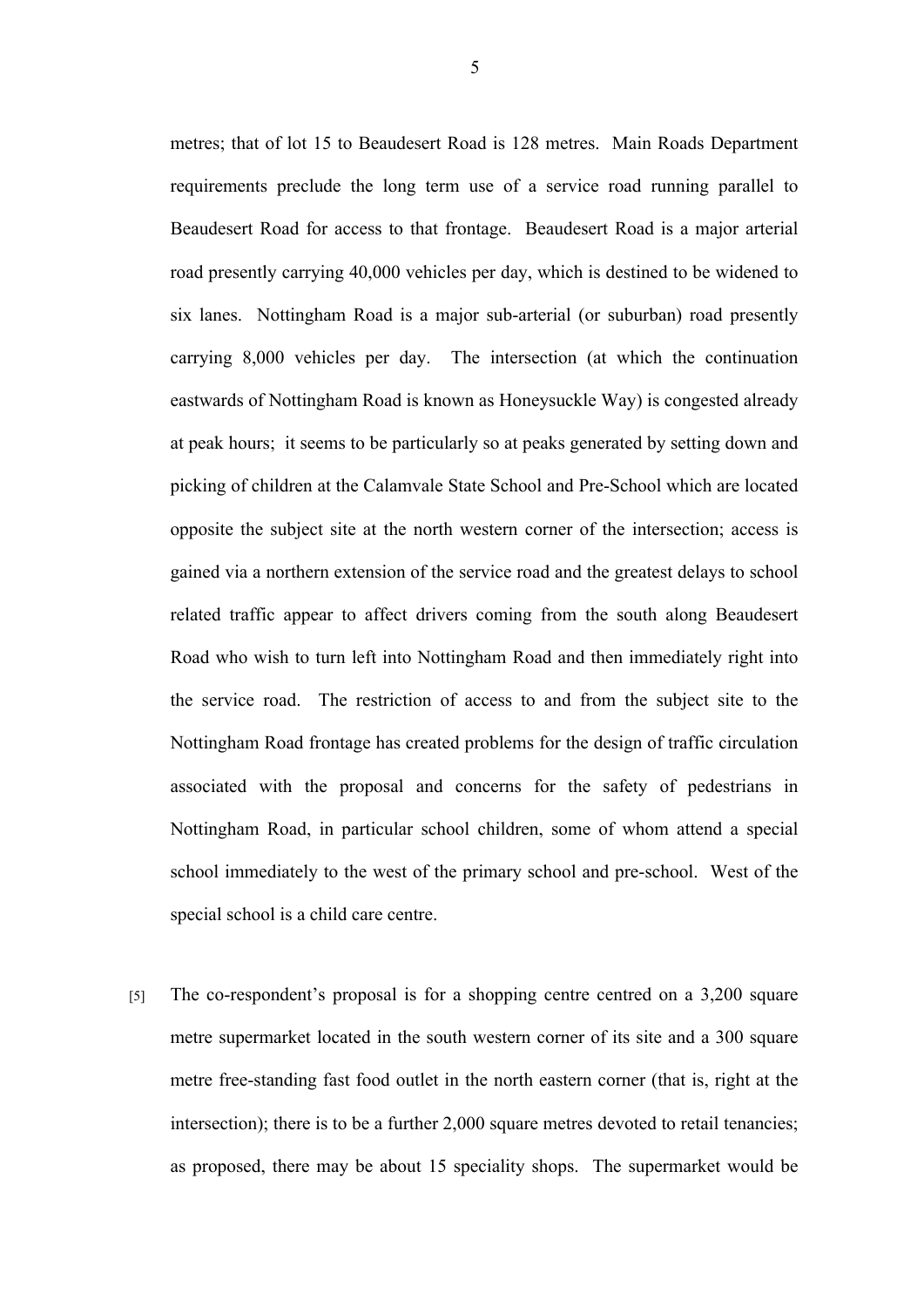operated as a Woolworths "full-line supermarket". Although documents accompanying the application suggested the fast food outlet would be a McDonalds, which on the evidence might generate more vehicle movements on and off the site and greater demand for parking than some of McDonalds' competitors, the co-respondent's case was that it was uncertain who would operate the fast food shop.

[6] The general area fronting on Beaudesert Road and extending west to the Brisbane-Sydney railway line, north to Compton Road, south to the Logan Motorway and east to the extension of the Gateway Arterial Road, appropriately identified as the "primary catchment" or trade area for the proposed shopping centre by the marketing experts, is one of the fastest growing in Queensland. The development is essentially residential. The Council's approval of the proposal is unsurprising given that the site (perhaps more correctly, the general area at the south west of the Beaudesert Road-Nottingham Road intersection) has for some years been designated a Suburban Centre in relevant planning documents, in particular a Local Area Outline Plan.

# **Strategic Plan provisions**

[7] The Strategic Plan for Brisbane has the purpose of "setting the broad framework for managing private development to help achieve the Vision for Brisbane" and incorporates a "planning horizon" of the year 2011, that is some 15 years from its inception (3.1.1). The Composition of the Strategic Plan is set out in 3.1.2:-

> "In accordance with Section 2.4 of the Local Government (Planning and Environment Act) 1990, the Strategic Plan, which forms part of the Town Plan for the City of Brisbane, comprises objectives,

6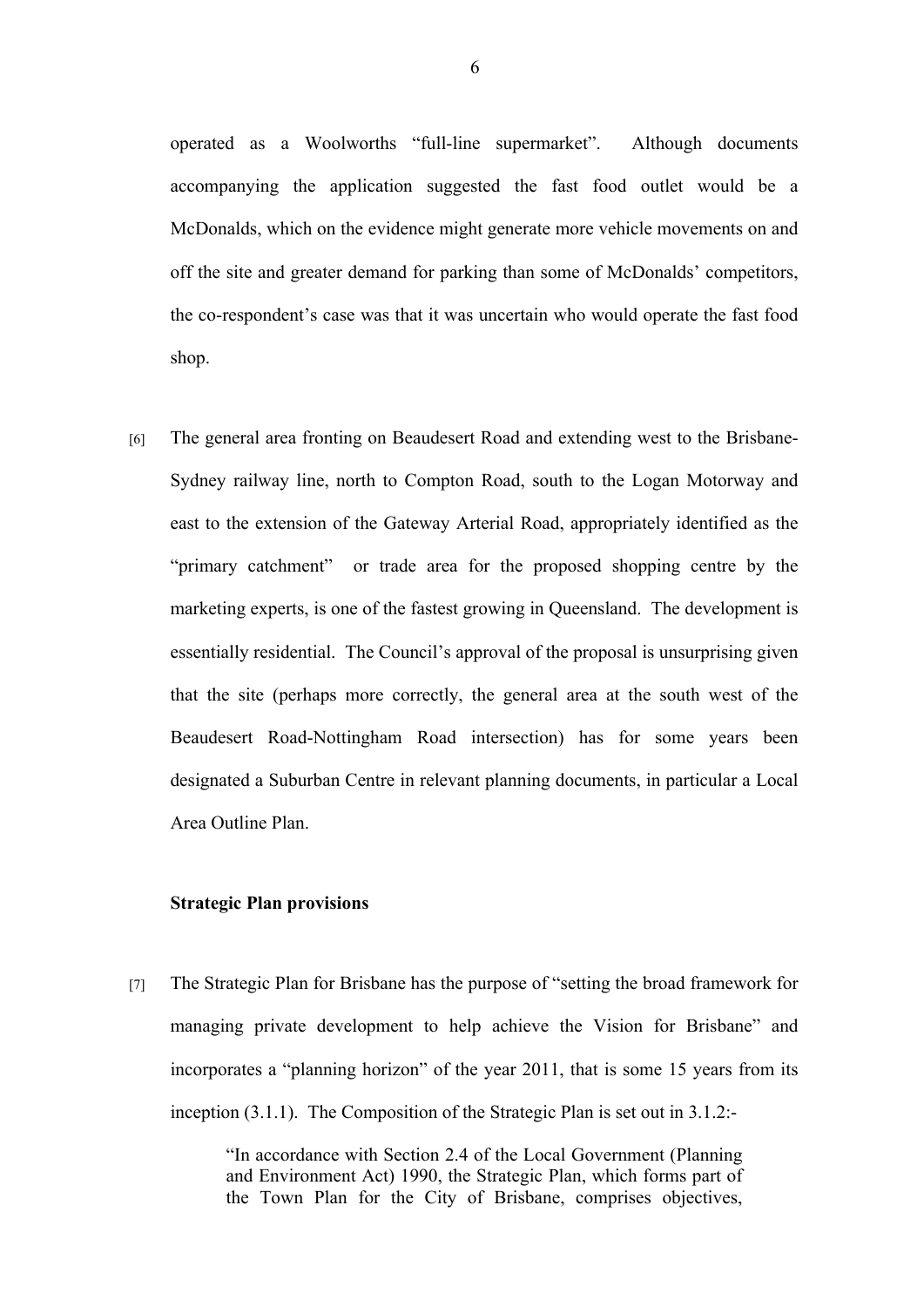implementation criteria and Strategic Plan Maps. The objectives and implementation criteria are derived by reading the Strategic Plan Maps together with:

- (a) a focus statement which primarily identifies outcomes to be achieved;
- (b) a directions statement which explains how these outcomes will be achieved;
- (c) provisions dealing with land in the Non Urban Zone;
- (d) provisions dealing with Local Area Outline Plans; and
- (e) a series of maps dealing with land in the Non Urban Zone and Local Area Outline Plans."

The Focus of the plan is defined in 3.2:

"In order to achieve the Vision for the City, the Town Plan focuses on specific desired outcomes, namely:

- an environmentally responsible city;
- an accessible city;
- a well serviced and equitable city;
- a well designed and culturally dynamic city; and
- an economically prosperous and progressive city."

As to the second dot point, 3.2.2.2 provides:

"**establishing an integrated land use pattern and movement system which minimises detrimental impacts on urban amenity whilst maximising the efficient use and accessibility of the movement system, through:**

(d) safeguarding the capacity of the road network by avoiding pedestrian-traffic conflicts as well as frequent and heavy vehicle turning movements generated through gaining access to properties fronting higher levels of the road hierarchy, or through the introduction of new roads to these levels of the road network;

..."

A well designed and culturally dynamic city by 3.2.4.1:

"will be achieved by:

**Identifying, maintaining and enhancing the scenic and visual amenity of the City through:**

- ...
- (d) ensuring development complements the character and style of the surrounding area;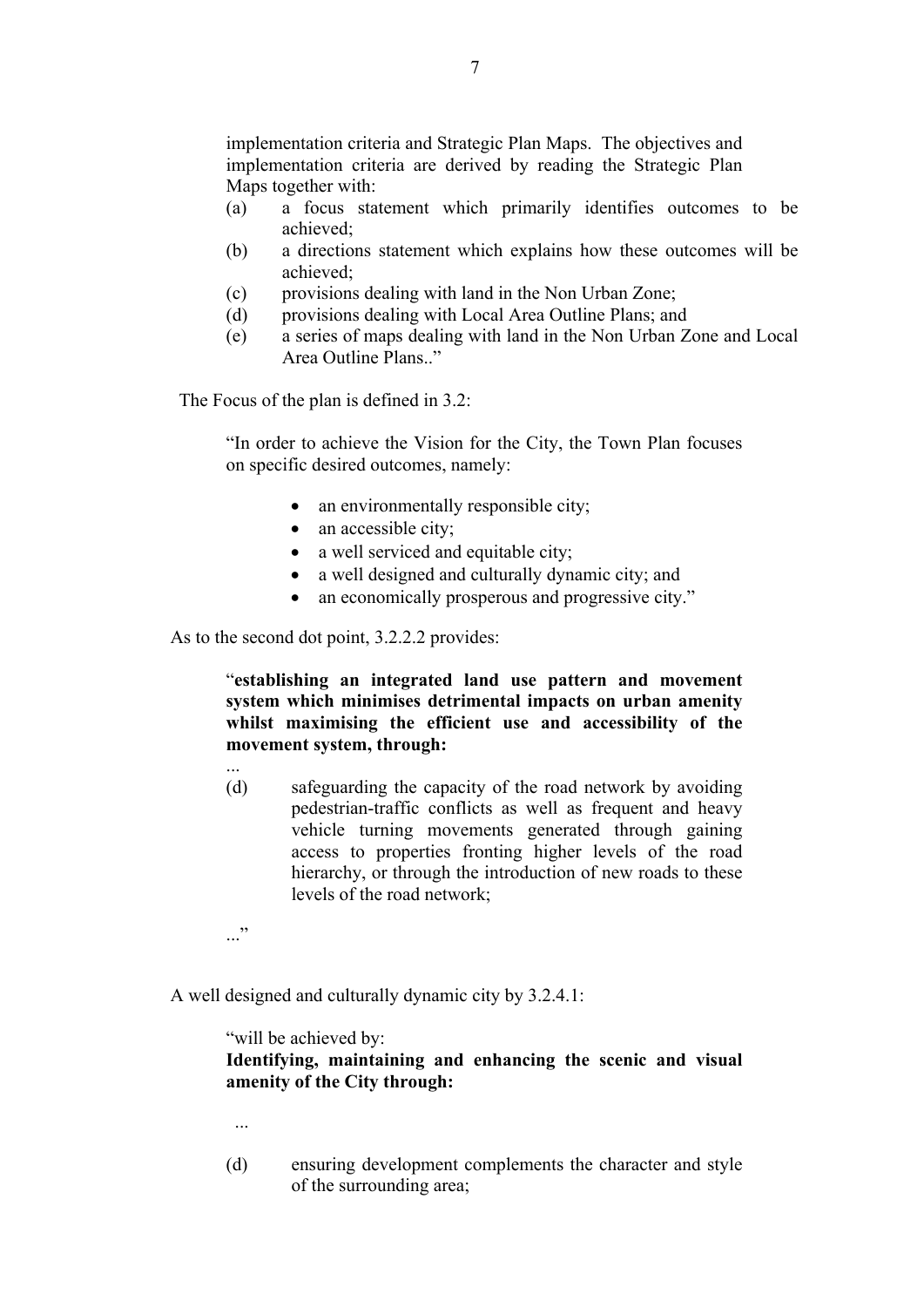- (i) retaining and enhancing the desirable landscape features of existing urban areas; and
- (j) ensuring the physical separation of visually incompatible land uses through zoning provisions, buffering and/or screening as appropriate."

As to the last of the dot points, 3.2.5.5 is:

...

# "**promoting the establishment of a diverse range of accessible, viable employment opportunities within the hierarchy of centres**  of the Movement System and **infrastructure network through:**

- (a) ensuring the orderly development of commercial facilities that generally accords with the preferred hierarchy of centres; and
- (b) encouraging the development of centres which support the function and capacity of the Movement System."

The Directions are set out in 3.3. They "identify how the preferred pattern of

development and character described in the Vision and the desired outcomes

established in the Focus will be achieved." By 3.3.1.4:-

"Lands with Environmental or Scenic Constraints form an important element of the Brisbane Green Space System.

This element includes lands in zones which could allow development to higher densities than their current uses.

However, these lands or part of these lands contain areas of significant historic, architectural, topographic, landscape, scenic, bushland, ecological, social or cultural interest. They may also be considered significant for the retention of flora and fauna habitat, wetlands and waterway corridors and therefore unsuitable for development. These lands are located throughout the City and often occur adjacent to large tracts of bushland and semi rural areas.

In any subdivision or development of the land, sites or parts of sites which are unsuitable for development, by reason of any one or more matters referred to in the paragraph above, must be identified and either excluded from the development or developed in such a way that the Green Space System values of the site are preserved.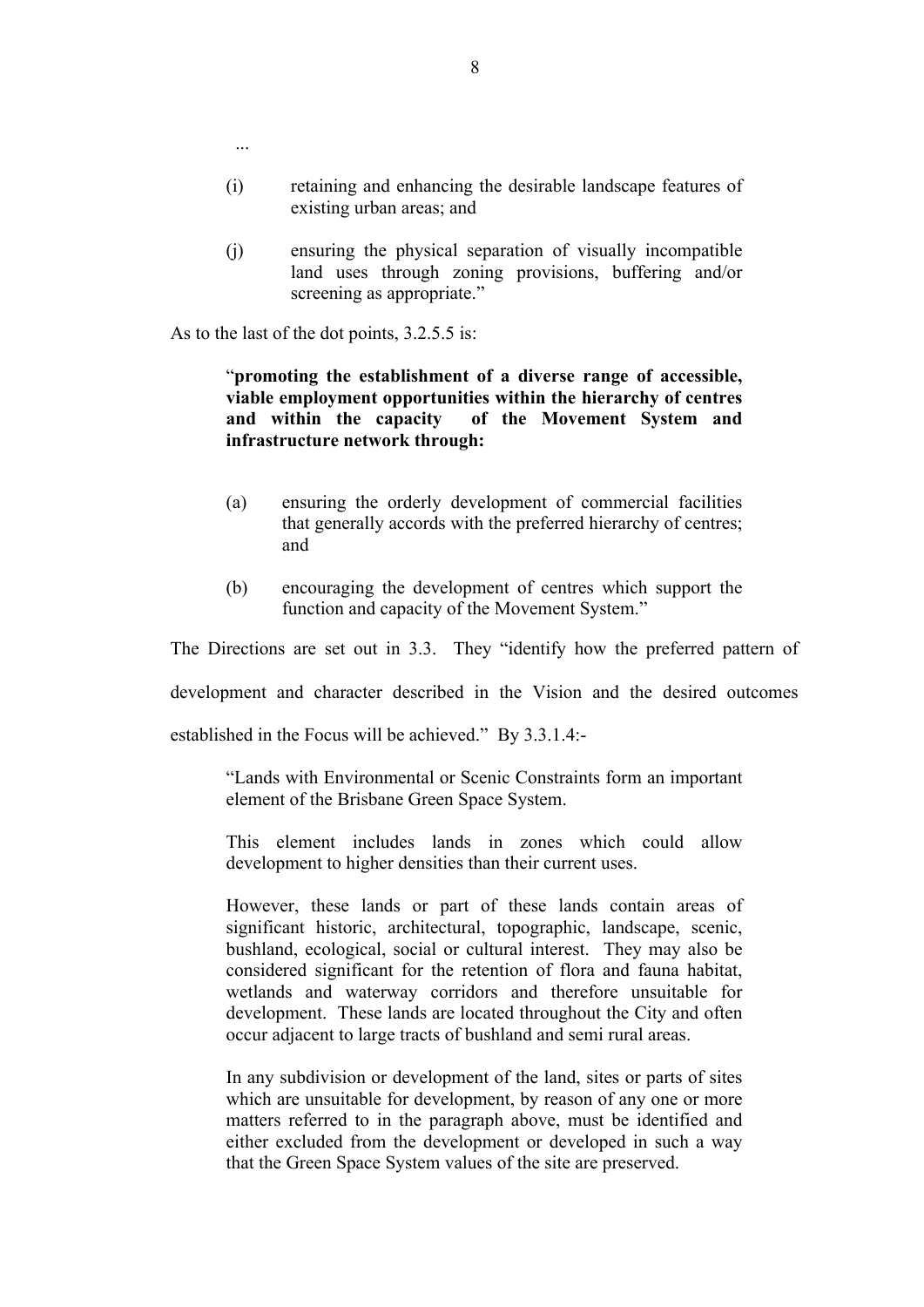Lands with Environmental and Scenic Constraints are generally zoned Future Urban or Future Industry."

[8] The Statement of Intent for Urban Areas (3.3.2.1) provides *inter alia*:

"The integration of subdivision and development in emerging community areas within the Future Urban Zone will be encouraged to provide a diverse range of housing types and supporting uses consistent with the social and environmental outcomes sought in this Strategic Plan. Local Area Outline Plans are intended to assist in this process.

It is intended that development in this designation will preserve or achieve character and identity specific to local areas within the broader Urban Area, including aspects of character or identity resulting from any adjoining land which forms part of the Green Space System.

It is intended that the Urban Areas of the City will also provide for a range of necessary services and facilities required to support those needs of residents not catered for in other preferred dominant land use areas."

"Non residential activities in the Urban Areas are intended to serve local communities and their environmental and amenity impacts are to be managed to acceptable levels. The co-location of these activities in centres will be encouraged to minimise potential amenity problems and enhance opportunities for the use of public transport, walking and cycling. In the Urban Areas, these Centres will be limited to Suburban, Major and Minor Neighbourhood and Convenience Centres as described in Section 3.3.4 of this Strategic Plan<sup>"</sup>

[9] A good deal of the Statement of Intent for Centres in 3.3.4.1 is important (for ease

of reference paragraph letterings in square brackets have been added):

- [A] "It is intended to promote a hierarchy of centres based on existing and potential population catchments, access and servicing requirements, and consumer demands, as well as recognising the role of existing facilities. This hierarchy is intended to:
	- provide for the orderly and rational groupings of non-residential uses in centres well located to serve their particular catchments;
	- provide substantial employment opportunities and services close to where people live so as to reduce the need to travel long distances to access these facilities;
	- provide locational certainty to investors and businesses locating in centres;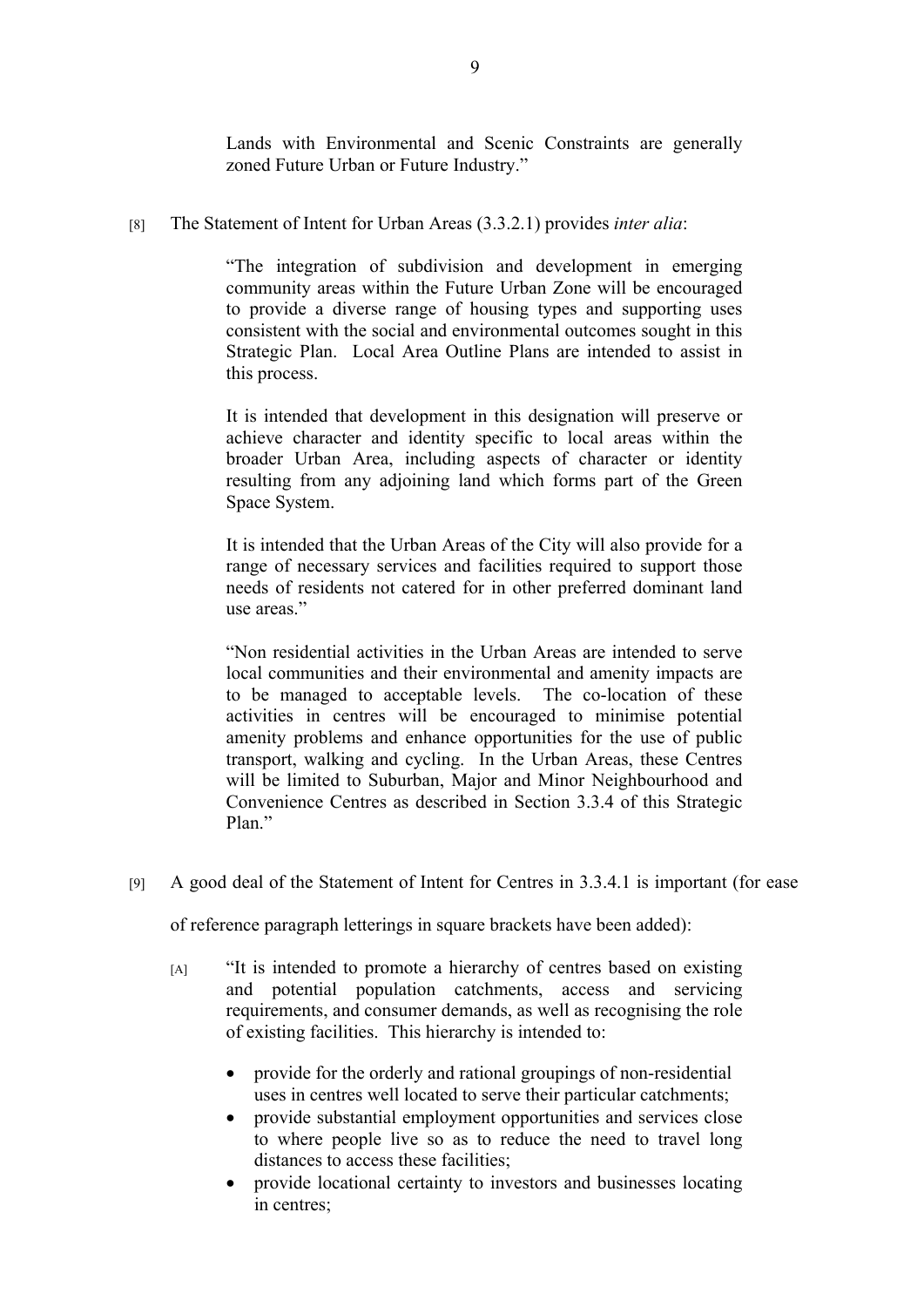- support the vitality of individual centres as places of community activity; and
- ensure appropriate location of centres in relation to the Movement System.
- [B] This hierarchy represents the distribution of centres currently intended for the City, at least until such time as the related hierarchy of centres throughout south east Queensland is finalised by work recommended in the South East Queensland Regional Framework for Growth Management 1995. This may result in some review of this hierarchy.
- $|C|$  The hierarchy is based primarily on the population which each level in the hierarchy is intended to serve. Generally, the primary catchments of each centre in a particular level in this hierarchy will not overlap.
- [D] It is intended that centres be developed as places of employment, community interaction, retailing and commerce. Within centres, it is intended that more intense and higher impacting uses, including those uses characterised by larger buildings, should be located centrally, with uses characterised by smaller buildings and lower impacts on residential amenity located toward the edge of a centre merging with surrounding higher density housing. The extent and density of this supporting housing around a centre shall be related directly to its level in the hierarchy. Centres of a Major District Centre level and higher are also intended to provide service trades facilities, usually in a discrete part of the centre.
- [E] Retailing and other commercial development, as well as entertainment and community uses, should wherever possible occur in a centre. Commercial ribbon development along suburban or arterial routes or free-standing retailing, commercial and entertainment development will be discouraged.
- [F] It is intended that there will be a close correlation between centre location and public transport accessibility. Centres will be an important focus of the public transport system, with a direct correlation between the level of a centre in the hierarchy and the frequency of public transport. Generally, the higher order centres are located to maximise their accessibility by frequent public transport provided by rail, line haul bus routes (including busways) and ferries; while lower order centres are intended to be located where they are serviced by at least local bus routes. New centre development will not be supported in locations not serviced by public transport in this way. Centres should also be located so that they have ready and safe access by bicycle and pedestrian trips.
- [G] New Regional, Major District or District Centres are not supported. Consolidation and reinforcement of existing centres is the preferred means of meeting community needs. New centres will only be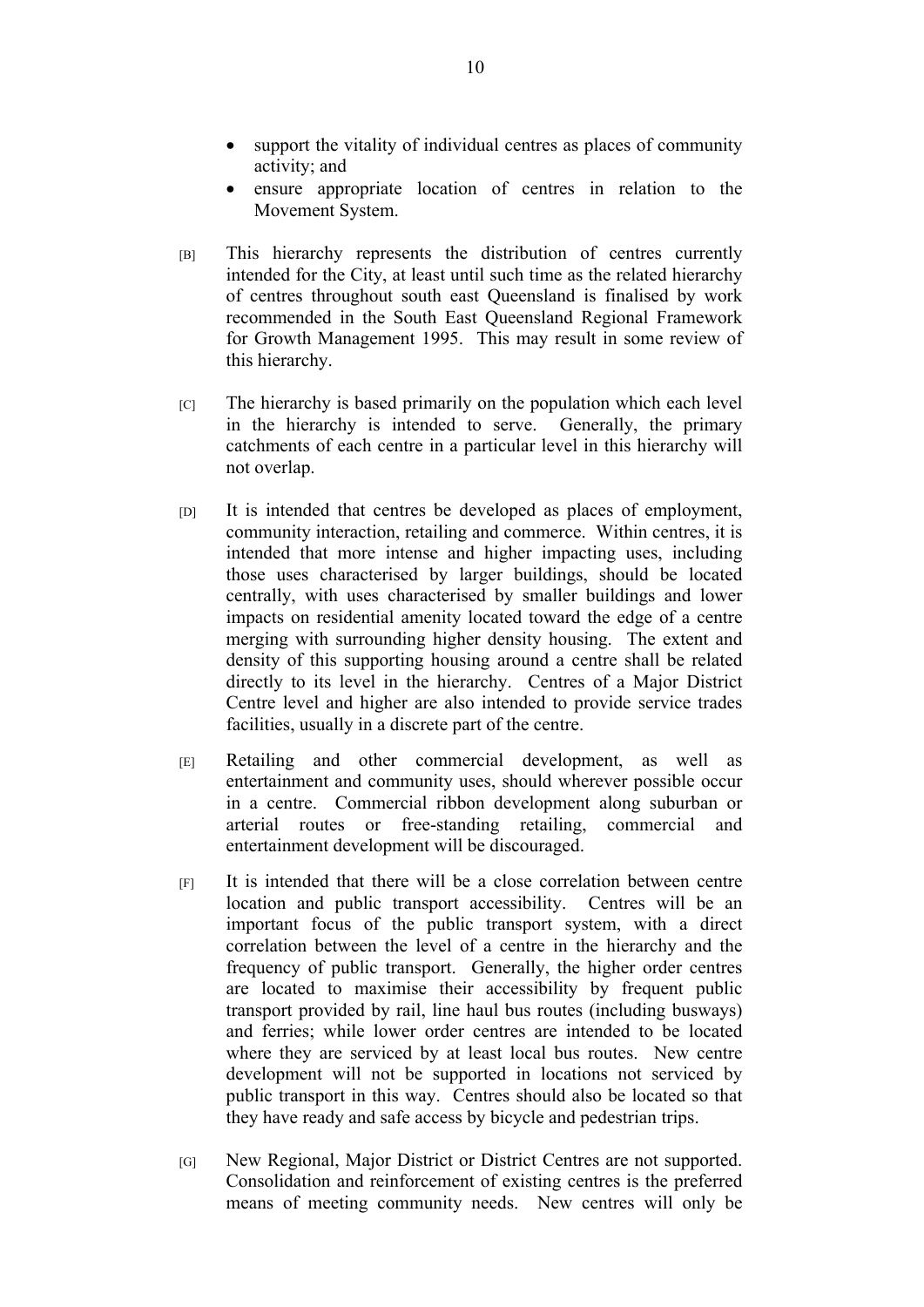allowed at the lower end of the hierarchy, where it can be demonstrated that they are required to meet community needs, that these needs cannot be met from an expansion of existing centres, and are consistent with any applicable Local Area Outline Plans.

- [H] Proposed extensions to existing centres will generally be assessed for their impacts on nearby lands, the movement system and the hierarchy of centres. It will also be necessary to ensure that any expansion of higher order centres does not impact inappropriately on similar or planned centres outside the city. Map 4 of this Strategic Plan indicates the location of some of these centres outside the City.
- [I] Any development proposal which would result in a centre moving to a higher role in the hierarchy than indicated in this Strategic Plan will generally not be supported; and will only be considered for approval where it is demonstrated that this is required to meet community needs and that it will not adversely effect the overall hierarchy of centres.
- [J] It is intended to ensure that centres develop as focal points for community activity. Consideration is required in the design and development of centres to ensure that they cater for the social needs of communities, as well as the commercial needs of the market place. To achieve this, centres should develop in a co-ordinated way, ensuring that all elements (including community spaces, retail, commercial, community services, public transport, landscaping, site access, emergency access and internal movement systems) are integrated. Provision should also be made for internal and external spaces which promote community interaction and public security and safety.

...... ...... ..<br>......

[10] "The Hierarchy of Centres of Centres" is set out in 3.3.4.2

"Each of the centres in the City provides a range of functions and services characteristic of their role within the hierarchy of centres. Strategic Plan Map 4 designates those centres in the hierarchy down to the level of 'District Centre'. These are the higher order centres, the lower order centres being the Suburban, Neighbourhood and Convenience centres.

The hierarchy of centres consists of the following:

• the Central City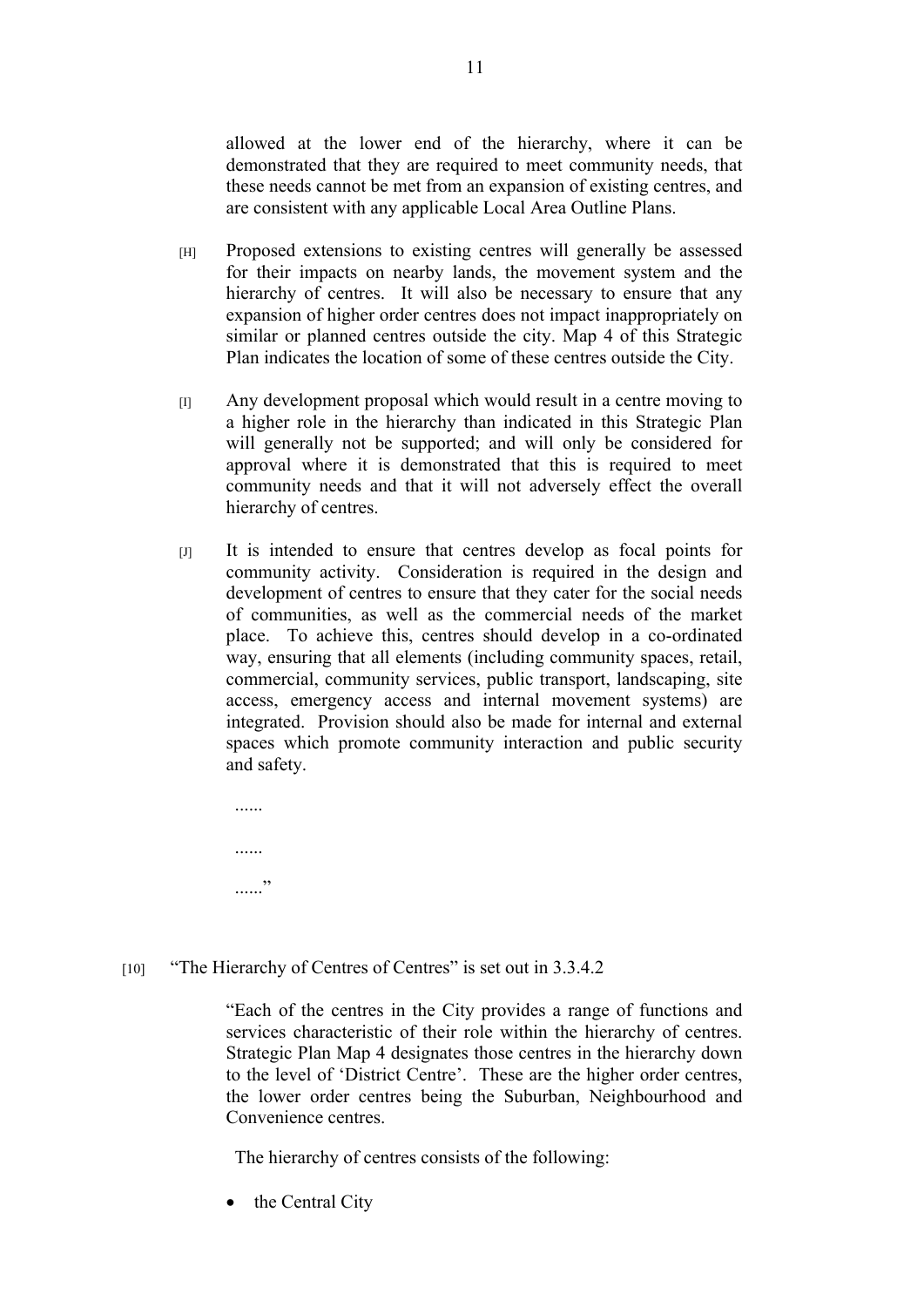- Regional Business Centres (RBC)
- Major District Centres
- District Centres
- Suburban Centres
- Major Neighbourhood Centres
- Minor Neighbourhood Centres
- Convenience Centres"
- [11] Regional Business Centres are to meet the need of a catchment population of the order of 200,000 to 250,000, Major District Centres those of a catchment population of the order of 100,000 to 150,000 and District Centres the needs of a population generally of about 50,000. Suburban Centres and Major Neighbourhood Centres are dealt with in 3.3.4.2(e) and (f):

"(e) Suburban Centres

Suburban Centres provide mostly retail facilities, small scale commercial and community facilities and some recreational facilities to service mostly the weekly needs of a population generally less than 25,000.

There will be an overlap in some of the suburban retail services and functions with the District Centre. Hospitality and community services are expected to comprise only a small component of these centres.

There may be some higher-level commercial and community facilities located in Suburban Centres rather than in District Centres, because of advantages in location or other reasons peculiar to the location and the nearby population.

The retail component is most likely to comprise only a full-line supermarket and specialty shops. A department store or discount department store will not be approved in a suburban centre unless it is demonstrated that the centre should operate at a higher level in the hierarchy and can do without impacting on other centres in the hierarchy.

Suburban Centres are intended to be accessed by Suburban and District Roads, and by at least one mode of public transport, cycling and walking.

Suburban Centres may be established to provide for the needs of developing or redeveloping urban areas.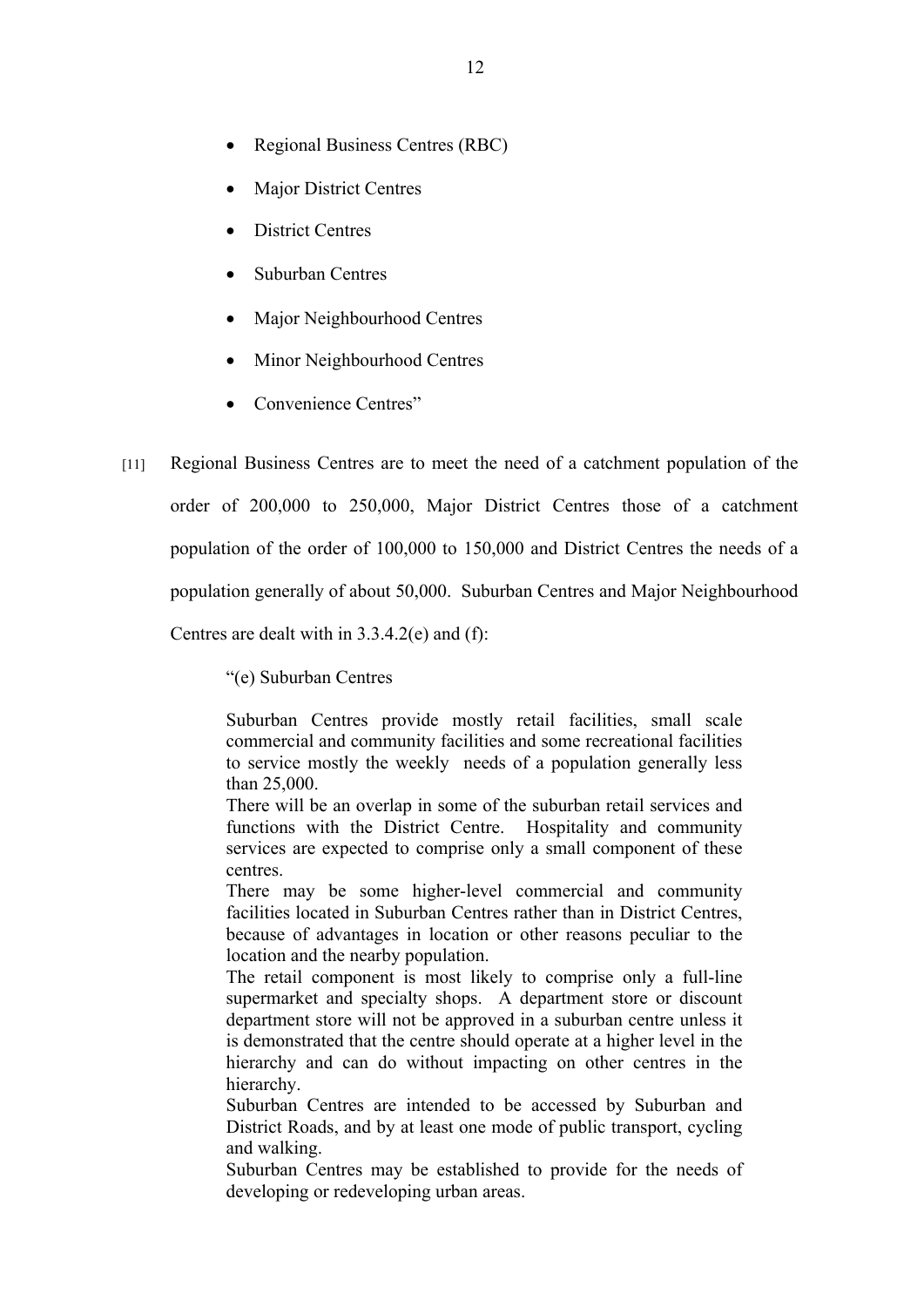(f) Major Neighbourhood Centres

Major Neighbourhood Centres are intended to provide the retail and small scale commercial and recreational facilities for discrete residential areas of populations not likely to exceed 8,000. Usually there will be several Major Neighbourhood Centres within the influence of a Suburban Centre. The catchments of Major Neighbourhood Centres may overlap in some instances.

This type of centre provides convenience shopping facilities at a lower level than a full-line supermarket.

Major Neighbourhood Centres may also contain professional services, local business, some limited entertainment facilities and minor community facilities. They may also provide a suitable location for serviced offices for local resident workers.

Retail facilities will provide mostly for the daily or weekly shopping needs of the population.

Recreational facilities in Major Neighbourhood Centres will be supported to enhanced their use throughout the day.

Major Neighbourhood Centres are intended to be served by public transport and be located on District Roads and Neighbourhood Access Roads. They should be readily and conveniently accessible by cycling and walking.

There will be a need for additional Major Neighbourhood Centres to provide for growing populations in developing urban areas.

Existing and future Major Neighbourhood Centres should be located to allow for adequate adjacent land to support the co-location of compatible community services."

[12] Local Area Outline Plans are dealt with in  $3.5^\circ$ 

# "3.5.1 **Introduction**

In order to achieve certain focus objectives of the Strategic Plan 'potential development ares' have been identified and planned for in greater detail to achieve more functional and integrated communities. The resulting plans are referred to as Local Area Outline plans. Council has applied Local Area Outline Plans to the following localities:

- Algester/Calamvale/Parkinson/Stretton
	- ...

Further Local Area Outline Plans may be prepared in the future.

The plans are the result of concept planning which integrates all of the necessary components of the urban and natural environment into a physical pattern for each area. The outcome of this process will assist the development of more efficient and effective urban areas.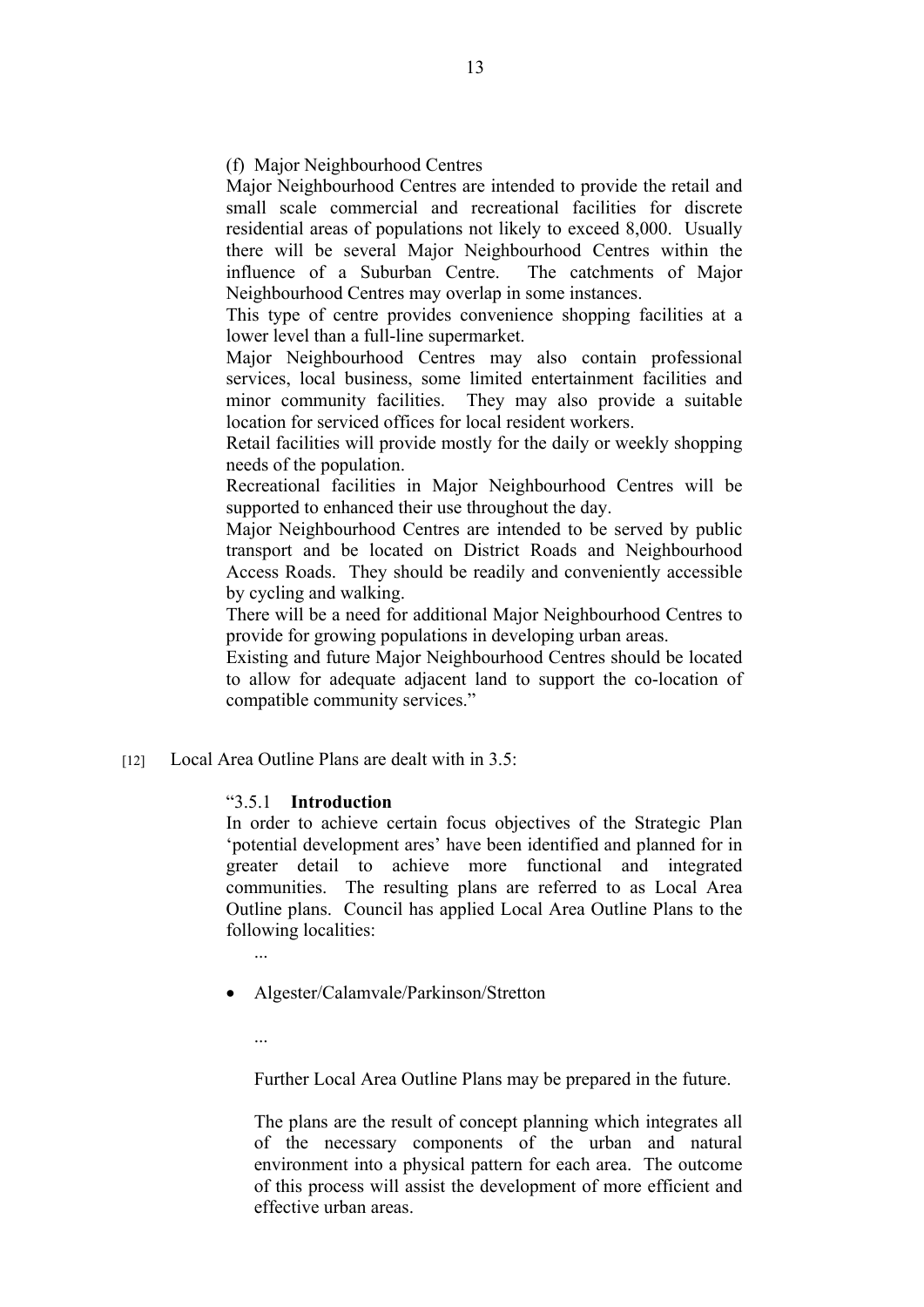The plans draw on the forward planning focus objectives of the Council, State Government and infrastructure providers. Preparations of the plans has taken into account factors including urban design, transport planning, water supply and sewerage provision, drainage, public transport, bikeways, open space, recreation and environmental matters.

 $\cdot$ ..."

#### **"3.5.2 Intent**

The intent of the Local Area Outline Plans is to provide a framework for the development of land in each area, ensuring the integration of urban development, open space, service infrastructure, transport networks, access and mobility, as well as the protection of areas subject to environmental and scenic constraints.

It is intended that the plans will provide a statutory framework within which the development community will be able to prepare proposals with a clear understanding of Council's intentions for the areas and accordingly for Council to be able to assess any application against the respective Local Area Outline Plan.

The Local Area Outline Plans do not replace the existing zoning of properties, but rather put forward the most desirable potential land use for that area. In some cases the existing zoning may be inconsistent with the desired land use identified in the Local Area Outline Plan and in cases such as these it will be necessary to rezone the subject site to an appropriate zone.

Service providers will also be able to make more informed decisions and undertake long term programming based on the overall development framework indicated by the Local Area Outline Plans.

## "**3.5.3. Implementation**

...

...

The Local Area Outline Plans are intended to be a schematic base to express Council's policies and a physical planning framework for the study areas. They are not static documents, but are capable of amendment as available information or circumstances change. However, major land use and infrastructure components have been derived from a consultation and design process and significant departures from the plan are unlikely during the life of the Strategic Plan.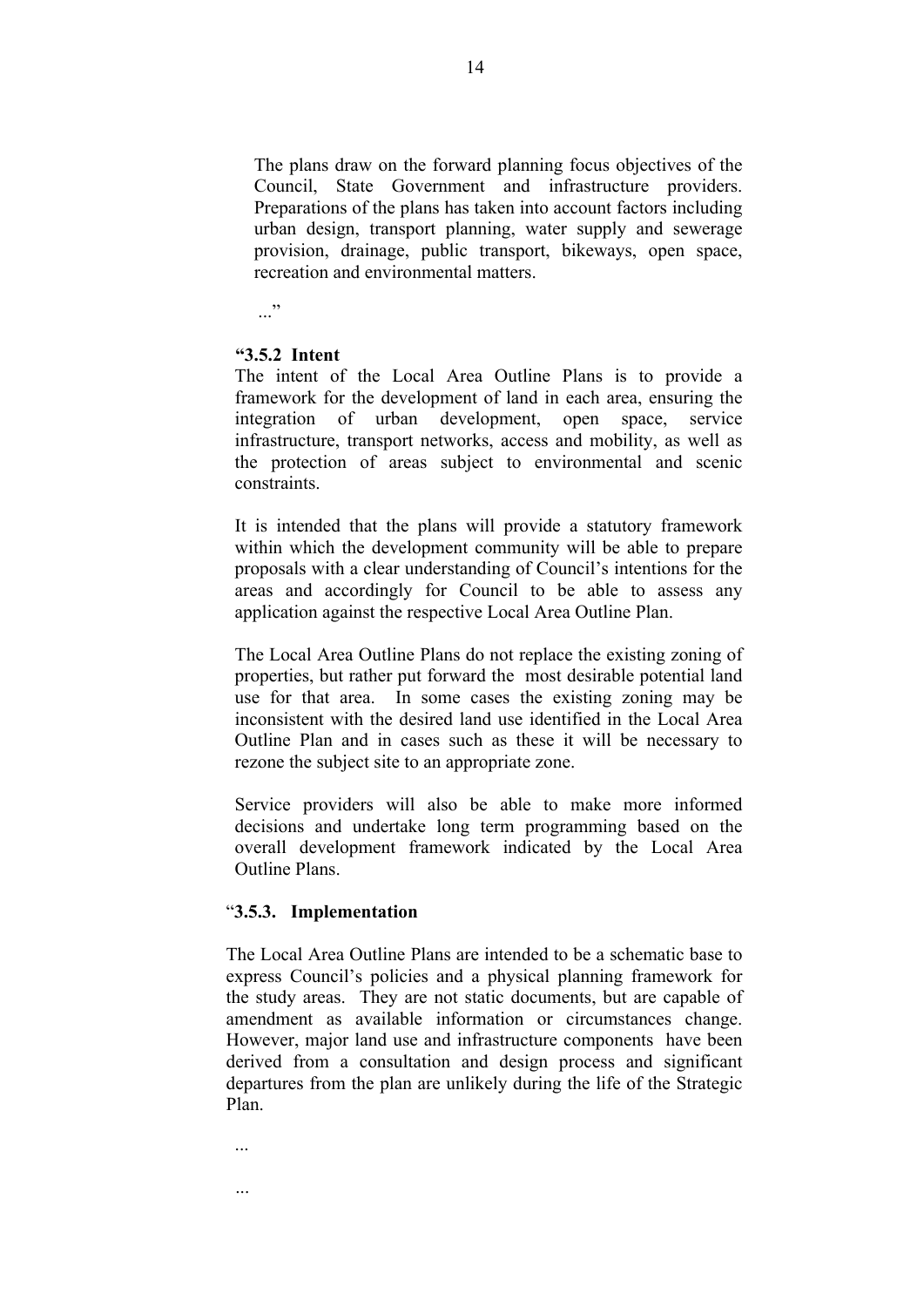The Local Area Outline Plans have identified patterns of preferred land uses, open space and transport corridors to guide Council's discretion when assessing development applications. In some cases they identify privately owned sites as desirable for community facilities. The process of private development or public acquisition of these sites will occur in response to demands created by development in the areas.

..."

3.5.4.6 deals with "Desirable Parklands". There is an indication that not all parklands may be required – for example, if expected population increases in the locality do not eventuate. The listed means of the Council obtaining suitable parkland areas includes "where appropriate, development contributions at the time development approval is granted."

3.5.4.11 provides for LAOPs to identify desirable primary/secondary school locations, and 3.5.4.12 deals specifically with Centres:

"Each of the Local Area Outline Plans includes at least one centre to serve the retail, commercial, entertainment and other demands of the residents of the area. Each Local Area Outline Plan area has been examined and will be adequately serviced by existing or proposed facilities in the area of in adjacent areas.

The City-wide hierarchy is as set out in paragraph 3.3.4.

The Local Area Outline Plans include centres up to Major District Centre level. The nominated centres are expected to grow to provide the level of service and facilities detailed in paragraph 3.3.4, over the next 10 to 15 years. Where a centre is indicated as covering a road intersection, the centre may be located on any of the corners adjoining the intersection."

Finally, it is desirable to note parts of 6.1 which sets out the Intent for the Future

Urban Zone:

 [A] "The Future Urban Zone is intended to implement the Urban Areas Directions of the Strategic Plan as they apply to developing or not yet developed areas.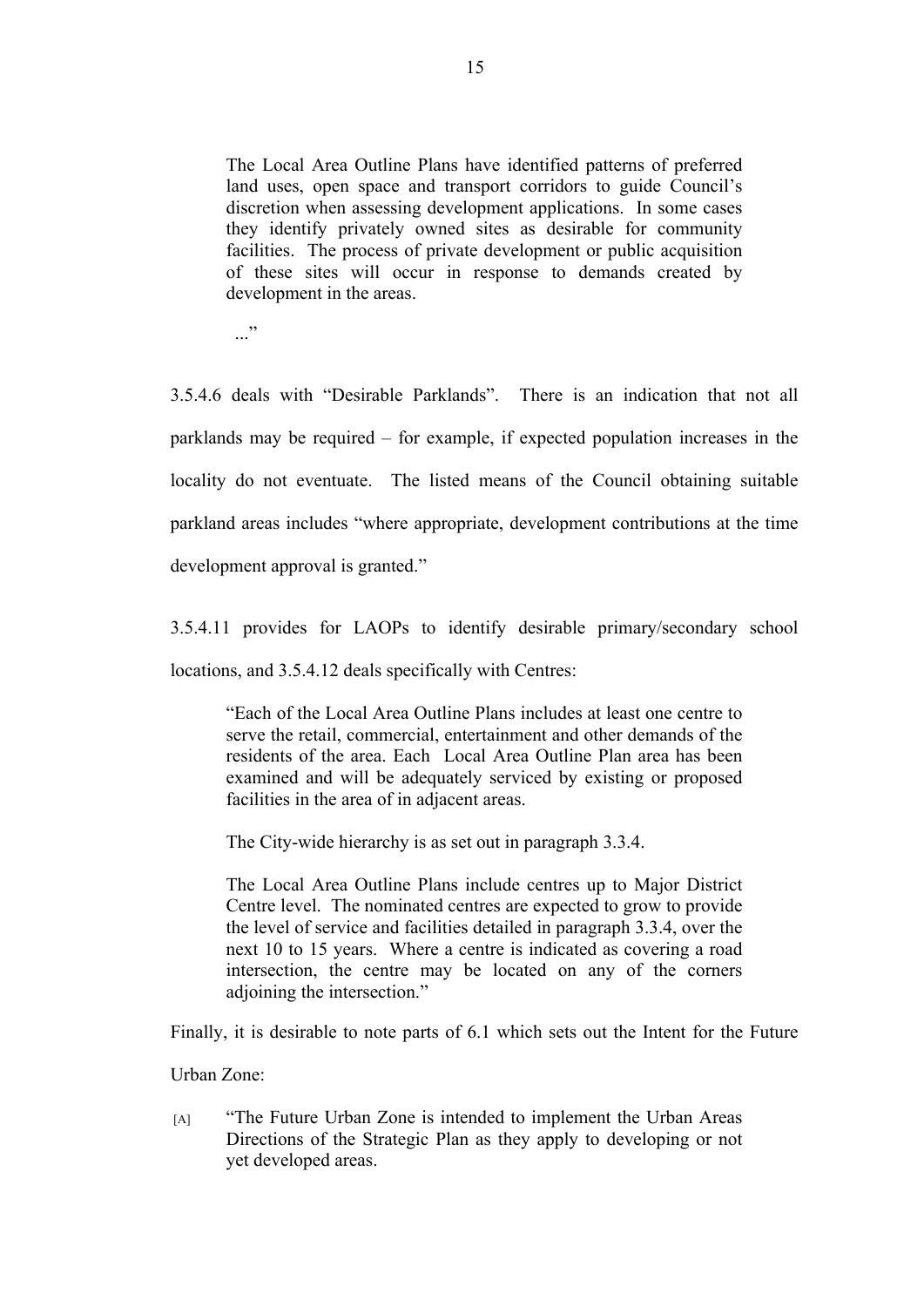- [B] Land included in the Future Urban Zone is comprised mainly of land which is generally suitable for urban or suburban residential purpose in the future. This zone represents a stock of land which is intended to be developed at some time in the future for residential and associated purposes.
- $|C|$  It is intended that all new dwellings developed in this zone will have good access to public transport, open space, schools, shops and community facilities. These services and facilities should be provided as early as possible and should be co-located in and around centres.
- [D] Similarly locations for other land uses which are usually associated with residential areas should be identified at an early stage to ensure compatibility with surrounding uses, maximisation of land use efficiency and to promote more self contained communities.
- [E] Areas close to centres and accessible to higher frequency public transport are the preferred locations for medium density housing and non-residential uses which contribute to the utility and vitality of centres. Areas more remote from centres are preferred for lower densities typified by detached housing.
- [F] While land in the Future Urban Zone is to be used primarily for residential purposes it is intended that other land uses which provide services or amenity to newly developing areas should also be provided for in appropriate locations. This includes uses such as centres, schools, open space, personal services, health care facilities, youth clubs and emergency services.
- [G] These land uses are to be accommodated in locations which maximise the service they provide to the surrounding community while minimising any associated impacts.
- [H] Locations for such land uses should be identified at an early stage so that the community will be aware of future development in the area and so that infrastructure and services can be efficiently planned and provided.
- [I] While land within the zone is generally suitable for urban and suburban purposes some lands within the zone have been identified as containing areas of environmental significance. ...
- $|J|$  It is intended that as land in the zone is developed, significant natural features will be retained and incorporated as part of the overall development of the area. In some cases the careful and sensitive development of all or part of sites within these areas may be possible, while for other sites, development would not be possible without detracting from the natural features.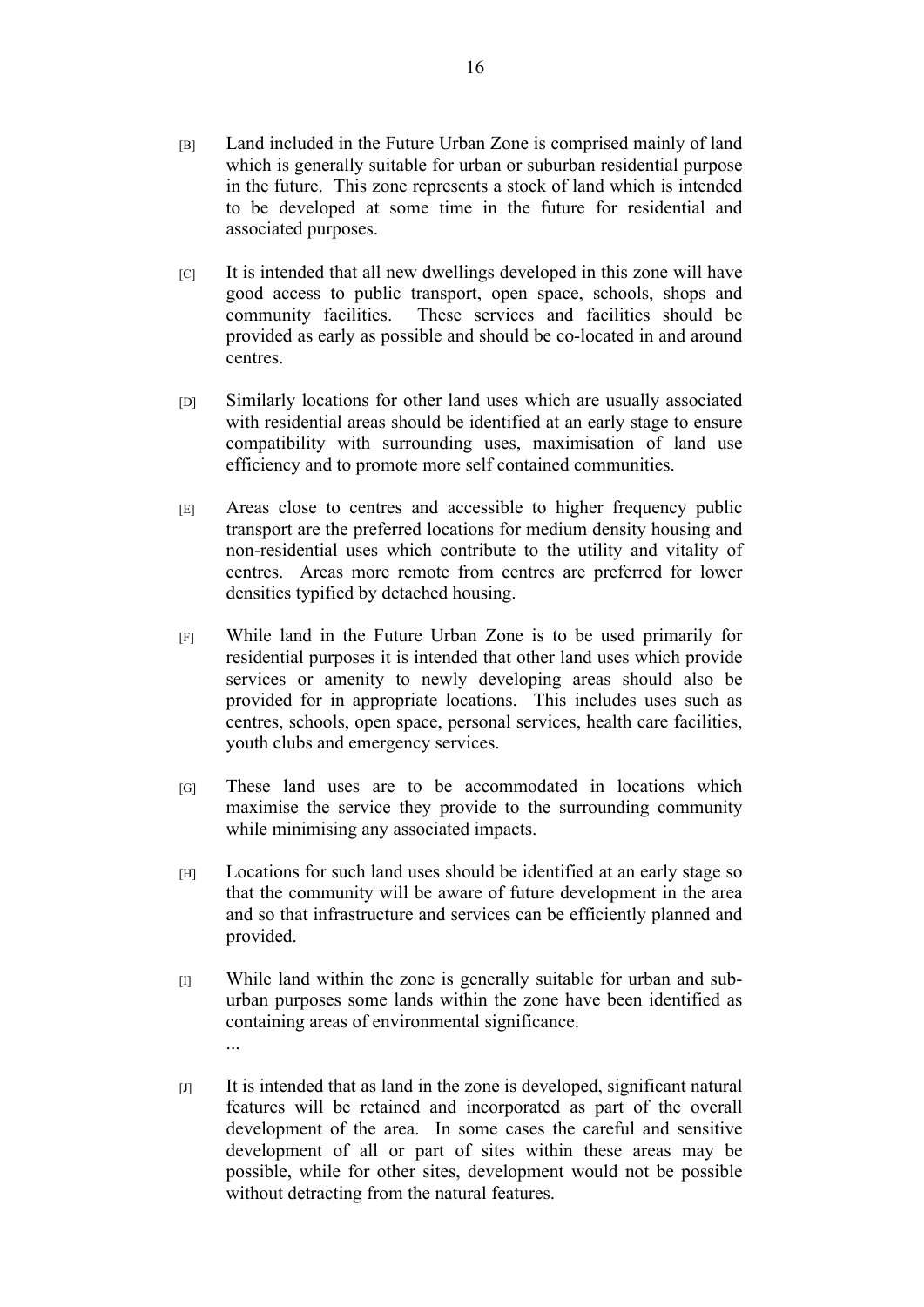[K] Applications for rezoning and/or subdivision in areas to which Local Area Outline Plans apply will be required to be supplemented by town planning reports. These reports should address the integration of the proposal uses into their surroundings in the context of the Local Area Outline Plan. The criteria for the location of residential uses and other development are outlined below."

# "**Residential Development**

...

...

# **Other Uses**

- [L] Well serviced, amenable communities will be developed in this zone by allowing for a range of complementary commercial and employment opportunities and ensuring that land is provided for local community purposes and other community facilities and public purposes. These facilities should be central or highly accessible to their respective catchments and wherever possible be co-located in or near centres.
- [M] Land uses which are likely to draw significant levels of non local traffic into residential streets will not be approved
	- ...
- [N] **Fast Food Stores** should generally be located only in or at the edge of centres.
	- ...
- [O] **Shops** should be located in centres nominated in the Local Area Outline Plans. Additional smaller centres and local stores may also be approved provided that the scale and timing of any such development is not likely to significantly defer or affect the viability of any centre nominated in a Local Area Outline Plan. Small shopping groups or corner stores should be located such that all residents in the Future Urban Zone are within 400 metres walking distance or cycling distance of convenience shopping facilities.

..."

[13] Other provisions upon which the appellants placed reliance include: - from "The Vision":

# "**2.2 Principles**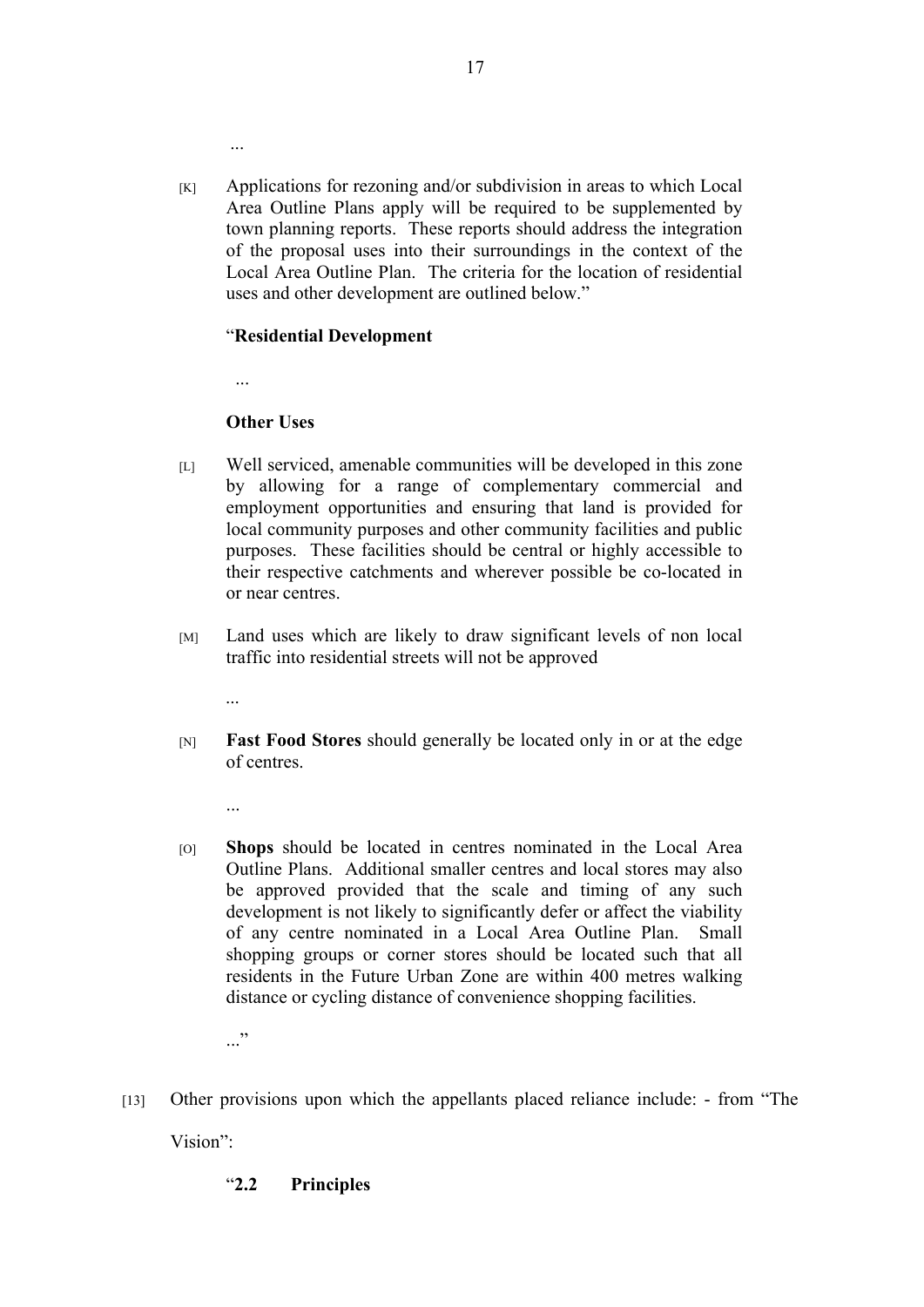The vision is underpinned by principles of environmental quality, social justice and economic efficiency.

**Environmental quality** ensures the protection of biological diversity and maintenance of essential ecological processes and lifesupport systems. The Town Plan seeks responsible environmental actions to achieve and maintain a high level of beneficial and sustainable aspects of environmental quality, health and well being of the community.

**Social Justice** ensures that available social, economic and ecological resources are distributed equally across the sectors of the community and between individuals, accessible to the population they serve and are adequate to meet the needs and priorities of individual communities. It also promotes opportunities for people to participate in the process determining the distribution of these resources.

**Economic efficiency** ensures that social, economic and ecological resources are productively and sustainably utilised. The Town Plan seeks to encourage economic development that safeguards the welfare of existing and future generations.

Where anything in this Strategic Plan is capable of more than one interpretation, the interpretation which best satisfies these principles will be preferred."

- "10.3.4 Development Standards Business Zone
- 10.3.4.1 The provisions of 10.3.4.2 to 10.3.4.7 are development standards applying to development involving the erection or use of any non-residential building or composite building in the Business Zone.

10.3.4.2 Height of Building

The planning unit of any non-residential building or composite building –

- $(a)$  ...
- (d) where not in a Regional Business Centre, shall not contain more than two storeys above ground level;
- (e) in determining whether any relaxation of the maximum height standard for any building is warranted the Council shall have regard to, amongst other things –
	- (i) the nature of existing and likely future development in the vicinity of the site;
	- (ii) the zoning of land in the vicinity of the site;
	- (iii) the likely height of future development in the vicinity of the site;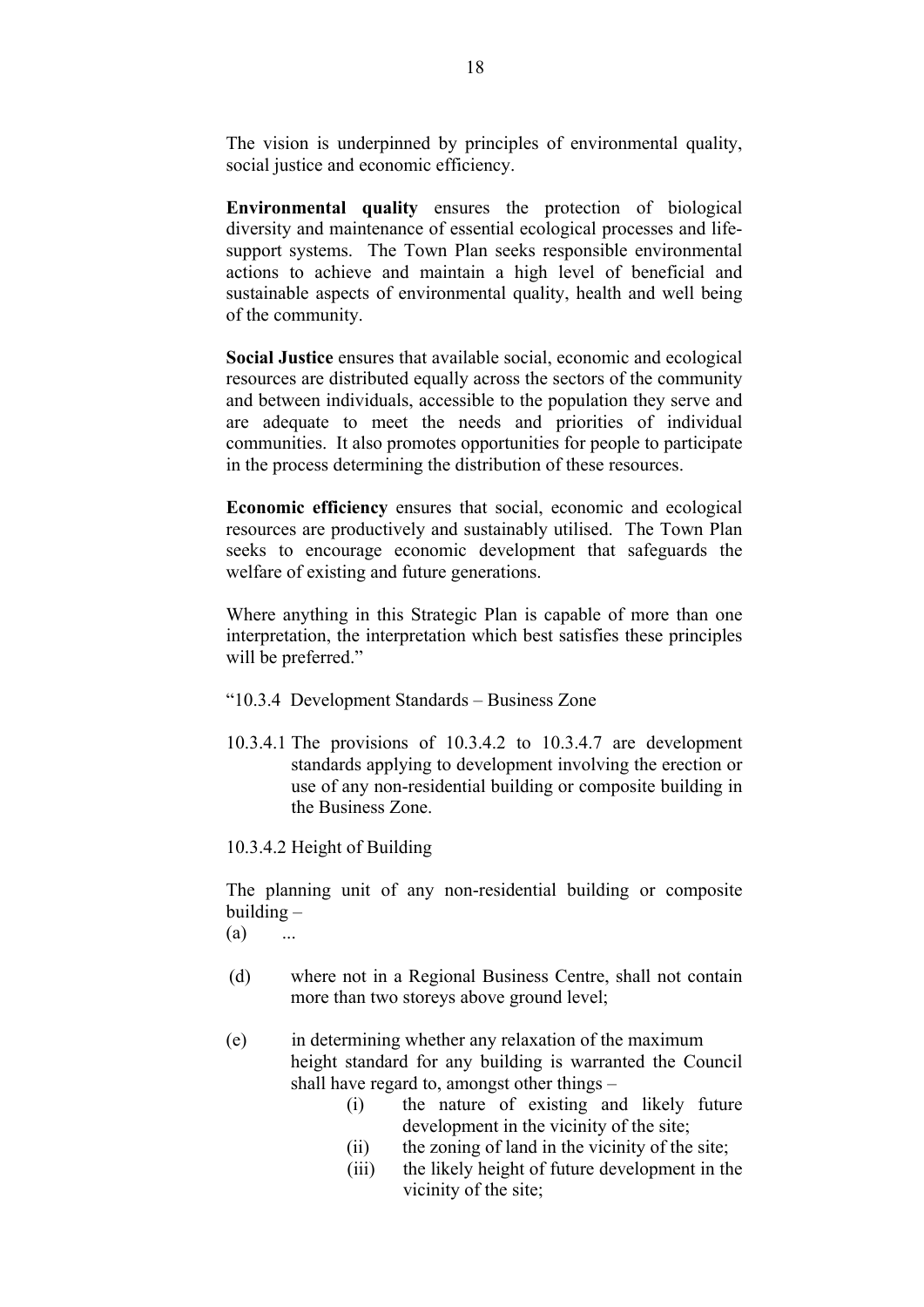10.3.4.5 Boundary Clearance

...

- (a) Subject to clause (b) where any site abuts land included in the Residential "A" Zone , the Residential "B" Zone or the Inner Residential Zone no part of any non-residential building or composite building above the level of the adjoining ground shall be within a distance measured on a horizontal plane –
	- (i) equivalent to half the height of that part or three metres whichever is the greater, from a side boundary of the site;
	- (ii) equivalent to half the height of that part, or six metres whichever is the greater, from the rear boundary of the site.
	- (iii) In determining whether any relaxation of the side boundary clearance or rear boundary clearance standard is warranted the Council shall have regard to, amongst other things –
		- (A) the topography of the site and adjoining land;
		- (B) the design of the proposed building;
		- (C) the nature of any development on adjoining land.
- ...

# 10.3.4.7 Relaxation of Requirements

- (a) Subject to clause (b), and clause (c), the Council may relax any development standard as set out in this paragraph other than a development standard relating to maximum allowable gross floor area of any development;
- (b) any relaxation of the height of any building not in a Regional Business Centre shall not result in that building exceeding three storeys in height above ground level.
	- ..."

"24.3.3 Matters to be Considered in Deciding an Application

The following matters, to the extent they are relevant to the proposal the subject of an application, shall be considered by the Council in deciding, the application:--

- (a) the extent to which the proposed development would be in accordance or in conflict with the Strategic Plan
- (b) the extent to which the proposed development would be in accordance or in conflict with the applicable development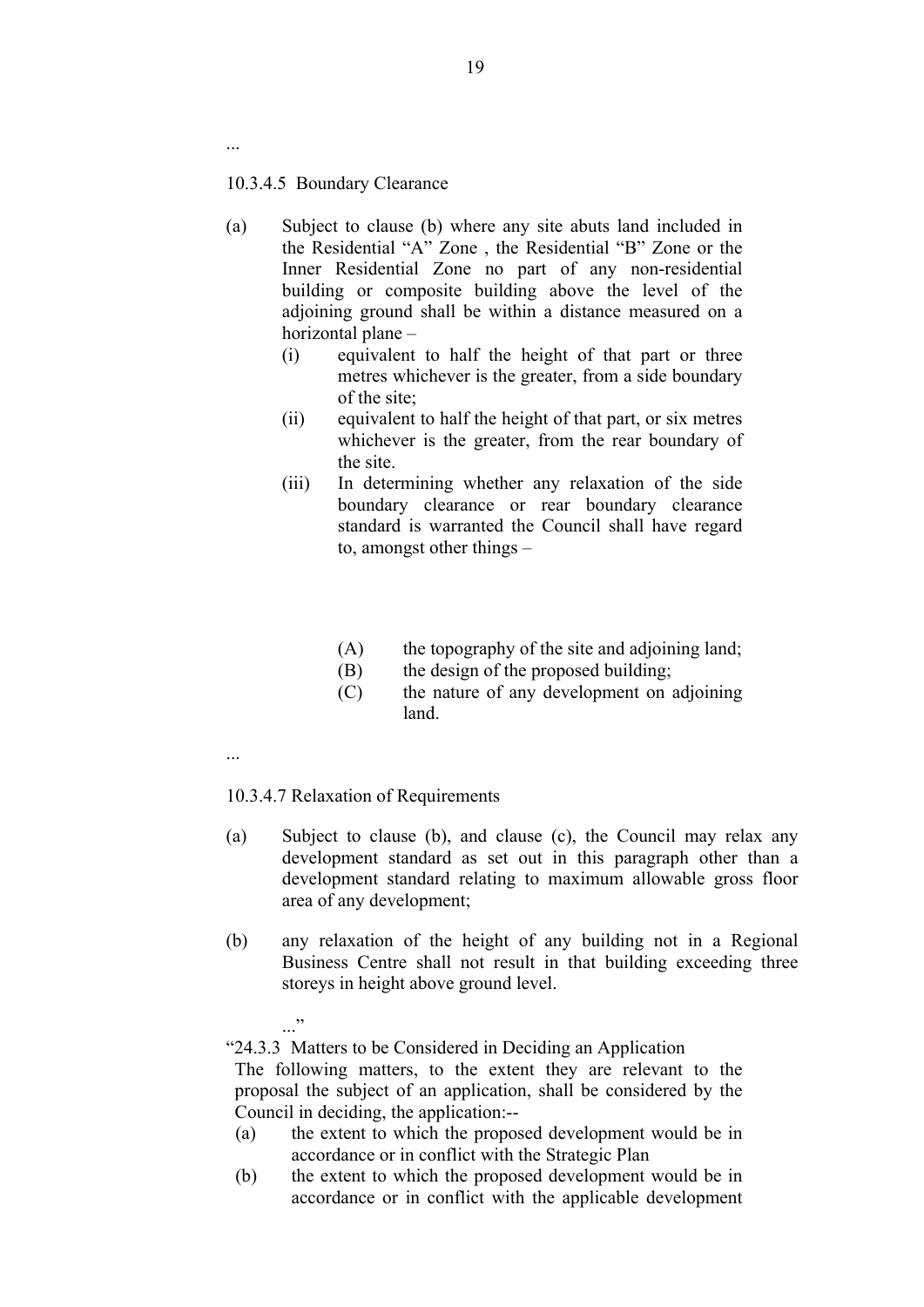standards including the reasons put forward for the justification of any proposed relaxation, waiver or variation of them;

- (e) the environmental impact of the proposal including:
	- (iv) the effect on any Vegetation Protection Order, significant trees or other vegetation on the site;
		- ...

...

...

...

- (vi) the economic impact of the proposal including, but not limited to, the impact on the hierarchy of centers as set out in the Strategic Plan;;
- (f) the areas proposed to be cleared of vegetation;
- (k) the impact the proposed development would have on the existing traffic situation and the extent to which the proposed development would create a traffic problem or increase an existing traffic problem;
	- ..."

...

[14] The provisions set out above are likely to be replaced in about October 2000 when the Draft Plan is gazetted. This document, like its predecessor, is the product of considerable community consultation, and may be taken into account under the principle expounded in *Coty (England) Pty Ltd v Sydney City Council* (1957) 2 LGRA 117. There should be no changes of great significance for the present appeal. There will be Outer Suburbs Local Plans derived from Local Area Outline Plans for localities including Algester/Calamvale/Parkinson/Stretton. In relevant maps, Nottingham Road loses its equality of status with Beaudesert Road,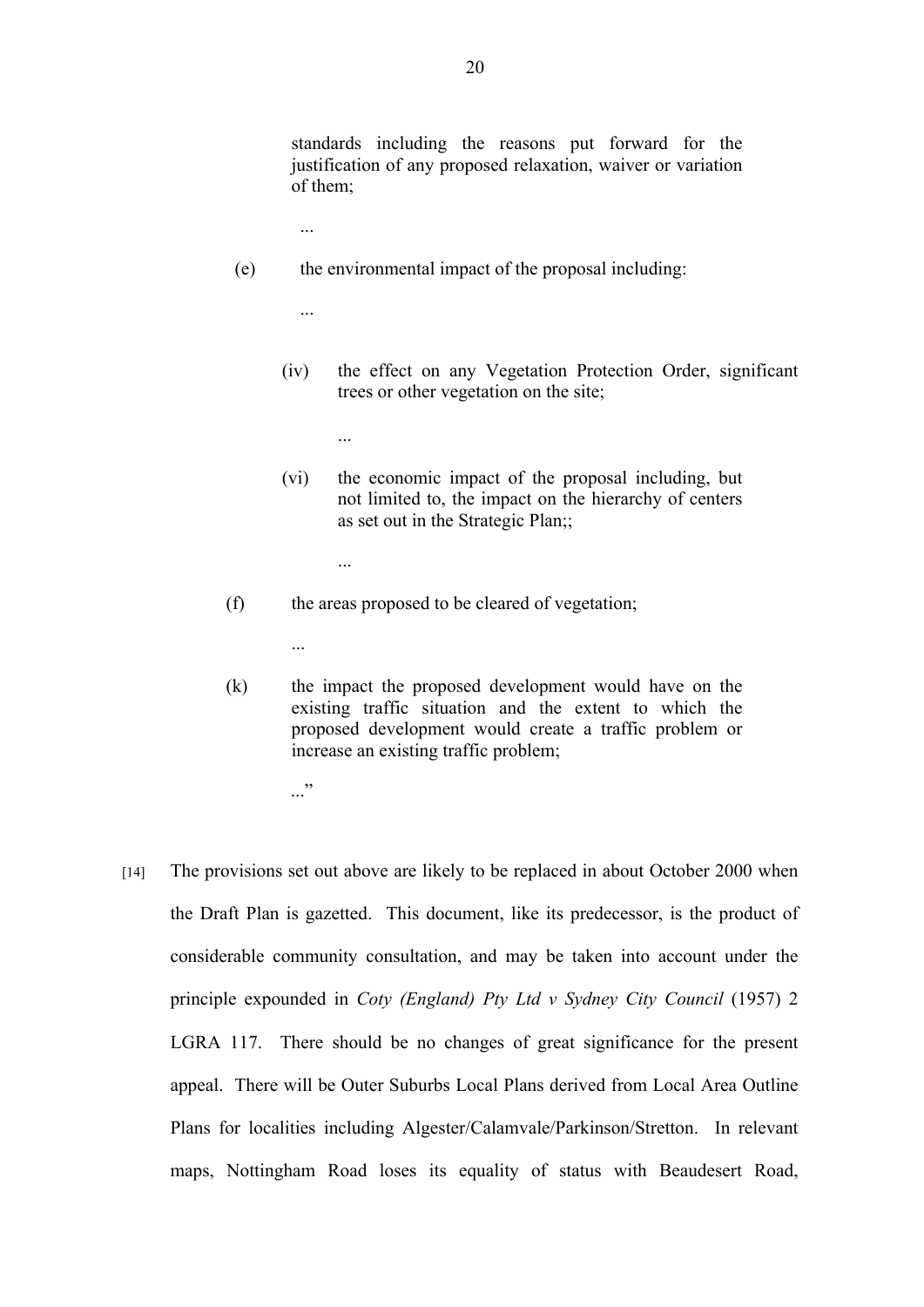becoming a Suburban Road. Chapter 3 deals with Centres. The number of types

of Multi-Purpose Centres is reduced to four:-

# "**7.2.1 Intent**

Four types of Multi-purpose centres are identified in the Plan:

- **the City Centre** (MP1) is the political, administrative, economic and social heart of Brisbane
- **Major Centres** (MP2) are the major concentrations of Centre Activities outside the City Centre. Major Centres are located at Fortitude Valley, Toowong, Indooroopilly, Upper Mt Gravatt, Carindale, Toombul-Nundah, Chermside and Brookside-**Mitchelton**
- **Suburban Centres** (MP3) provide a variety of services. They may be characterised by small tenancies within a limited area, or lower density larger tenancies over a broader area. They generally contain more than 6,000m² of gross floor area.
- **Convenience Centres** (MP4) are smaller centres providing local services within walking distance of residents. They generally contain less than 6,000m² of gross floor area."

# 7.2.2 "Desired Environmental Outcomes" is, in part:

 $\ddot{\cdot}$ 

5. Suburban Centres provide for a variety of Centre Activities, Building bulk and form is more substantial than that of the surrounding residential neighbourhood, while building height is generally consistent with that of surrounding suburban development.

 $\cdot$ ..."

# **The proposal represents the planned "suburban centre"**

[15] I agree with Mr Lyons Q.C's submission that the effect of the Intent provisions in

 $6.1$  is that :

"(a) areas for new dwellings are to have good access to shops;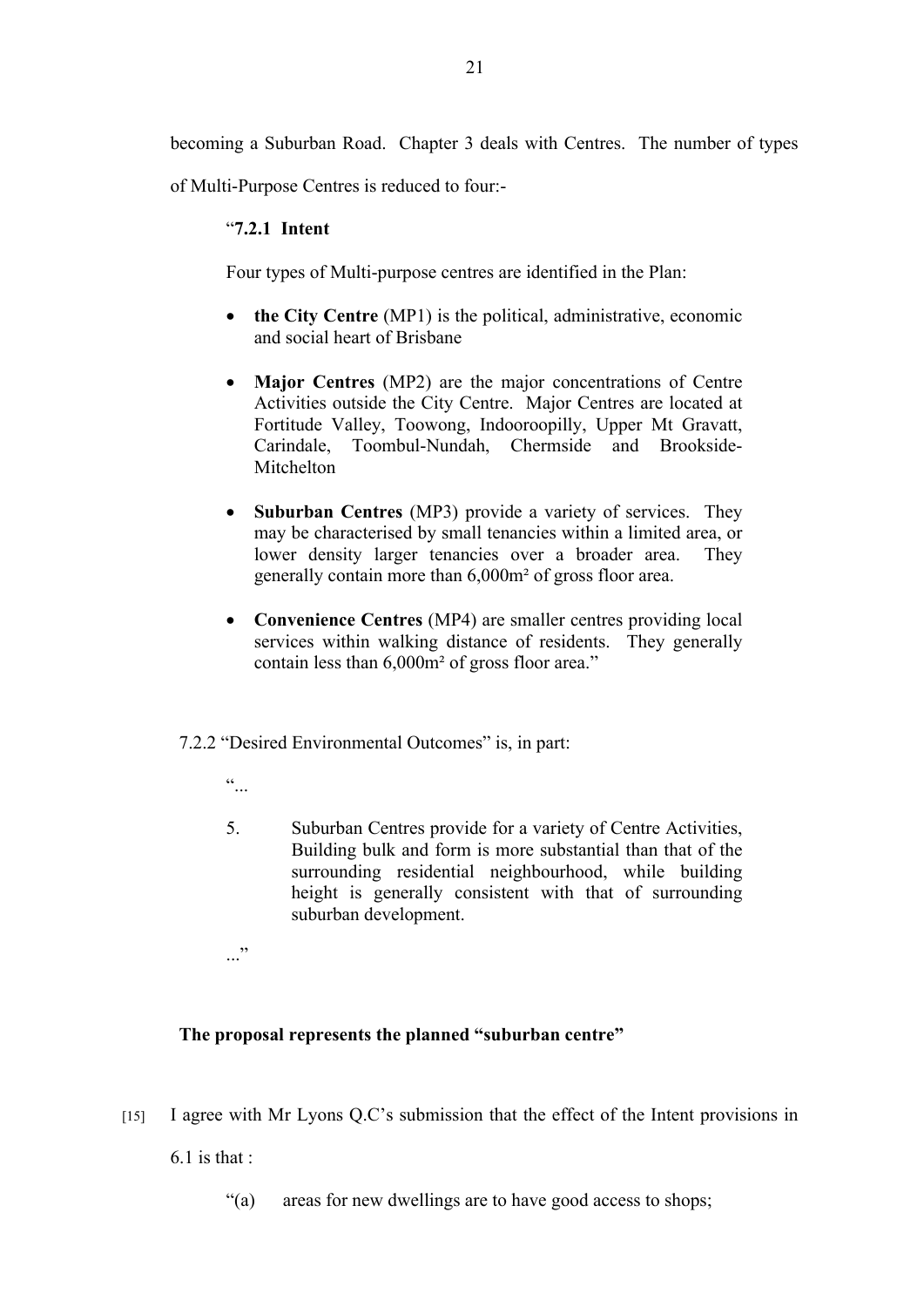- (b) shopping and other non-residential land uses should be provided as early as possible;
- (c) commercial and community facilities should be co-located in or near centres;
- (d) it is intended that land in the future Urban zone should, in addition to being used for residential purposes, be used for centres;
- (e) centres are to be accommodated in locations which maximise the service they provide to the surrounding community;
- (f) commercial uses which are complementary to residential communities are to be developed in the zone;
- (g) commercial and community facilities should be central or highly accessible to their respective catchments;
- (h) fast food stores should be located in or at the edge of centres, and not elsewhere."

and that the Statement of Intent for land designated Urban (3.3.2.1) reinforces the Intent for the Future Urban zone. That the planning documents identify the site as a suburban centre is a significant factor in favour of the application. Cf *Bayview Country Club Pty Ltd v. Redland Shire Council* (1998) QPLR 173, 176D, *Heilbronn & Partners Pty Ltd v Brisbane City Council* (1999) QPELR 267, 269I; *Creed v Caboolture Shire Council* (1994) QPLR 97,98.

[16] On the face of things, the present proposal fits ideally into the planning scheme, indeed it supplies the centre the planners envisaged for the site. The primary catchment population was 22,800 in June 1999 (22,600 on Mr Norling's figures, up from 12,196 in June 1991 and 18,333 in June 1996), is projected to be 26,700 two years from now, 30,080 (and still growing) by June 2006 - Mr Norling says 30,300. The secondary catchment (at any stage) will add about 11,000 more potential consumers. The supermarket proposed to be operated by Woolworths is a "full-line supermarket", as is common ground, and (subject to what is said later about the Foxdawn site) no other is planned for the primary catchment. The expression is not defined, but was taken to refer to a supermarket containing departments such as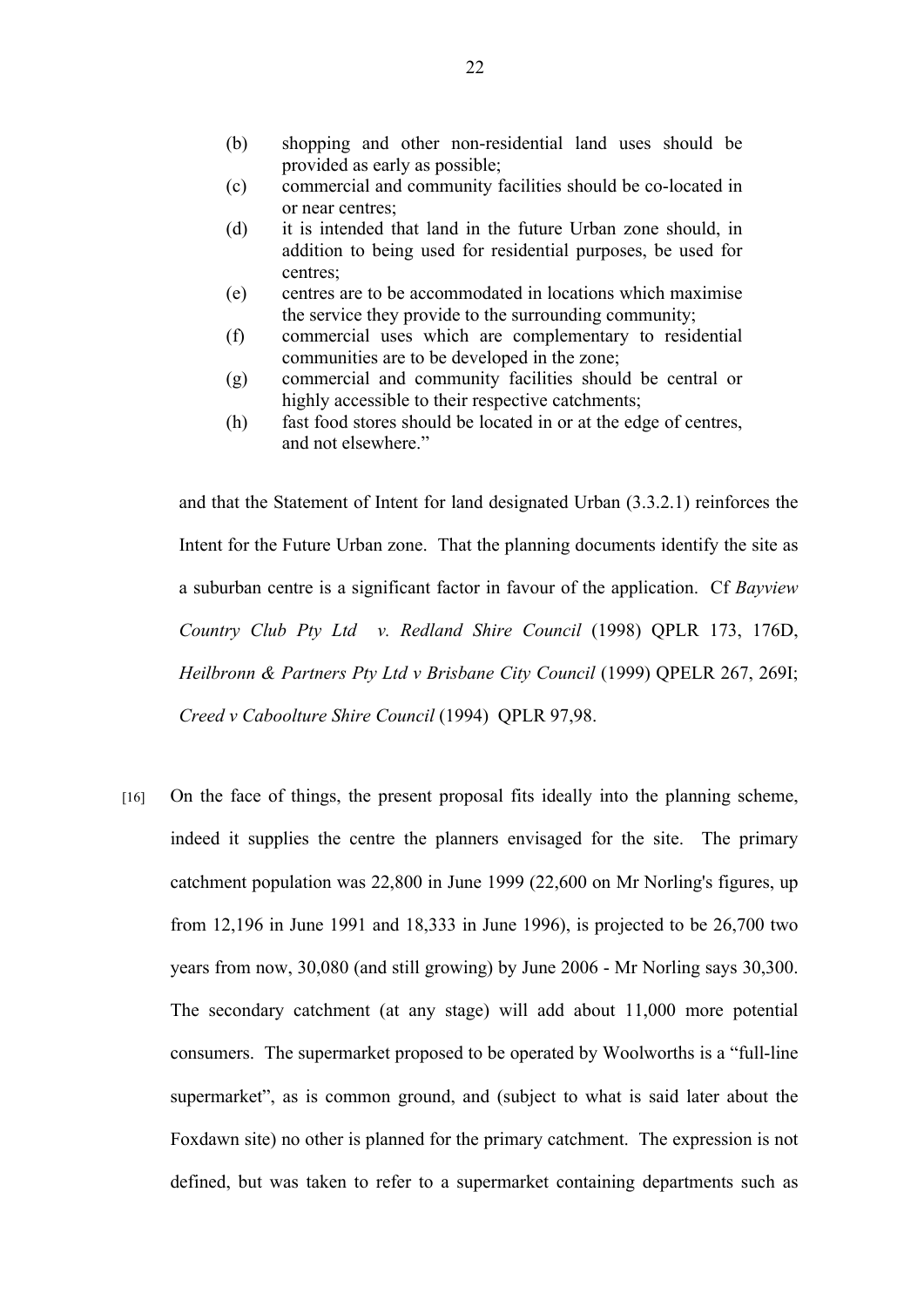fresh produce, delicatessen, bakery and a meat department, and possibly one selling fish. Following overseas trends, the space thought to be necessary to accommodate such a facility is coming to be estimated ever more generously; the minimum area is now understood to be 3,000m² or so, as presently proposed. In fact, the "majors", Woolworths, Coles and Franklins were said to require "modules" of particular sizes to accommodate stores stocked at various levels. A full-line supermarket not only offers a full range of departments, it is likely to carry extra lines, and certainly will carry additional brands and a large (if not full) range of package sizes for the lines it does carry. Mr Finlay, who gave evidence for the appellants, works for a company seeking to establish a large chain of independently operated supermarkets to be badged "IGA" which will provide competition for the majors. He said a "full-line supermarket" could be accommodated in 2,500m<sup>2</sup>, and indeed that such a supermarket is contemplated at the "Foxdawn site", located at the intersection of Nottingham Road and Algester Road, 1.7 kilometres away from the subject site. The Council has given a relevant approval for the Foxdawn site; the loss or downgrading of what is proposed there has been one of the appellants' principal arguments in this appeal. The Foxdawn site is now designated in planning scheme maps as a Major Neighbourhood Centre; in the Draft Plan Local Plan it becomes a desirable Convenience Centre; its merits include the immediate availability of local public transport.

#### **The Foxdawn site's prospects and significance**

[17] The history of the Foxdawn site, more particularly of proposals for a shopping centres there, is somewhat chequered: According to Mr Lyons QC's submission for the co-respondent (paragraph 67) the Council gave an approval in principle for a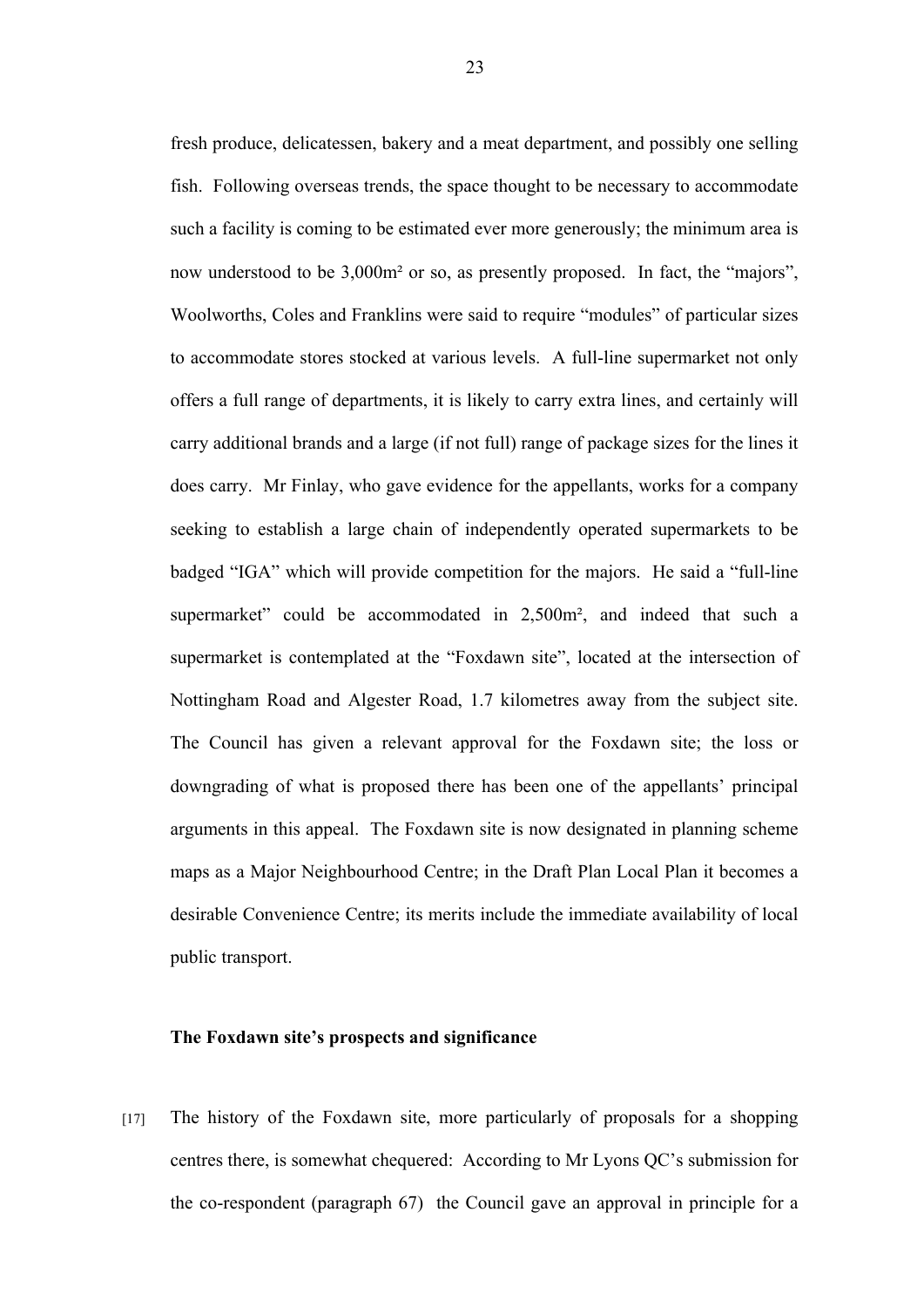shopping centre on the Foxdawn site in 1991, which seems to have been a selling point in the marketing of nearby residential blocks by the original subdivider, Stockland – it sold the shopping centre site to Foxdawn Pty Ltd. Whether the date 1991 is accurate or not, a shopping centre has been slow in coming to fruition. The approval relied on in this appeal, attachment GRB1 to ex 50, was a Negotiated Decision Notice dated 23 September 1999, which refers to representations made to Council by letter of 8 March 1999. The plans (ex 46) are stamped to refer to an approval dated 17 February 1999. GRB1 suggests the underlying application was lodged with the Council on 20 August 1998. Foxdawn Pty Ltd found itself unable to proceed, and Mr Gregory Ross Beatty of Melbourne and two partners purchased the Foxdawn site at a mortgagee auction, probably in November 1999, through a company GJB Developments Pty Ltd, settlement occurring on 20 December 1999. They seem to have purchased on the basis of limited investigation, without knowledge of the co-respondent's proposal, Mr Beatty not inspecting the Foxdawn land until after the auction – he was for a time in confusion as to whether the relevant local authority was the respondent or Logan City Council. Foxdawn Pty Ltd was a submitter in the present matter, but not a party – nor was Mr Beatty's company. I did not understand any argument to be mounted that it had any reasonable expectation the present appliation would be refused: given the lack of enquiry, any contention along these lines would attract little sympathy. However, the approved Foxdawn proposal (as I shall continue to call it) is much relied on by the appellants to show what facilities residents of the nearby sections of Parkinson and Algester will lose if this appeal fails. Mr Beatty's evidence, if presented to persuade the court that there are prospects of a shopping centre going up, should the appeal fail, does not satisfy the relevant standard of proof. The ex 46 and ex 50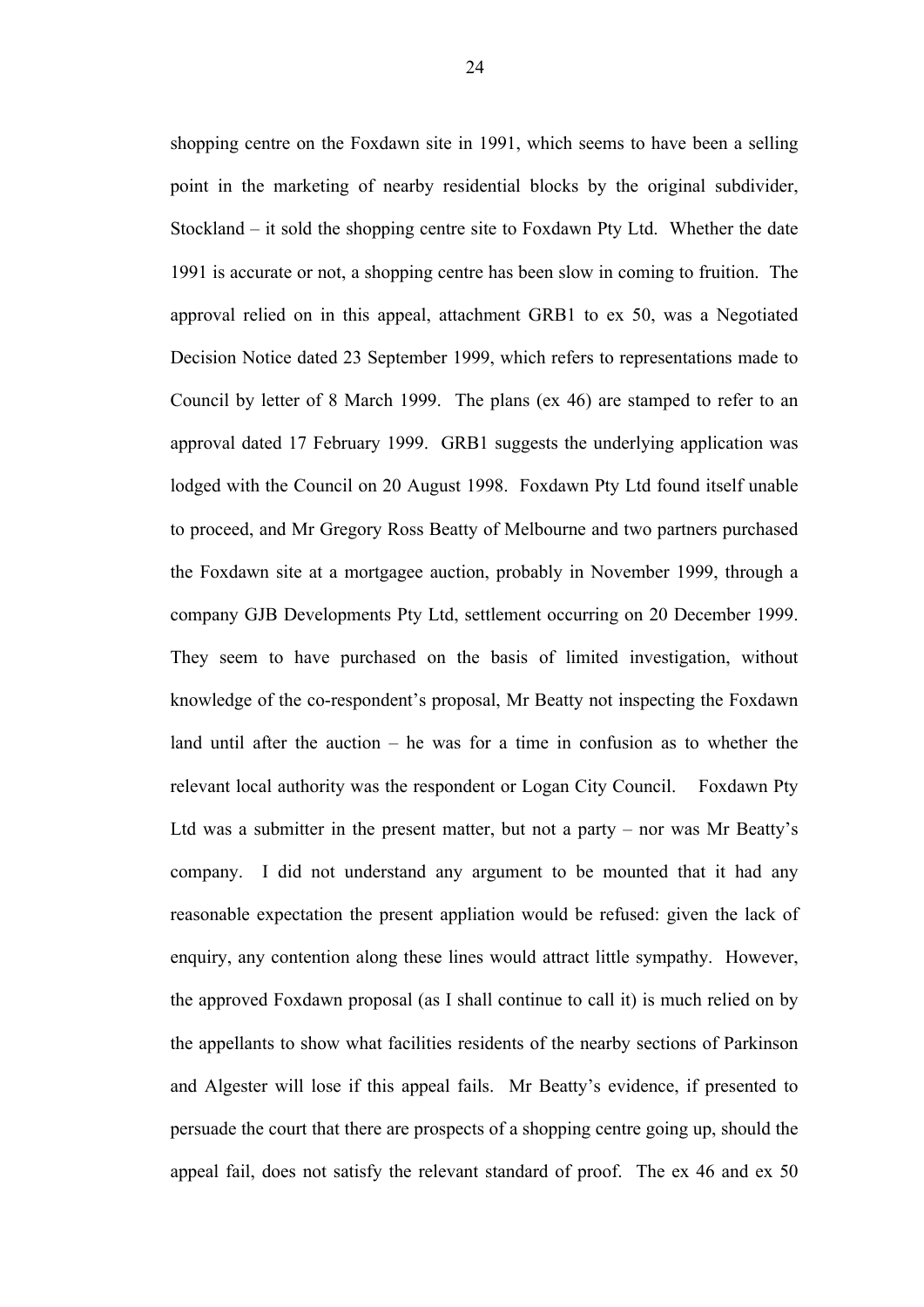plans have been substantially recast in ex 53, which has not gone to the Council yet. Mr Beatty asserted his entitlement to develop as per ex 50, but was careful to avoid expressing any commitment or willingness in any circumstances to do it. As things happened the Foxdawn application and approval ran a few weeks ahead of the corespondent's, giving the appellants a technically correct argument that Foxdawn gained a chronological priority requiring it to be taken into account from the points of view of "orderly" development of the area, assessment of need for further facilities and the potential loss of facilities "presently enjoyed by a community or planned for it". Such an argument founders here, for lack of a factual basis. Sad as it may be to contemplate the continued disappointment of Parkinson residents at their failure to gain a local supermarket, medical centre and pharmacy, the fact is that there has never been more than a chance of such enterprises establishing on the Foxdawn site. Mr Beatty has no firm tenants, no building. Whether Parkinson would be deprived of anything by the failure of this appeal is pure speculation. The Foxdawn approval will be unaffected.

[18] If the proposal the subject of this appeal goes ahead, the Foxdawn one is unlikely to for some years, unless it be in much smaller form, such as 800m² for the whole centre. It is difficult to feel any confidence that, even if this appeal be allowed, Foxdawn would go ahead to provide useful services for the residents of Parkinson. This is because success in this appeal may serve only to delay the co-respondent's proposal, or something like it, and maybe for only a short time. One possibility is that by some means there would be a consolidation bringing in the land to the west so that a Suburban Centre on a larger scale would be developed, which might be less problematical from many points of view including scale or bulk of buildings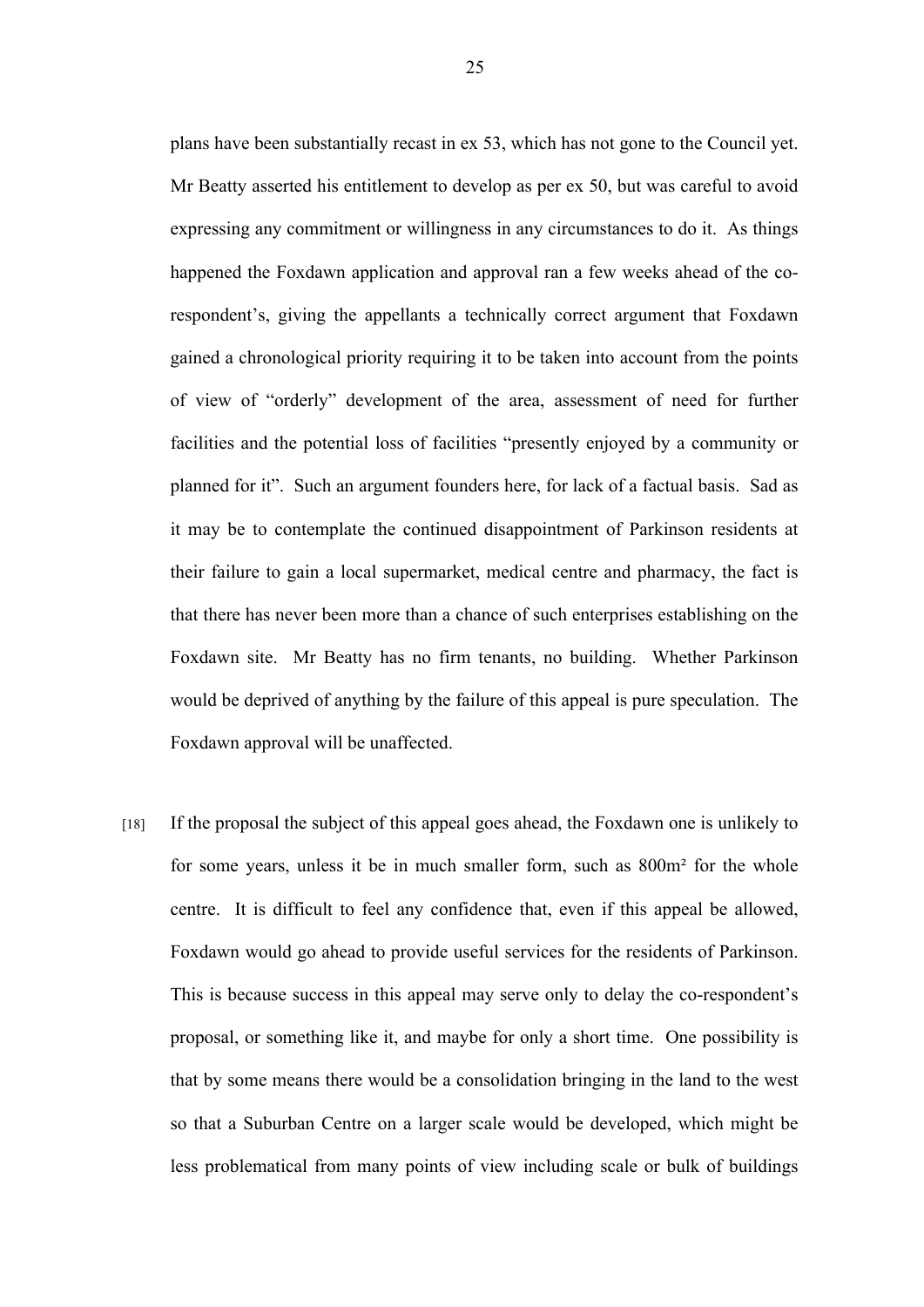(especially near boundaries with private neighbours), parking and traffic flows into Nottingham Road. Mr Michel has confirmed that Woolworths' enthusiasm for the subject site is such that they would wait for five years, and possibly longer. Were Woolworths to withdraw, the Suburban Centre designation in the Planning Scheme maps would remain; any Foxdawn developer would have to look over its shoulder at the Suburban Centre site, knowing that competition likely to be devastating could come from there at any time. The evidence is overwhelming that the subject site, from the point of view developing a successful shopping centre based on a large supermarket, is vastly superior to Foxdawn in visibility and drawing power. It is not reasonable to expect that the subject site should be sterilized, especially so, given its designation as a "suburban centre". It is clear and was common ground in the appeal that the planning scheme contemplates the hierarchy of centres operating more or less independently at each level so that, say, the catchments of three or so major neighbourhood centres and a single suburban centre will roughly co-incide. (This comment does not overlook Mr Bowie's argument that the present proposal is premature, and should await a population increase.)

[19] The appellants placed considerable reliance on *Kentucky Fried Chicken v Gantidis*  (1979) 140 CLR 675, in which Stephen J said at 687, with the concurrence of Gibbs, Mason and Aickin JJ, in relation to matters proper for consideration by the Victorian Town Planning Appeals Tribunal:

> "The learned primary judge described one submission urged before the Tribunal, namely that the establishment of the appellant's proposed fried chicken shop would 'adversely affect existing food shopping facilities' in the neighbourhood as being just such a consideration as I had earlier held, in *Spurling v. Development Underwriting (Vic.) Pty. Ltd.* [1973] V.R., at pp. 12-13, to be a proper planning consideration. I would with respect, agree with his Honour; the significant word, quite vital to the nature of the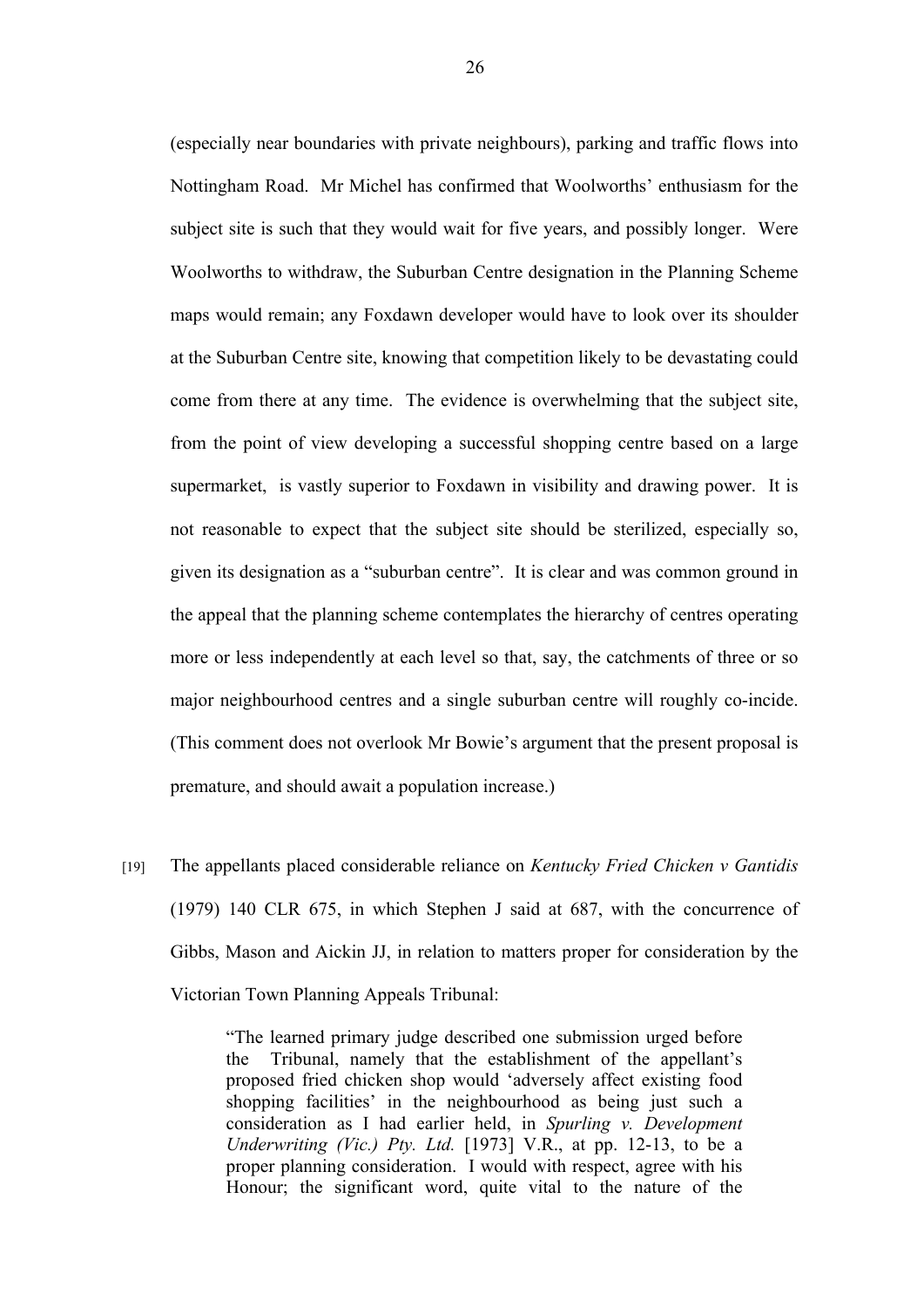submission to which his Honour referred, is 'facilities'. If the shopping facilities presently enjoyed by a community or planned for it in the future are put in jeopardy by some proposed development, whether that jeopardy be due to physical or financial causes, and if the resultant community detriment will not be made good by the proposed development itself, that appears to me to be a consideration proper to be taken into account as a matter of town planning. It does not cease to be so because the profitability of individual existing businesses are at one and the same time also threatened by the new competition afforded by that new development. However the mere threat of competition to existing businesses, if not accompanied by a prospect of a resultant overall adverse effect upon the extent and adequacy of facilities available to the local community if the development be proceeded with, will not be a relevant town planning consideration."

Such a statement is entitled to the greatest respect, although it would appear to be unnecessary to the High Court's decision, given that Barwick CJ, who expressed similar views at 681, noted that the parties "were in agreement that the proposed use did not threaten the amenity of the neighbourhood." It is difficult to know what to make of Stephen J's reference to "shopping facilities presently enjoyed by a community or planned for it in the future." I was attracted to the opinion expressed by Mr Challoner, a town planner who gave evidence, that crushing competition leading to the blighting of existing facilities was of concern, rather than impacts on facilities merely proposed, and not yet in existence or even under construction. (I appreciate that a town planner may not give evidence of the meaning of planning scheme provisions and that a similar proscription would apply to a town planner's view of the meaning of a dictum of a High Court Judge.) At present, there is insufficient definition of what might go on the Foxdawn site. The present owners clearly are contemplating making significant changes to the Council-approved proposal. For the moment, the residents of Parkinson have no more than an ill-defined prospect of the amenity of their suburb being added to by development of a shopping centre of some kind at the Foxdawn site. On the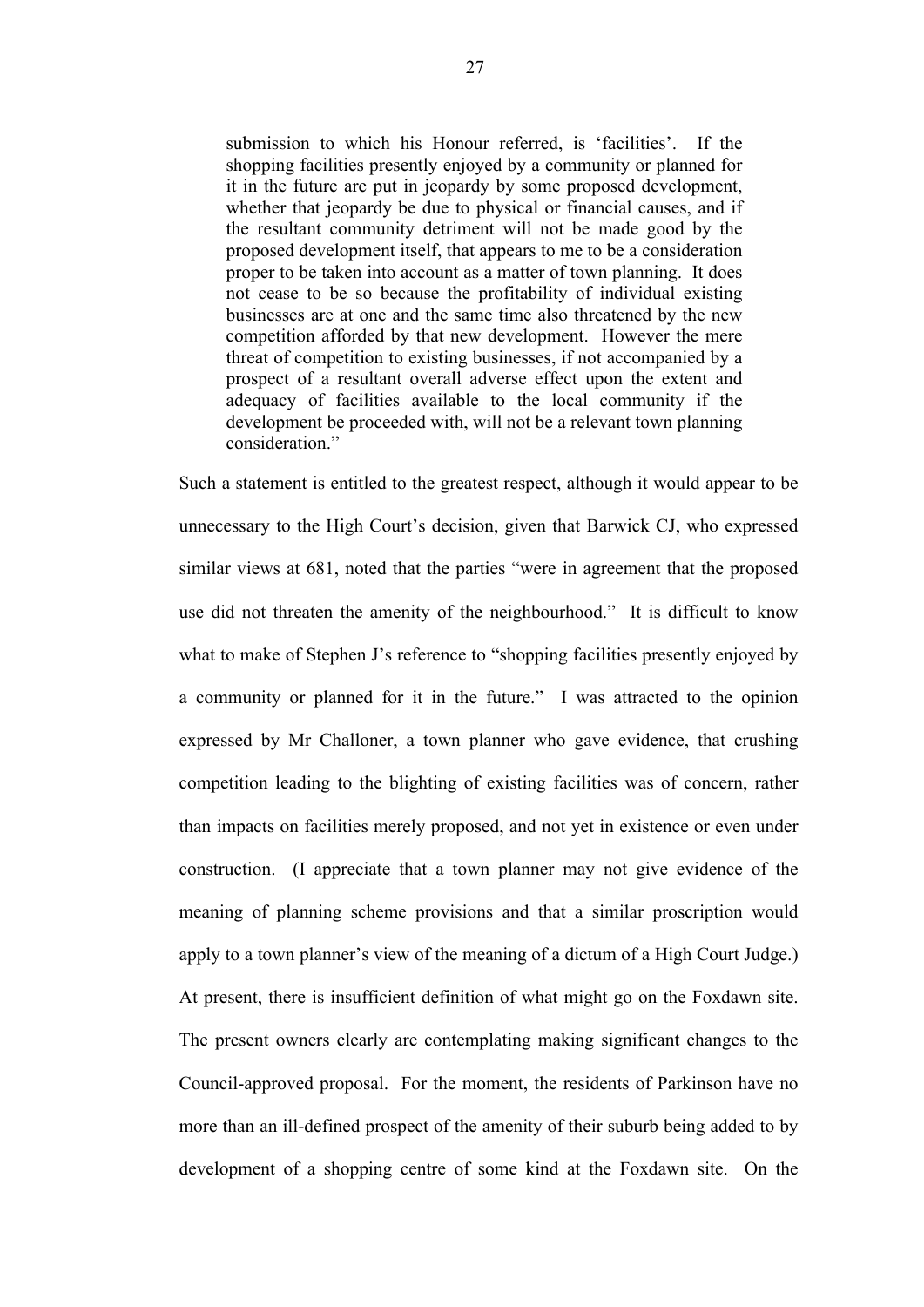evidence before this court, the factual basis for applying the town planning principle recognized in *Gantidis* is not shown: what Parkinson might be deprived of, if the present proposal goes ahead, if anything, is completely uncertain. Further, the present proposal will considerably improve, above present levels, the facilities available to Parkinson residents. It may attract some of the tenancies Mr Beatty envisages (- in relation to the pharmacy this may involve relocation of the pharmacy at Kameruka Street, in light of present restrictions based on proximity of other pharmacies).

#### **Need**

[20] The appellants' contention that the Strategic Plan makes "need" a relevant consideration is accepted. While the view is open that the mere designation of the site as a Suburban Centre is conclusive of the question of need, there are indications to the contrary. The Strategic Plan was conceived as looking to a planning horizon still a decade away. While there may be discerned a philosophy of getting facilities in place to serve a population that may still be well short of its potential maximum, there is nothing to say that every development foreseen or allowed for by the plan should be approved at the earliest possible time. Indeed, Mr Bowie, for the appellants, argued that reference can be found in 3.3.4.1 of the Strategic Plan (set out in paragraph [9] above, in particular to the paragraph thereof marked [G]) to the relevance of need in just such a context as the present. "New centres" are only to be allowed that "are required to meet community needs that ... cannot be met from an expansion of existing centres". There was argument as to whether the present proposal is for a "new centre" at all, given the Suburban Centre designation of the site in the planning scheme. For the affirmative view, Mr Bowie claimed support in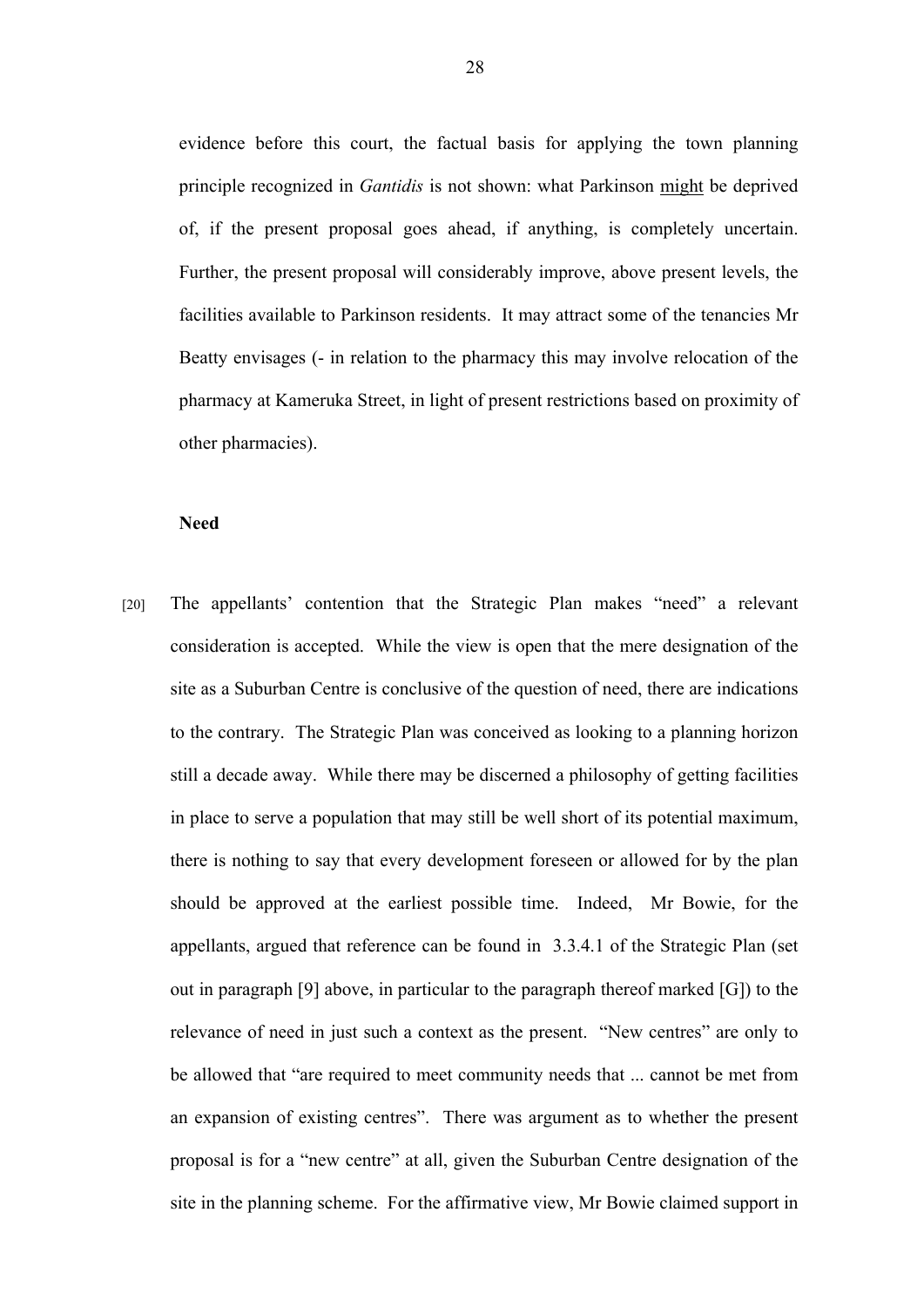the reference to "existing centres", likewise to "existing facilities" in the first paragraph of 3.3.4.1. The co-respondent's proposal, he says, is not in existence, therefore must satisfy the requirements for a new centre if it is to be approved. On the other hand, 3.3.4.1 alludes to the "distribution of centres currently intended for the City". The LAOPs refer to "nominated centres" without distinguishing between those centres which exist and those centres which do not. The subject site, as it happens, appears to be the only example in the planning documents of a nominated centre which not only does not exist, but has (apart from the approval under appeal) no development approval. While recognizing the argument that the centre should not be regarded as a new one, the court ought to proceed on the cautious basis of assuming that need as mentioned in the statute or needs of the community as mentioned in 3.3.4.1 should be demonstrated.

[21] The evidence of Mr Norling, Mr McCracken and Mr Michel shows such need(s) in the planning sense. The decided cases adjudicating upon need probably cannot be reconciled. Mr Bowie, understandably, emphasised those such as *Queensland Investment Corporation v. Toowoomba City Council* (Appeals 3643, 3646 and 3628 of 1999, 2.6.00) where Judge Brabazon QC said:

> "What has been shown is that there will probably be a substantial demand for the new complex ...

> However, demand is not the same thing as need. That was pointed out by Judge Skoien in All-a-wah Cara Park v Noosa Shire Council 1989 QPLR 157. The question here is , whether there is a need for this development.

> The question of need is an elusive concept. Here, planning need is in issue. The commercial needs of competitors are not the same as the needs of the community as a whole. It has been made clearer, in one respect, by the recent decision of the Queensland Court of Appeal in Arksmead Pty Ltd v Council of the City of the Gold Coast (Appeal 4436 of 1999 10 March 2000 unreported). The large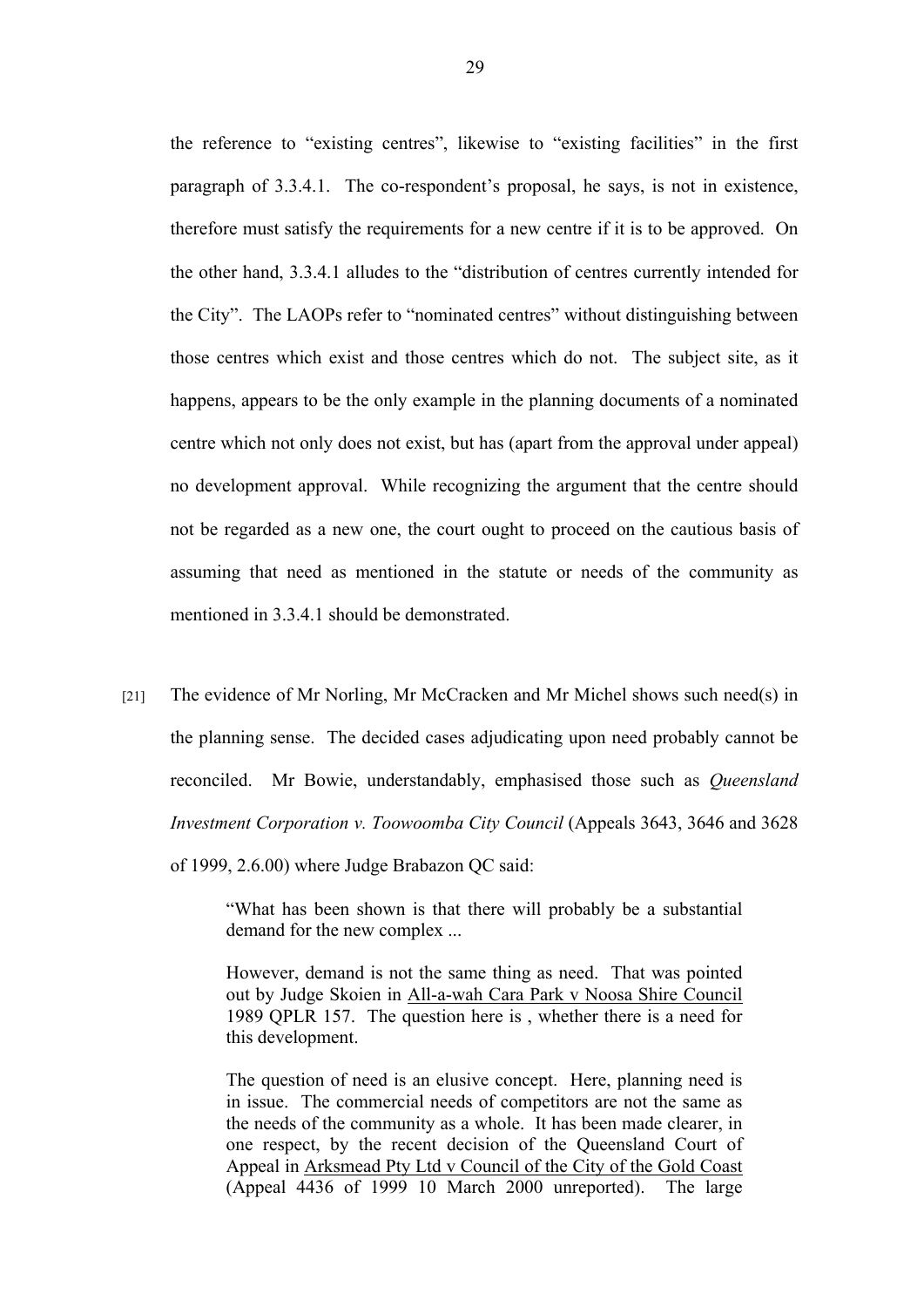number of cases cited by counsel in this appeal illustrate the uncertain boundaries of the concept of need. The issue can be put this way – is there in existence at this time a latent unsatisfied demand on the part of those in the Toowoomba region, for cinema facilities, which is not being met at all, or not being adequately met, by the present facilities? It must also be kept in mind that while the Wilsonton complex would be convenient for those in that locality, it would not be as convenient as a CBD cinema, for those coming from the other side of Toowoomba.

The evidence does not show a planning need for this cinema complex."

(- it might be noted that *All-a-wah* was a case quite unlike the present, in which the

court's view that the proposed shopping centre would not be successful suggested

there was no need for it) - and *Intrafield Pty Ltd v Redland Shire Council* (4337 of

1999, 12.5.00) where Judge McLauchlan QC said:

"There is no real evidence of inadequacy in respect of the two major service stations I have mentioned, or the Shell Select at Victoria Point. There is, for example, no evidence of queuing or overcrowding at existing outlets. Of course convenience for the motorist is a major element in establishing planning need, but in my opinion in this case the evidence does not go further than to show that the proposal would be an attractive and additional choice for some of those motorists. That falls short of showing that the needs of motorists are not at present adequately catered for: *William McEwans Pty Ltd v Brisbane City Council* (1982) 2 APAD, 165 at 170; *Prime Group Properties v Caloundra City Council* (1995) APER 147 at 149. Whether or not the proposal, if approved, would be a viable operation, is a matter hotly contested by the two expert witnesses. If it was, it would achieve this result at the expense of other service stations currently providing the service to the residents of Victoria Point and Redland Bay (although it is not suggested that any of these would be rendered "uneconomic"). The fact that a number of these commuters would be likely to purchase their petrol supplies and convenience goods at the proposed service station instead of at outlets currently patronised by them no doubt indicates a degree of convenience offered by the proposed outlet in comparison with the existing outlets. This does not, however, in my opinion, of itself demonstrate that there is a demand for the provision of a new facility in the vicinity of the proposed service station. Given an addition to existing choices a number of consumers are likely to avail themselves of it as a matter of human experience. While this indicates a consumer preference, to an extent which is, however, debatable, it does not demonstrate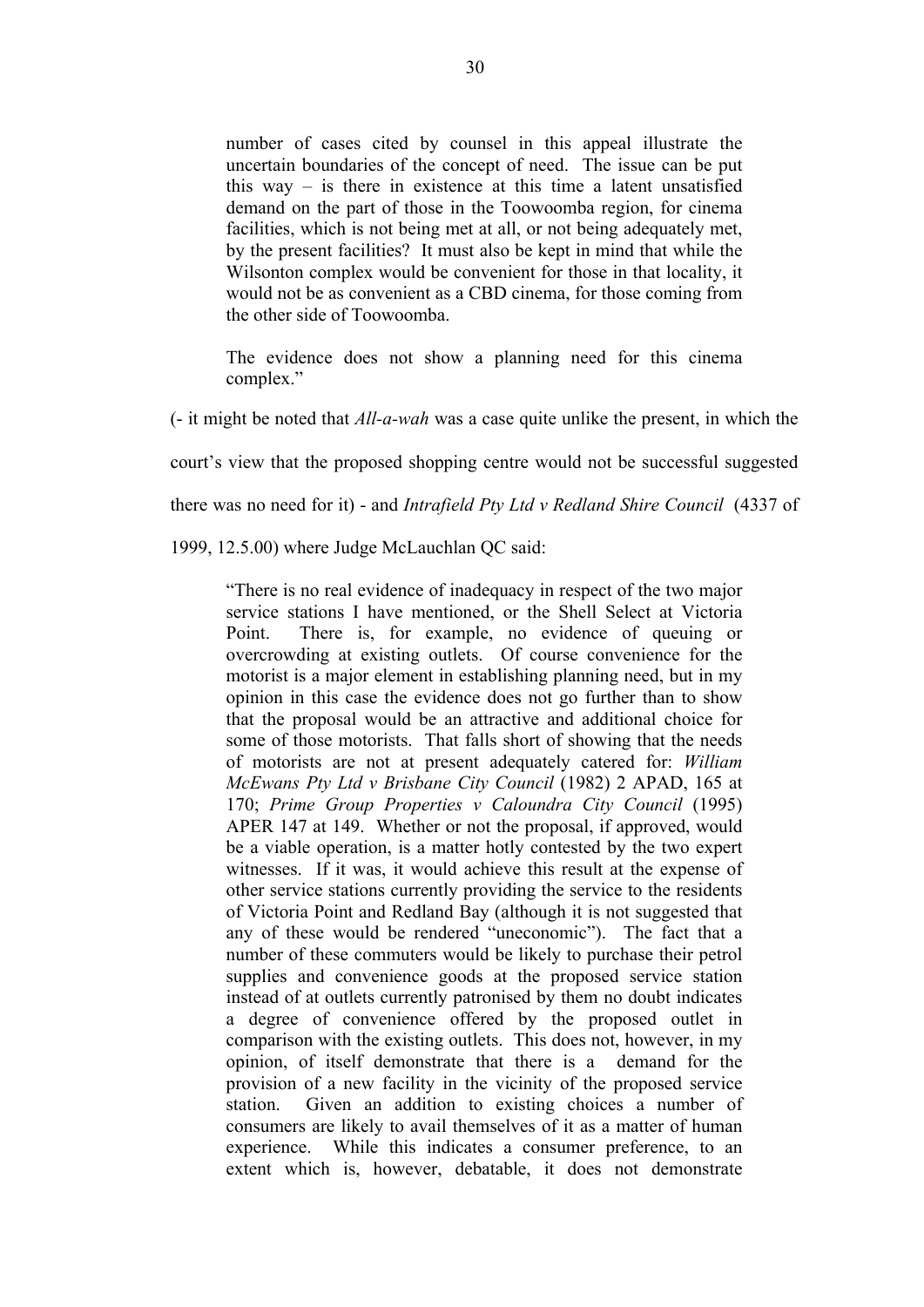inadequacy in the existing arrangements and therefore falls short of showing a planning need for the development".

One of the factors in assessing need is the existence of earlier consents, which arguably should not be prejudiced, and the availability of other land appropriately zoned, although "the existence of appropriately zoned land may be of little consequence where that land has not been used for a purpose for which it could be used under the relevant Planning Scheme" – per Row DCJ in *Hervey Bay Projects v Hervey Bay City Council* (1993) QPLR 104, 114. In this application, unlike *Castro v Douglas Shire Council* (1992) QPLR 146,153 for example, a rezoning has not been applied for, and it may be that none ever becomes necessary. Whether or not reference need be made to zoning maps in this appeal, assessment of need does require consideration of the Foxdawn site and what is likely to happen there.

- [22] It is convenient to quote Mr Trotter's submission (for the Council) as revealing authorities to somewhat different effect from Mr Bowie's:
	- "28. Need

A thing is needed if its provision, taking all things into account improves the physical well being of the community (see *Cut Price Stores Retailers Pty Ltd v. Caboolture Shire Council* 1984 QPLR 126, 131; *Indooroopilly Golf Club v. B.C.C.* 1982 QPLR 13, 33 to 36; *Begley v. Pine Rivers Shire Council* 1995 QPLR 134, 139).

- 29. If need can be met by the proposal and is therefore of advantage to the community and does not thereby deny or otherwise affect the satisfaction of community need in other respects to its disadvantage, the rezoning can be justified because it is consistent with the community will. (See *Williams McEwans Pty Ltd v. B.C.C.* 2 APAD 165; *Reiken v. Ipswich City Council* 1984 QPLR 147, 150; see also *Aussi Hire Pty Ltd v. Brisbane City Council* 1996 QPLR 270, 274).
- 30. Furthermore, as Skoien SJDC said in *Palmwoods Residents and Ratepayers Association Incorporated v. Maroochy Shire Council and Anor*1977 QPLR 331, 335C: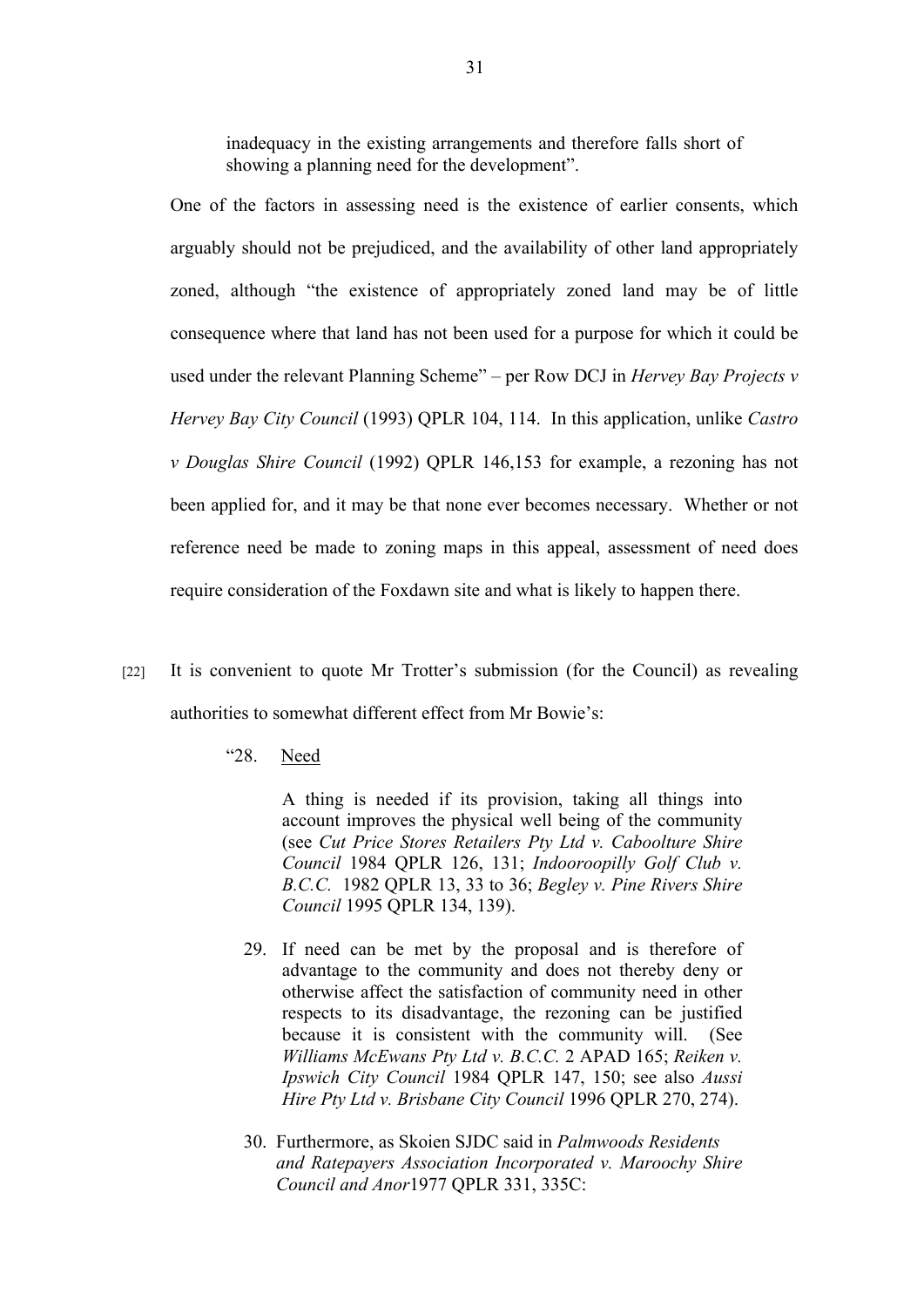*"Of course, the absence of need is not fatal to an application to rezone. Section 4.4.(3)(b) of the Act simply requires need to be taken into account. Then, as has frequently been said, need relates to the improved physical well being of the overall community rather than to some pressing necessity. See, for example Cut Price Stores Retailers Pty Ltd v. Caboolture Shire Council (1984) QPLR 126 at 131. Considered in that light, it seems to me that the availability of the residential subdivision of the type proposed, in a growth area of the State will accommodate a need."*

31. ... the question of need was recently considered by the Court of Appeal in *Arksmead Pty Ltd v. Council of the City of Gold Coast* (Appeal 4436 of 1999, 10 March, 2000 unreported). Such decision, it is submitted, has little relevance to the present circumstances. In that case the Court said at p. 18 of the Judgment:

*'Taking those matters into account, we conclude that the legislature did not intend to deprive the Planning and Environment Court of the authority to consider the question of need or the absence of it in a case like the present one.'*

It is still true to say that:

'Need in planning terms is a relative concept. It does not connote pressing urgency but rather relates to the general well being of the community. A use would be needed if it would, on balance, improve the services and facilities available in a locality.' (See *Roosterland Pty Ltd v. Brisbane City Council* (1986) 23 APAD 58 at 60.)

In my opinion, reinforced by the view that determination of the future of the Foxdawn site is likely to await clarification of the ultimate (as opposed to immediate) fate of the subject site, there is a planning need for what is presently proposed for it. To the extent that the planning scheme itself calls for a suburban centre the finding of planning need is further strengthened.

[23] In planning matters, need (which is not necessarily exactly the same thing in 3.3.4.1 as in section 4.4(3)(b) of the *Local Government (Planning and Environment Act) 1990*) is something far less than necessity. The area which both Mr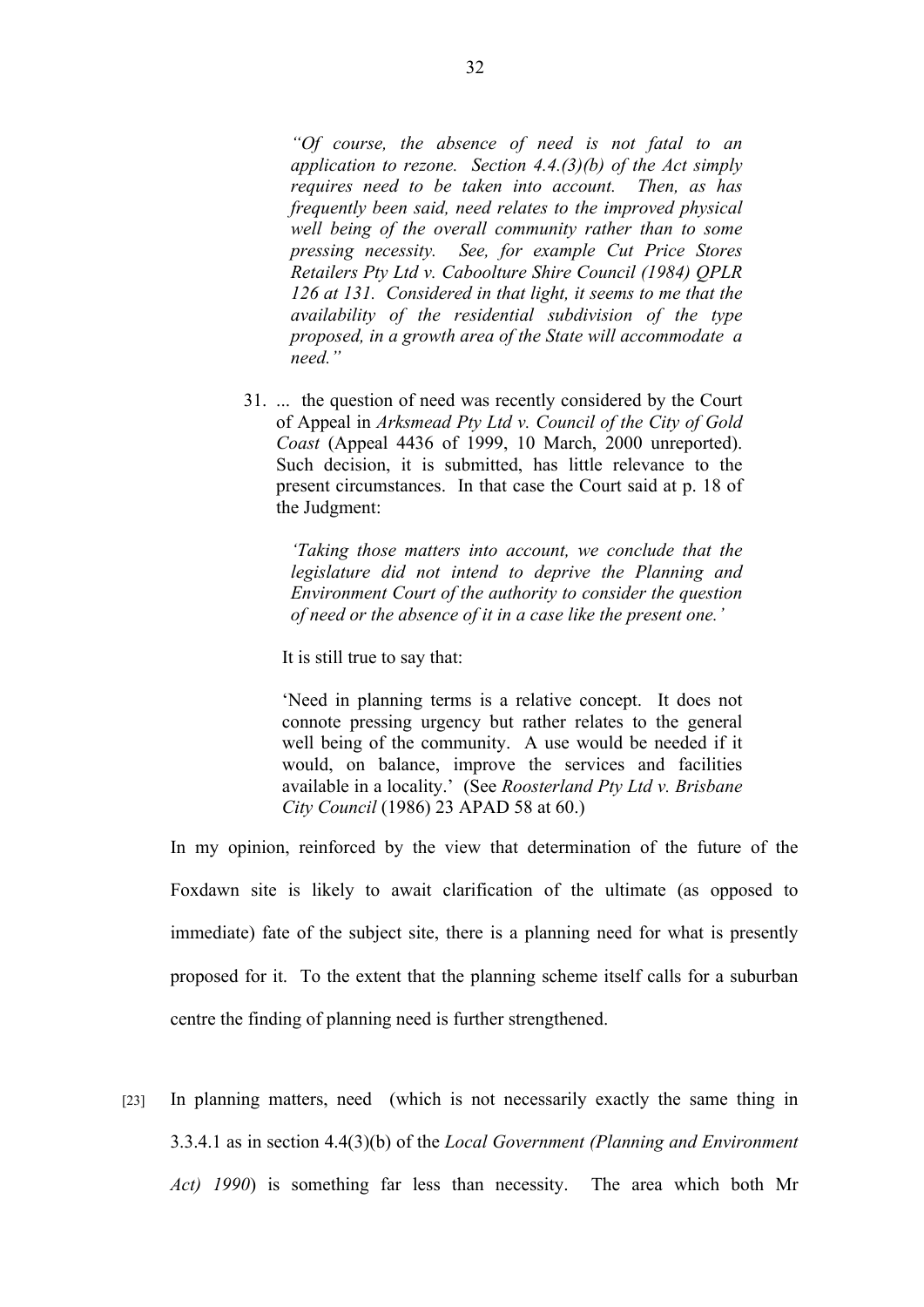McCracken and Mr Norling accept as the primary catchment for the proposed development includes sufficient population already to warrant establishment of a Suburban Centre, and has grown significantly since the inception of the Strategic Plan. To access a full-line supermarket of the size proposed, residents of the primary catchment must travel outside the area to the appellants' shopping centre Grand Plaza, at Browns Plains – outside the area of the City of Brisbane, or north to Sunnybank Hills at Compton Road (where there is no Woolworths). Grand Plaza has been very successful, indeed the Woolworths there so much so that it "overtrades" and is under stress. For whatever reason, Sunnybank Hills has not been entirely successful; it may be because access, for many, requires a detour along Compton Road and because entry is by a rather unwelcoming multi-storey carpark, of a kind which the evidence suggested many people find uncongenial; the closest parking to both the Franklins Big Fresh and the recently-rebadged Pick and Pay Hypermart (operated by Coles) at store level is some distance away; the evidence suggests that many residents in the presumed catchment area to the north prefer to shop further north at one of the three shopping centres at Sunnybank. Home-based trips by residents of Calamvale, Parkinson, Algester, Stretton or Drewvale to Sunnybank Hills or Grand Plaza to carry out their weekly "chore shopping" will obviously add to pressure on busy Beaudesert Road. No witness expected otherwise than that the proposed new Woolworths full-line supermarket would trade well; Mr Michel thought that not much trade would transfer from Woolworths at Grand Plaza, and expected a good deal of its custom would come from the North. On the evidence, the proposed full-line supermarket and shopping centre would provide shopping facilities to residents of the catchment area superior to what is available to them at present, fulfilling the Vision as expressed in the Strategic Plan.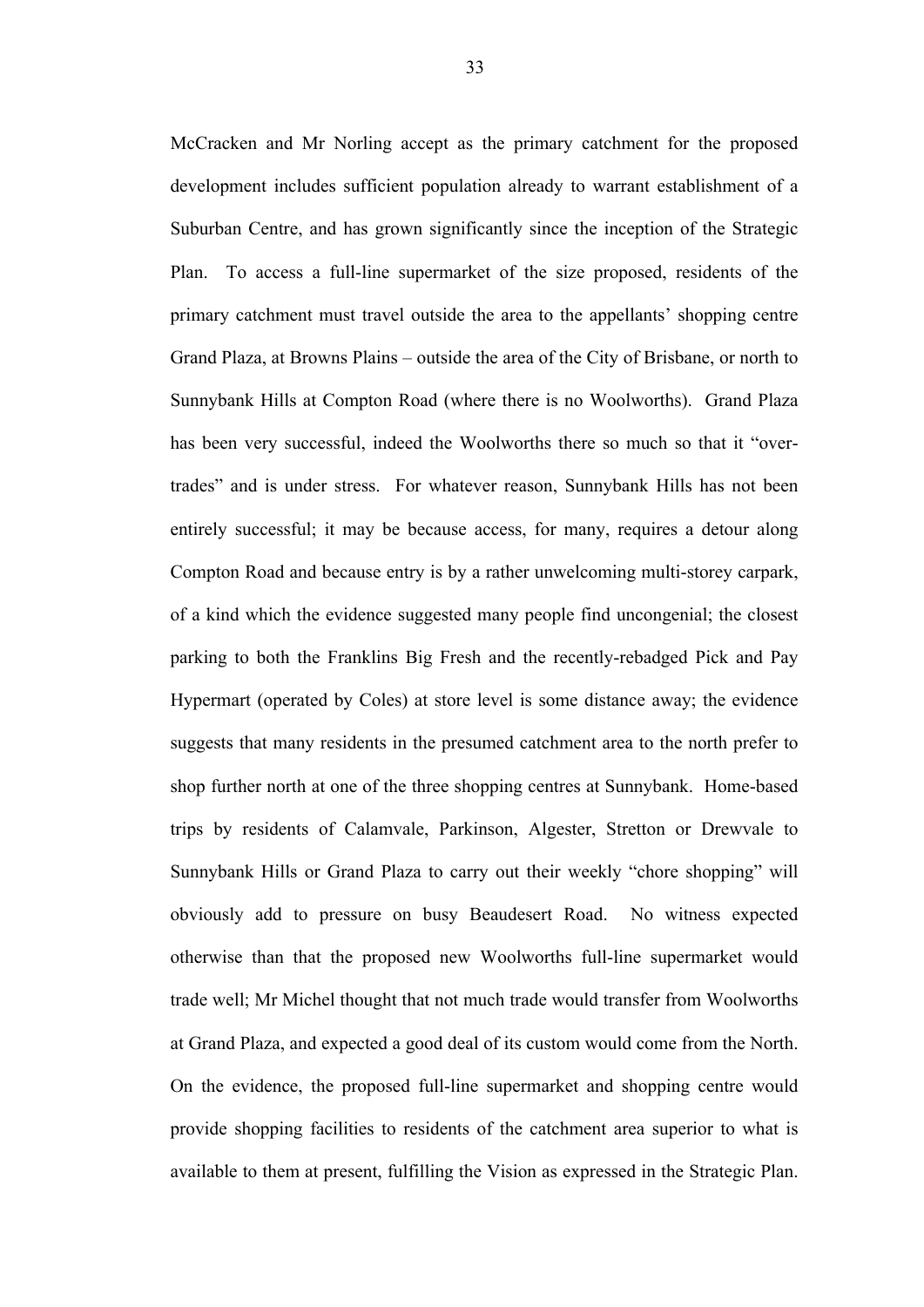The evidence does not support the view that the existing amenity of any locality will suffer if the development goes ahead. The residents of Parkinson, in particular, while perhaps condemned to further delay in seeing any substantial development at the Foxdawn site, will have, relatively handy, facilities superior to anything available to them at the moment.

#### **The proposal is too small**

[24] One objection raised by the appellants was that at 5500m², the proposal was too small for a suburban centre, having regard to the 6000m<sup>2</sup> minimum indicated in the draft plan. Even if the draft plan were in force, it is far from mandatory in this respect, the minimum being one which "generally" (but not inevitably) applies. In the special circumstances of this case, the well-used adjoining facility of the Community Hall may reasonably be aggregated with the proposal – indeed, the conditions of the Council's approval require provision for access to and from the Hall through the site, which would become necessary on closure of the service road, along Beaudesert Road, which is the present access.

# **Prematurity**

[25] A related objection was that the proposal may be seen as premature, because land to the south of the site and land to the west could and should be incorporated in the nominated suburban centre, which would then be designed as a unit. The land to the south located behind the Community Hall is not likely to form part of the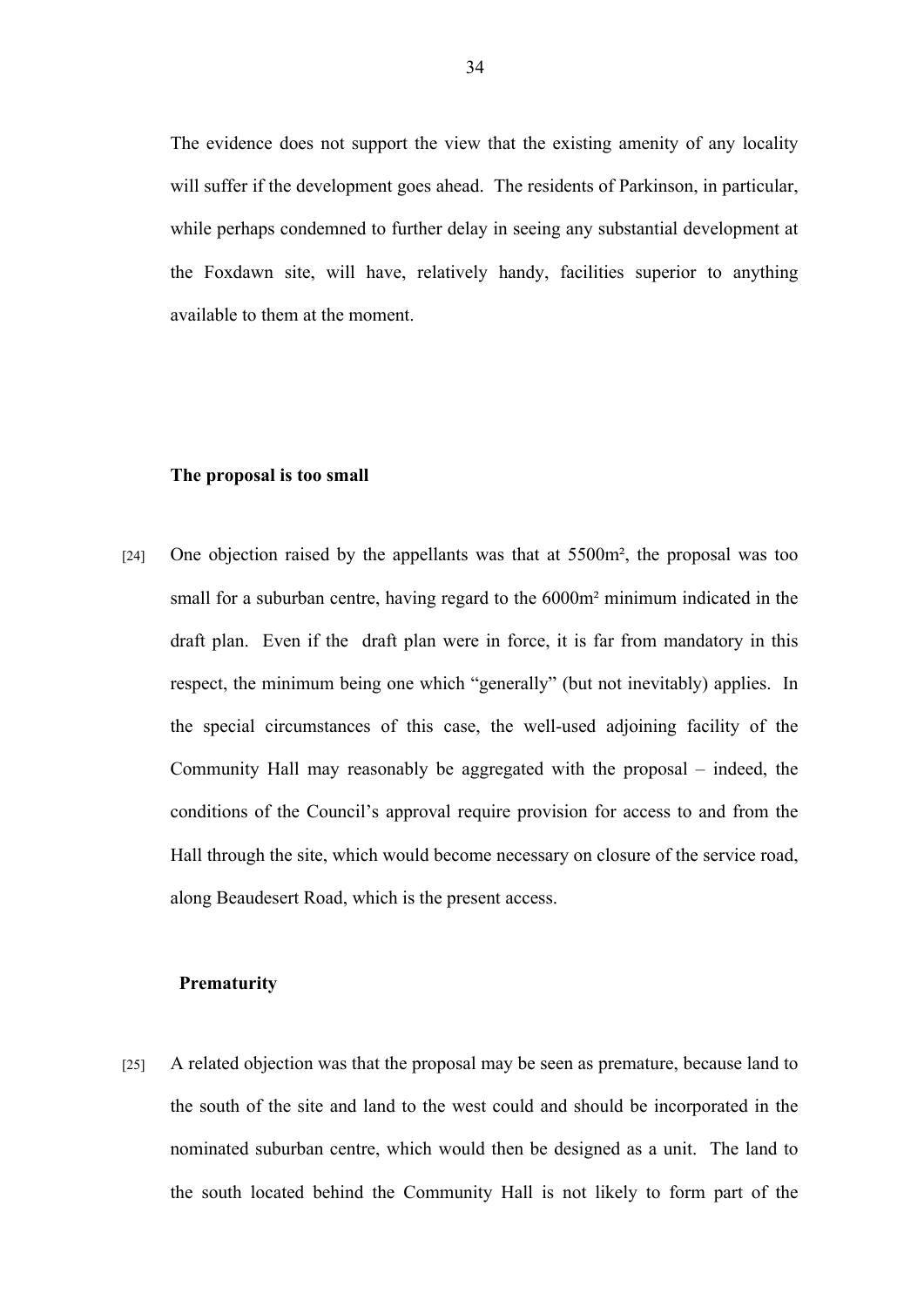suburban centre, except as recreational space. It is designated "Desirable parkland in this approximate vicinity" in the present LAOP and in the local plan included in the draft plan, a description which, in the court's view, may be taken at indicating its likely future.

- [26] The land to the west of the site, where a residence presently exists, is likely to be redeveloped in a commercial way, as an extension of the suburban centre. The available area, as things stand, will be confined at the west, by the extension of Lakewood Avenue north to Nottingham Road – although further land for the centre might possibly be made available by relocating that extension. Either way, the probability is that a substantial enlargement of the proposed suburban centre to the west will happen. Ideally, the enlarged suburban centre might be designed as a single development (there seems no legal necessity that a suburban centre be in single ownership or developed that way). However, the court has no information whatsoever as to the intention of the owner(s) of the western land, and it is not demonstrated that there is any point in waiting to find them out.
- [27] The Council's expectation of expansion of the suburban centre to the west explains its insistence that the co-respondent provide by way of easement access across its site to the property immediately to the west. While criticism may properly be made of the location of that easement, the appropriate place for traffic interconnection between the properties cannot sensibly be identified until the future of the "dominant tenement" is known. Commercial interests will no doubt dictate that the interests concerned cooperate to bring about suitable arrangements for traffic movement, along with any appropriate relocation of the easement presently envisaged and creation of new cross-easements.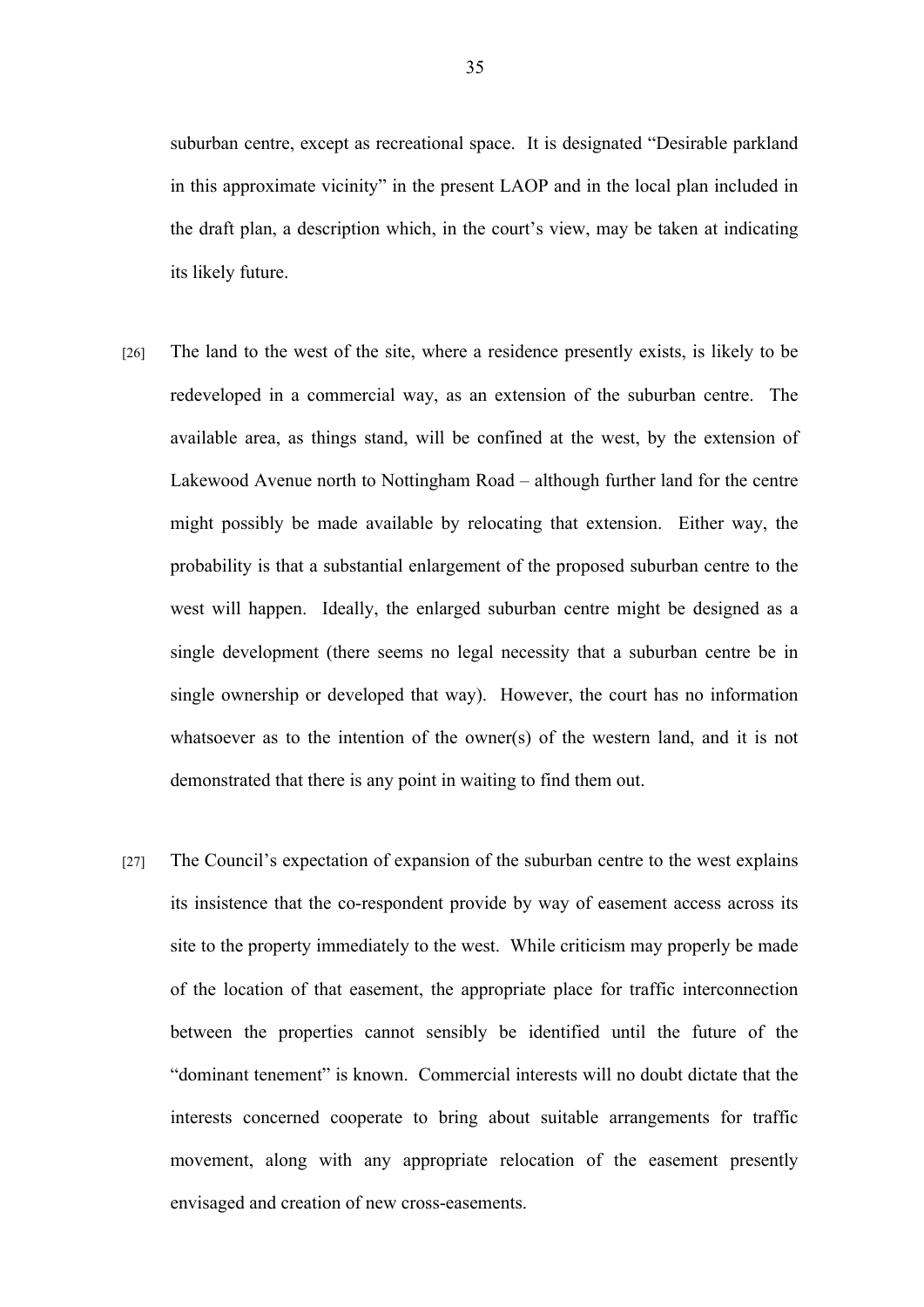[28] Such expansion of the suburban centre promises beneficial effects from the standpoint of the co-respondent and its proposal -–firstly, by permitting improved access between the centre and Nottingham Road via new means of ingress and/or egress west of the present site; secondly, by disposing of concerns that the corespondent's proposal might have an unacceptable visual impact on residential areas immediately to the west and (to an extent) the south west. The general principle that a development should not rely on neighbouring land to contain or reduce its impacts is accepted; but should not be invoked without due recognition of features special to this case, whereby in the long term, the visual impact of the rather massive bulk of the structures presented to the south and west will be contained or reduced by the Community Hall and "desirable parkland" and by new commercial development to the west which can be placed and designed so that the co-respondent's supermarket comes to be "located centrally" conformably with  $3.3.4.1 - [D]$  in para [9].

# **Orderly development**

[29] The appellants argued that the present suburban centre proposal did not represent the "orderly" development envisaged by the Strategic Plan, and was premature from various points of view, that local population is still too small to warrant it, public transport services are almost existent, and should not be anticipated – nor should projected improvements in the road system, associated with the state schools nearby or generally. Orderly development was said to require that the Foxdawn project be established first, in acknowledgment of its priority and the just claims of nearby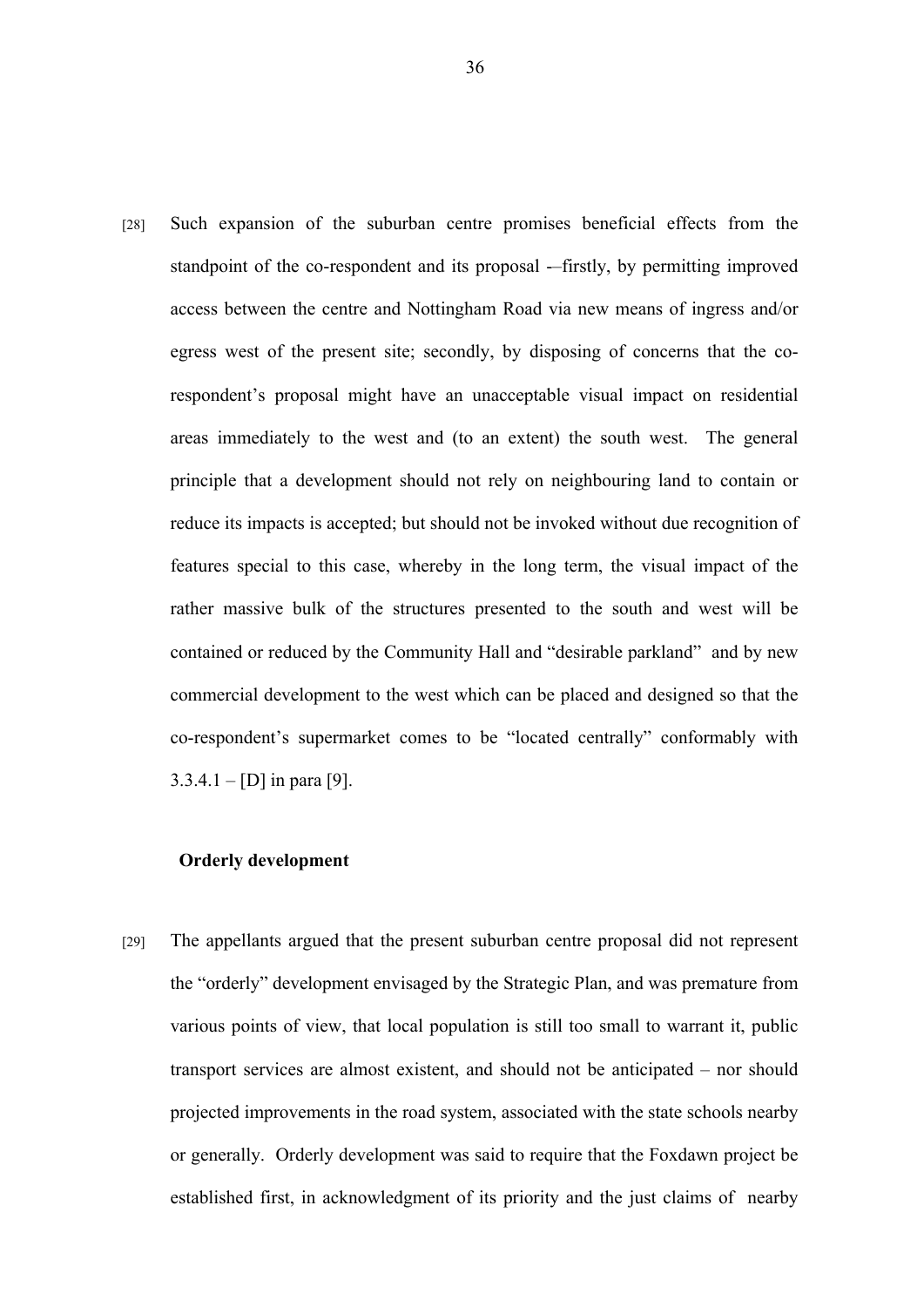residents. There were suggestions that existing centres might suffer from the advent of this new competitor, to the extent of suffering "blight" which (while "healthy competition is generally for the public good") has been seen as an outcome a court with a planning function should take some care to avoid: *Jadmont Pty Ltd v The Council of the Shire of Miriam Vale* (1998) QPELR 351, 354-5. The only centre identified as being at risk of a "downward spiral" was Sunnybank Hills – on the basis that Mr Michel of Woolworths was correct in his view that the centre and his company's supermarket particularly would draw most of their trade from it. Sunnybank Hills, on the evidence, has had its ups and downs over the years in any event. The evidence overall does not persuade the court that the application should fail, so that Sunnybank Hills which already has several competitor centres can be protected against additional competition. We are supposed to be in a free economy. It should not be the business of the Council or of the court to act to assign citizens as consumers to particular centres. It was accepted in *Jadmont* that the court should eschew approving a shopping centre that might never be built (there, the applicant's) and compromising future planning by granting an approval for a site which may never be acted on. Here, the approval that may never be acted on is not the co-respondent's, but the Foxdawn one. Mr Bowie placed much more weight on the argument that the Foxdawn proposal should be protected from the chill winds of competition than on his argument that existing centres should be.

[30] One of Mr Bowie's authorities was *Kakavas v Council of the City of Ipswich* (1996) QPELR 340, which at 346-49 contains an interesting discussion by Judge McLauchlan Q.C. of the considerations where shopping centres approved or applied for will create over-capacity. The court allowed an objector appeal against a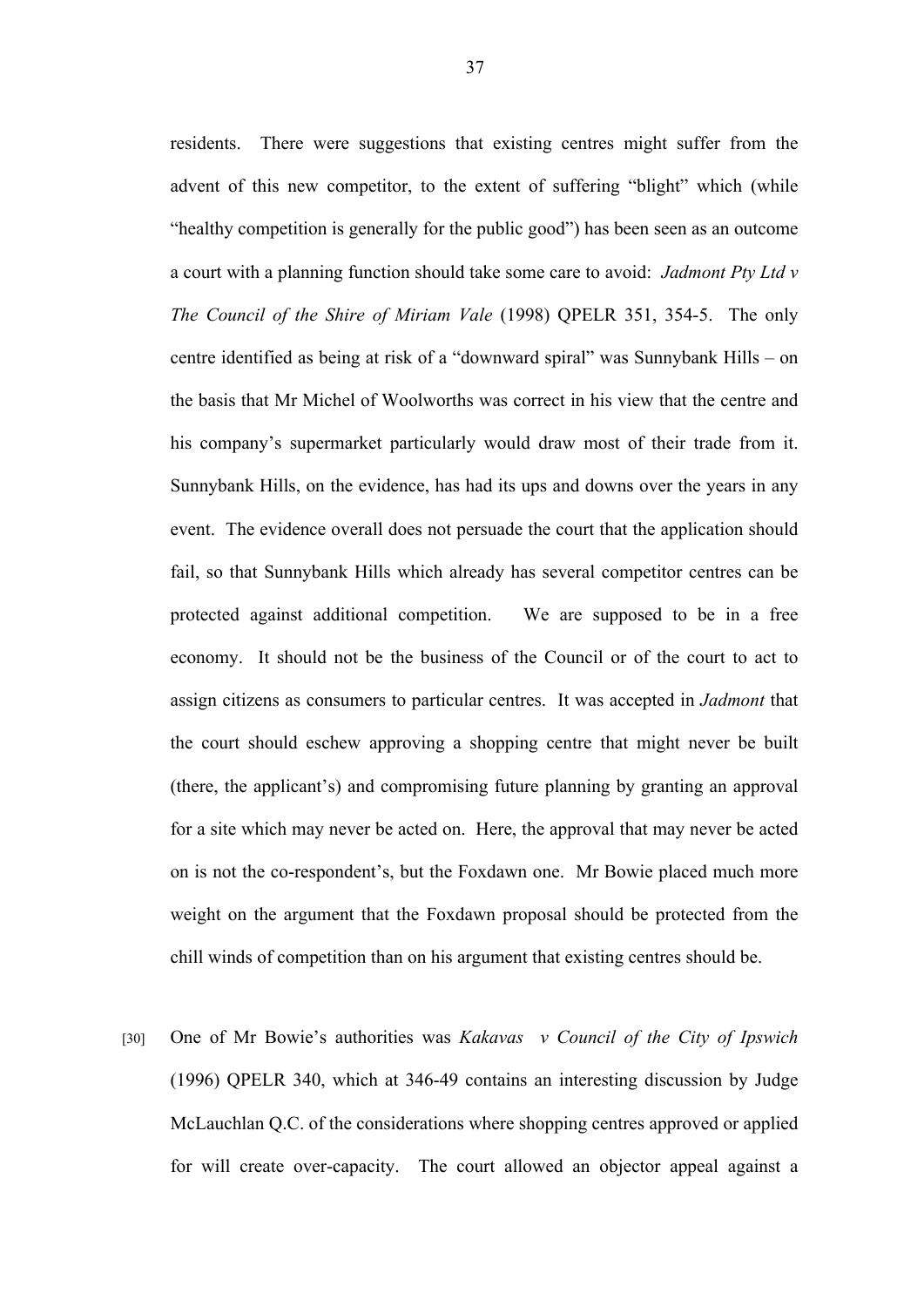rezoning approval which would permit extension of the existing Camira Shopping Centre onto adjacent land. The judge's view was that there was no economic need or planning need, because of his confidence that a proposed neighbourhood shopping centre two kilometres away would go ahead; that centre, to be called Springfield Fair, was regarded as premature by something like six years, and one whose viability would depend on the tenants being subsidised, which the developer was willing to do, as part of its wider marketing strategy in the overall development of the Springfield Estate. In the circumstances, no extension of Camira was needed. The court was unwilling to add to overcapacity by approving the rezoning. The applicant could have adduced evidence that improvements at Camira Shopping Centre required more land, but had not attempted to do so. Interestingly, his Honour at 349 expressed the view that if there was a planning need for the extension, the amenity impacts of the proposal would be acceptable, but in the absence of such a need, they were unacceptable.

## **Traffic Impacts**

[31] The Council's traffic engineer, Mr Mogg, and Mr R. Holland, a traffic engineer engaged by the co-respondent, expressed the view that the traffic impacts of the proposal would be acceptable. The approval conditions require the co-respondent to pay for relatively modest works to provide three "through" lanes in Beaudesert Road at the intersection, where there are now only two, and additional left-turning lanes into Nottingham Road and Honeysuckle Way. Mr Brameld disagreed with their sanguine expectations. He was particularly critical of the "Draft" Guidelines emanating from the Main Roads Department in about 1995 for estimating the traffic generated by shopping centres, which he said produced figures which were too low.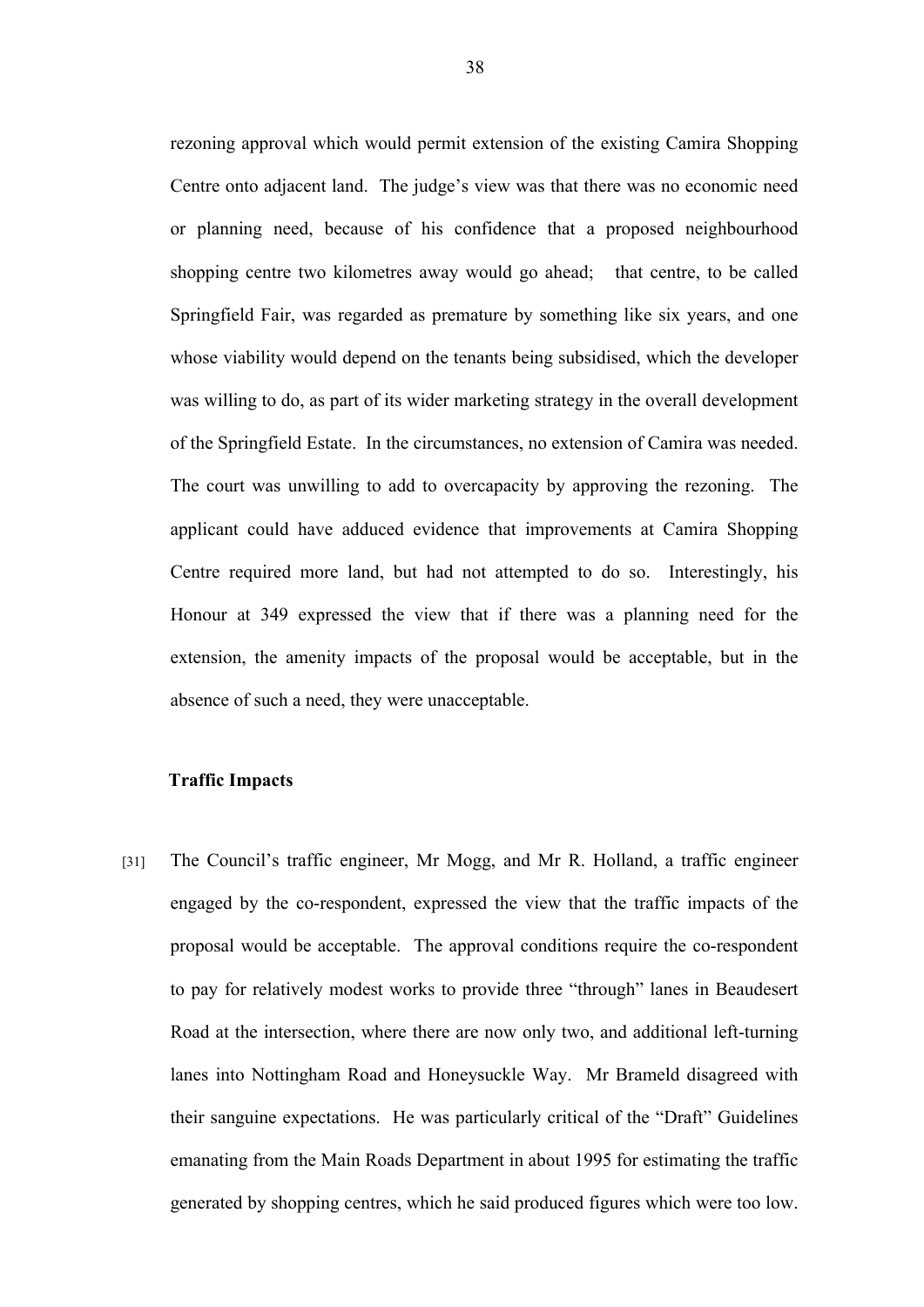The data used to produce the draft have never been made available, and there are grounds for thinking that they may be largely "hearsay" and guesstimates, rather than based on accurate counts. Mr Brameld plainly preferred rather higher figures which he said he adopted himself, and were supported by traffic counts apparently done by Mr Holland's son (and now partner) as part of the requirements for a master's degree and apparently set out in a thesis or paper held in a university library. The counts related to a shopping centre at Kenmore, said to be comparable with the one presently proposed, to one at Corinda and to one at a shopping centre at Kameruka Street, fairly close to the subject property. Although presumably available, Mr Stewart Holland, the author of the thesis, has not been called to give evidence. Understandably, his father, who was, spoke highly of Mr Stewart Holland and his work. In the circumstances, with no opportunity for that work to be subjected to the scrutiny of cross-examination, it seemed to me completely wrong to accept the counts apparently referred to in it. There has simply been no opportunity to explore possibilities that the counts may have been erroneous, or "flukey" in some way or vitiated by some error in methodology. While the counts underlying the Main Roads Department "Draft" Guidelines, which have never attained any greater status than that of draft, may be even more unreliable or doubtful, if the whole truth were known, the draft, on the evidence, is widely accepted and acted on by professional people in the field, and, for all that appears, without untoward effects. Mr Hughes achieved a minor triumph by demonstrating that Mr Brameld himself has adopted the draft, notably in relation to the Foxdawn proposal, and, relatively recently, permitted his own firm to continue to use figures taken from the draft.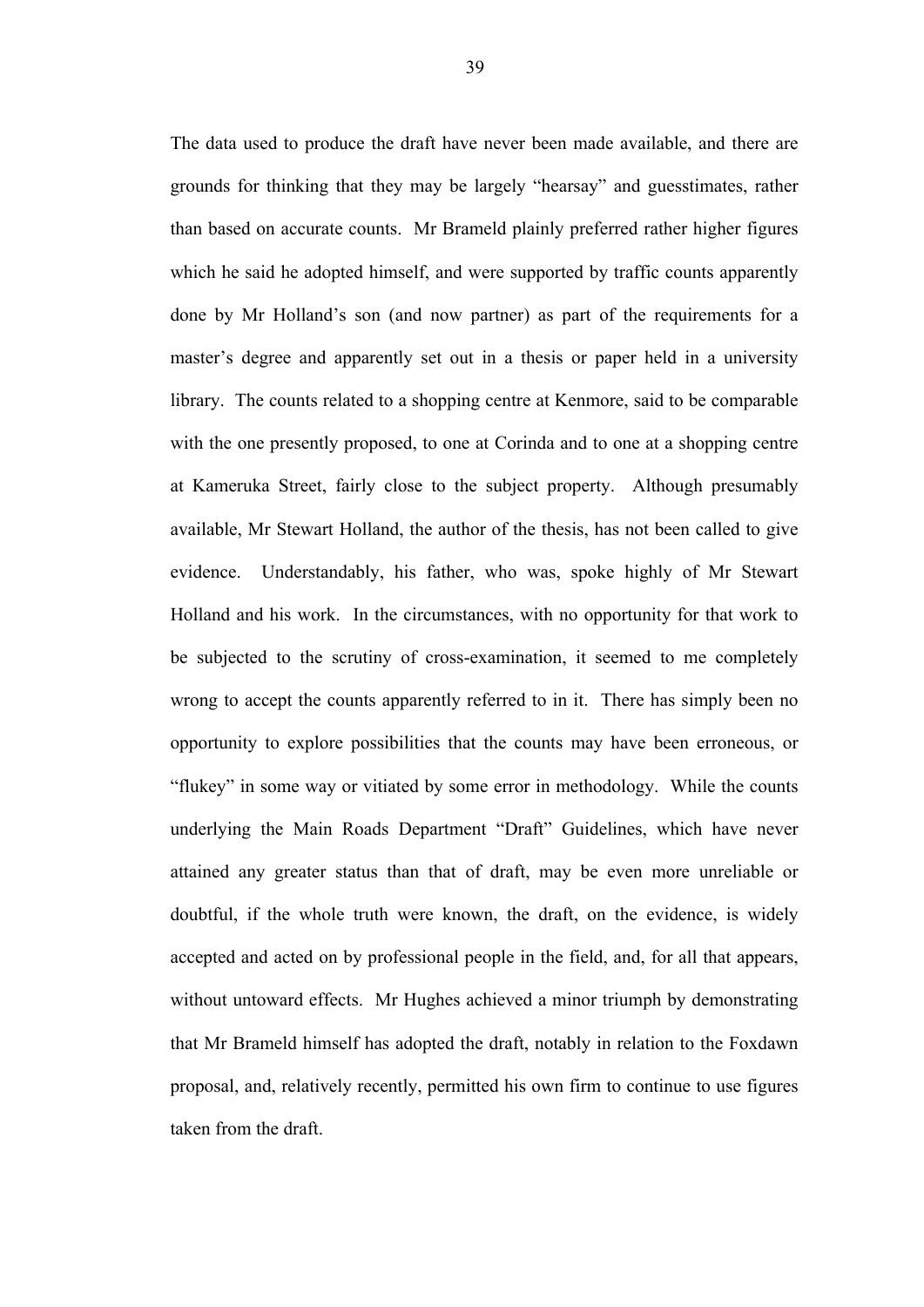- [32] The unknowns that complicate assessment of traffic flows to and from the site include whether the fast food outlet will be a McDonalds, likely to generate higher flows, or not.
- [33] The traffic engineers were at variance as to the traffic flows to be allowed for in Nottingham Road. There is a general consensus that the road is overused already in peak hours and that work needs to be done to improve traffic flow at the intersection with Beaudesert Road whether or not the proposed development proceeds. It seems to me the limited works which would have to be done by the developer pursuant to approval conditions set by the Council would accommodate increases in traffic flow attributable to the conduct of the proposed shopping centre. On the evidence before the court, there is hope that other works entirely will substantially alleviate the congestion presently experienced in Nottingham Road and at the intersection. The first group of such works concerns the creation of a new link to the west and north of the school site which will give access to Beaudesert Road along Muirhead Street. This will essentially clear Nottingham Road in the vicinity of the site of school related traffic, creating a vastly improved "set-down" arrangement for students along a significantly increased frontage, with associated off-road parking. Mr Brameld suggested there is doubt as to this proposal proceeding. However, I was impressed by the confidence with which the Minister for Education announced that the new school at Calamvale (incorporating a high school) will be open for the school year 2002. At a more practical level, there is a suggestion that the Council will be unwilling or unable to provide the half share of the cost of roadworks (totalling \$1million) which the Education Department would like the Council to contribute. Suggestions to similar effect did not sway the court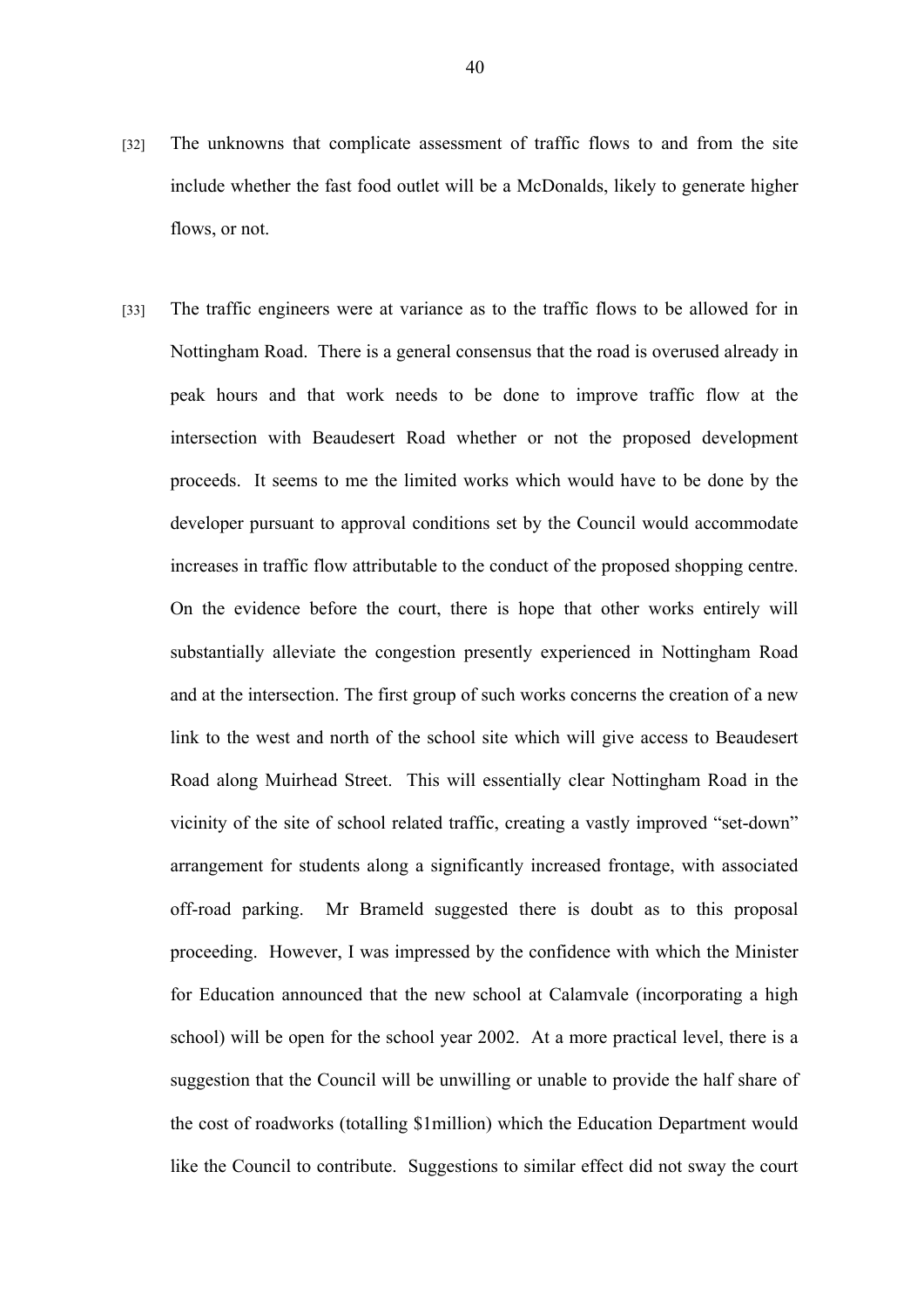in *Yu Feng Pty Ltd v Maroochy Shire Council* (1999) QPELR 16,24. While acknowledging such problems, I have concluded that the prospects of the new school and associated roadworks coming to fruition at the time indicated are sufficiently good to be accepted as constituting a probability on which the court may act. The new school is being designed with the new frontage in mind and most of the existing buildings will be demolished. The change will not only alleviate the traffic situation in Nottingham Road, it will do away with the serious concerns which numerous parents hold for the safety of their children who are being set down or picked up at the school. So far as the new shopping centre, and the takeaway food outlet in particular, may operate as an enticement to students, the new arrangements will render the usual school exits and entrances quite remote from the shops. Evidence of at least one parent confirms that, as things are, many students pay scant regard to their own safety once outside the school grounds, and take their chances going across Beaudesert Road, for example, wherever it suits them to do so, rather than at designated crossing points.

[34] The foregoing comments do not cover the situation of the Special School in Nottingham Road. It is convenient to note at this point Mr Challoner's rather stern approach (to which there is really no alternative) that parents are responsible for their children's safety and safety education. The court can assume that the parents of special school students will be appropriately vigilant. Unfortunately, the demands of the wider, growing city community cannot be rejected on the basis that the amenity of a small institution must be preserved. The special school and its community will have to (and surely will) adapt to whatever change comes.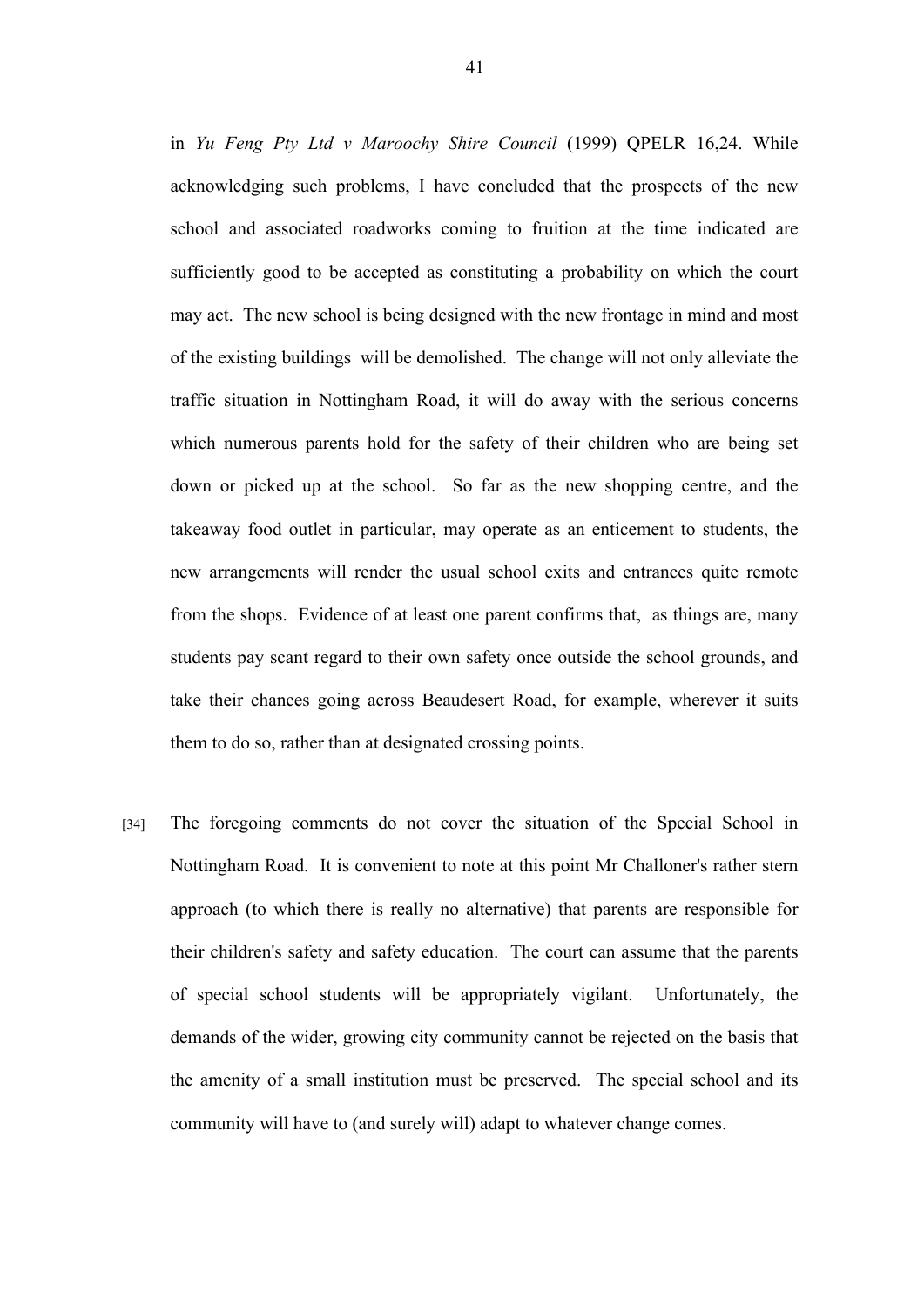- [35] Further into the future, perhaps about 2004, there will be a new east-west link across Beaudesert Road at Illaweena Street, when Algester Road is extended to Beaudesert Road. Indeed, the roadworks at the new intersection itself have already been carried out: what remains to be achieved is the completion of the extension of the existing Algester Road from the north-west to make the link. Further to the north, indeed, north of Muirhead Street, when another short missing link is completed, there will be another useful connection from Parkinson and Algester eastwards to Beaudesert Road, at Ormskirk Street.
- [36] No-one suggested the shopping centre would be operating before the year 2002. It has to be conceded that to the extent that the period before then sees construction of the proposed shopping centre, there will be construction related traffic in Nottingham Road. Mr Brameld told the court that vehicle trips generated by a dwelling house were taken as the same whether the house was occupied or under construction. There was no evidence as to the traffic construction of the shopping centre might generate. I do not think concern in this respect would justify forbidding or delaying the proposed development. Any problems might be exacerbated by traffic generated by the construction of the new school and associated roadworks. It might be feasible to impose conditions which would quarantine at least parts of the construction related traffic to times outside the Nottingham Road peak hours, and in particular the school-related peak hours.

#### **Pedestrians crossing Nottingham Road**

[37] Mr Brameld's main concern, which the court shares, is the danger associated with vehicles exiting the site to turn right into Nottingham Road, at the entrance close to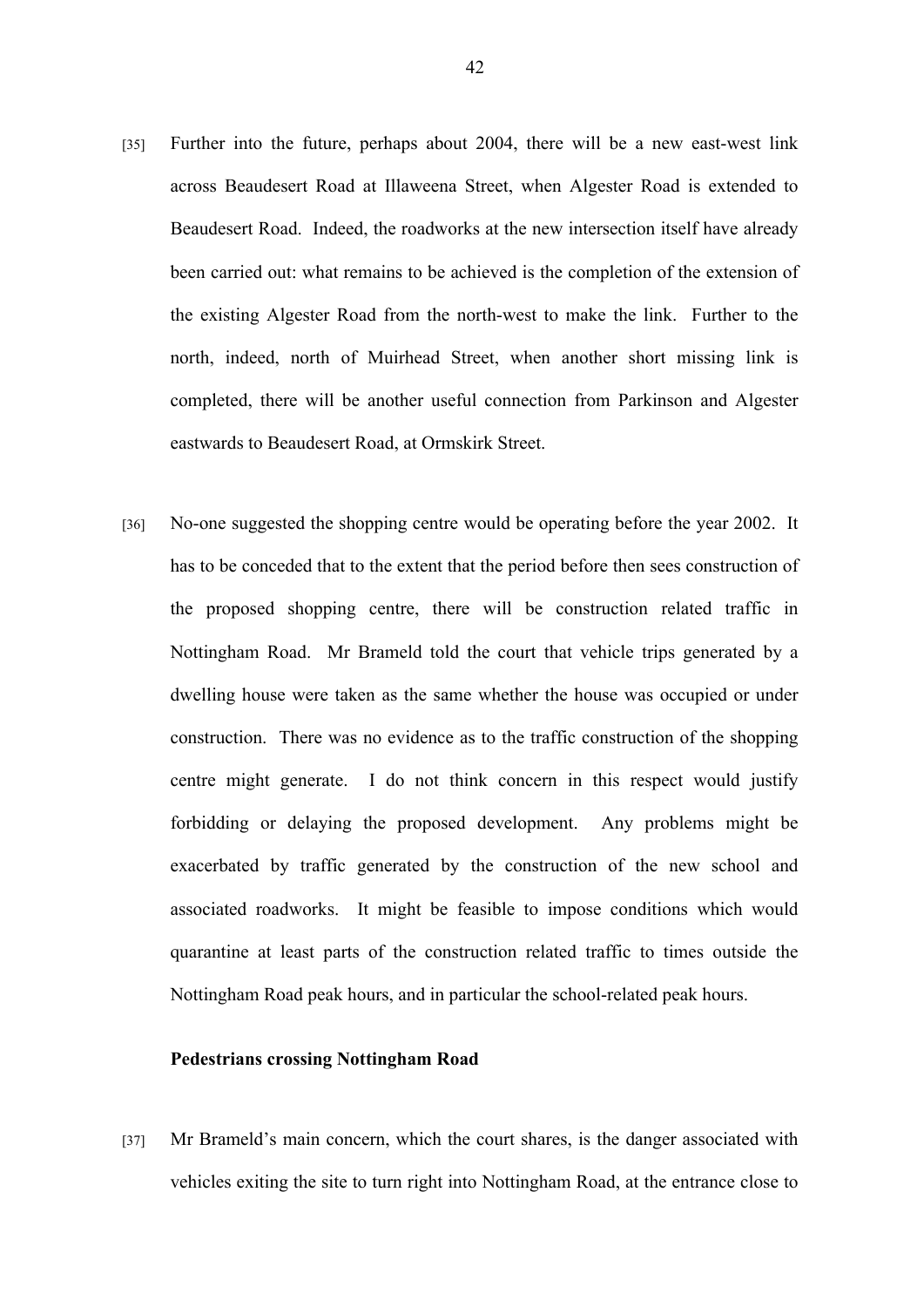the western boundary of the site. There is proposed an entrance to the east, roughly in the middle of the site, the only one which will allow vehicle ingress to the site from Nottingham Road by a right hand turn (from a dedicated turning lane). Both entrances will cater for left-turning ingress and egress; egress for vehicles turning right will be available only at the western entrance. The danger is that drivers who may well have become impatient waiting to exit in a queue will move, turning right, as soon as a break, perhaps an inadequate one, emerges in westbound traffic in Nottingham Road. Such a driver's attention is focussed on the stream of traffic coming from the right; a pedestrian who is crossing Nottingham Road from the north at the indicated crossing on Ex.9 heading for the marked pedestrian refuge within the median strip might not be noticed, and the pedestrian, concentrating on traffic in Nottingham Road, may not notice the turning vehicle. Their intended paths cross. The other aspect of danger is that the driver exiting the site in stressful conditions may pay so much attention to what is happening to the right as to miss traffic heading along Nottingham Road from the west – drivers in that stream of traffic cannot be relied on to be alert to notice a vehicle turning across their line of travel from private land on the far side of the road.

[38] Serious as this potential hazard is, I do not regard it alone, or combined with other matters, as requiring the co-respondent's development application to be refused. Notwithstanding that the centre will tend to attract persons of all ages to cross Nottingham Road to go to it in a way the undeveloped site would not, I consider that significant changes to pedestrian and vehicular traffic patterns will happen, and in time to alleviate the hazard to an extent, such as reduced school traffic and relocation of school entrances away from the site. Some helpful things are likely to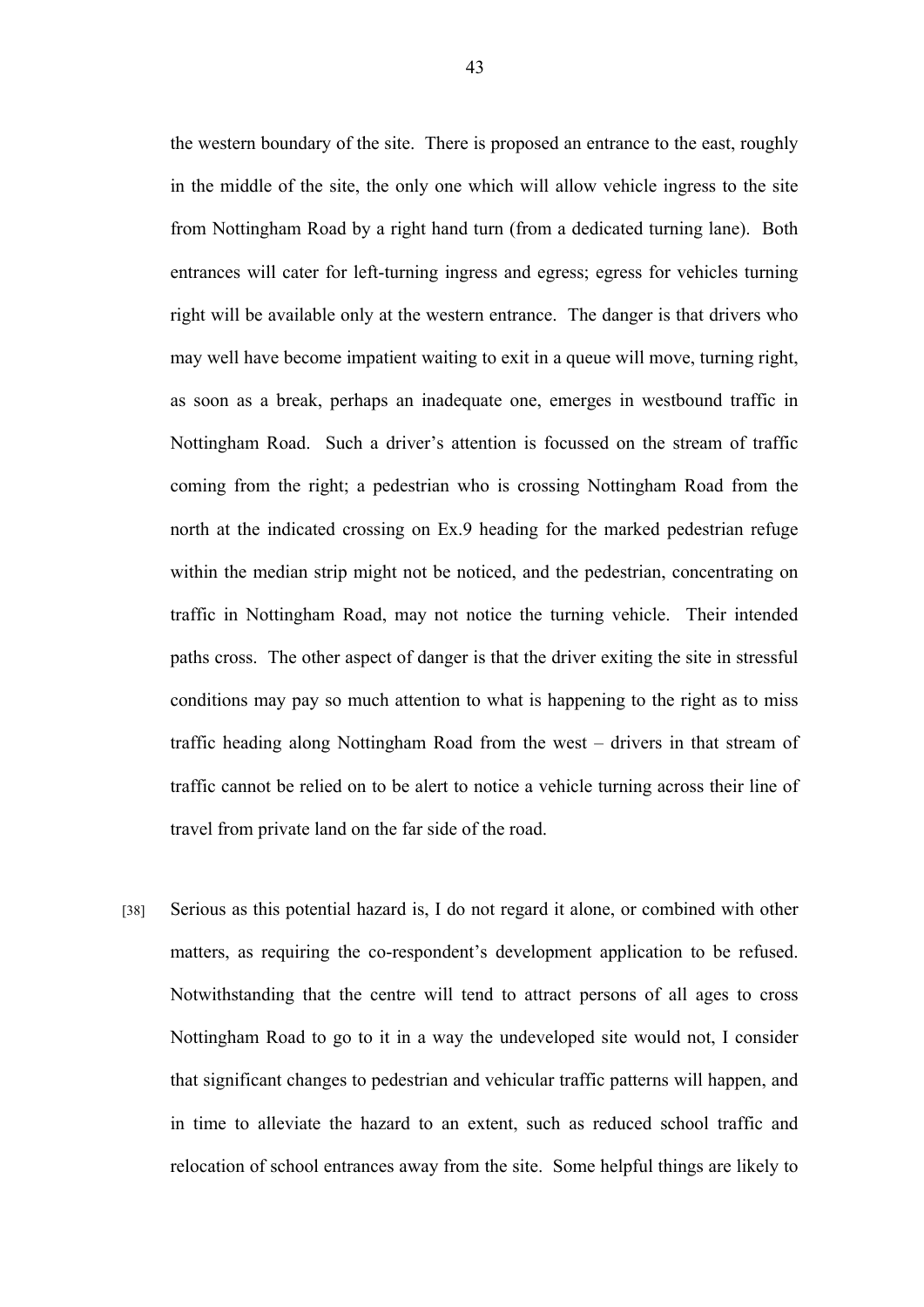happen over time, especially if the land to the west of the site becomes part of the suburban centre. Other measures are plainly available already, such as strong encouragement to pedestrians to cross Nottingham Road to or from the site only at the intersection of Beaudesert Road, which is controlled by traffic lights; barriers might be constructed to preclude pedestrians crossing at unsafe locations as illustrated in Ex.70, if pedestrians are to be invited to cross elsewhere than at the intersection (no compelling reasons for this appearing); any permitted crossing locations might be indicated by signs, or flashing lights; more drastically, egress from the site might be limited to left turning, if development to the west permitted safe U turns in Nottingham Road or even a roundabout at the intersection with an extended Lakewood Avenue. These matters were not properly explored in evidence, but seem to me to warrant some further consideration.

[39] While one would expect traffic planners to anticipate and plan for the worst case scenario, by adopting the peak traffic generation numbers and the like, I record my respectful agreement with Judge Quirk's comments in *Hollis v Brisbane City Council* (2494 of 1999, 28.2.00) at page 5 of the unreported reasons:

> "...while I do not question the credibility of the witnesses for the Co-Respondent, it is the approval (and its reasonable possibilities) upon which one should focus ... having said that I believe that **it would also be equally inappropriate to take an unduly negative view of what is intended and suppose that a 'worst case scenario' in traffic engineering terms was inevitable.** Unfortunately that seemed to underlay the case put forward by the Appellant and the assumptions made by his consultant.*"*

I would add that it is not necessarily a disaster if occasional traffic holdups do occur; motorists who find they cannot tolerate them will travel at different times, or by different routes, which, as seen, will increasingly become available in the Calamvale area.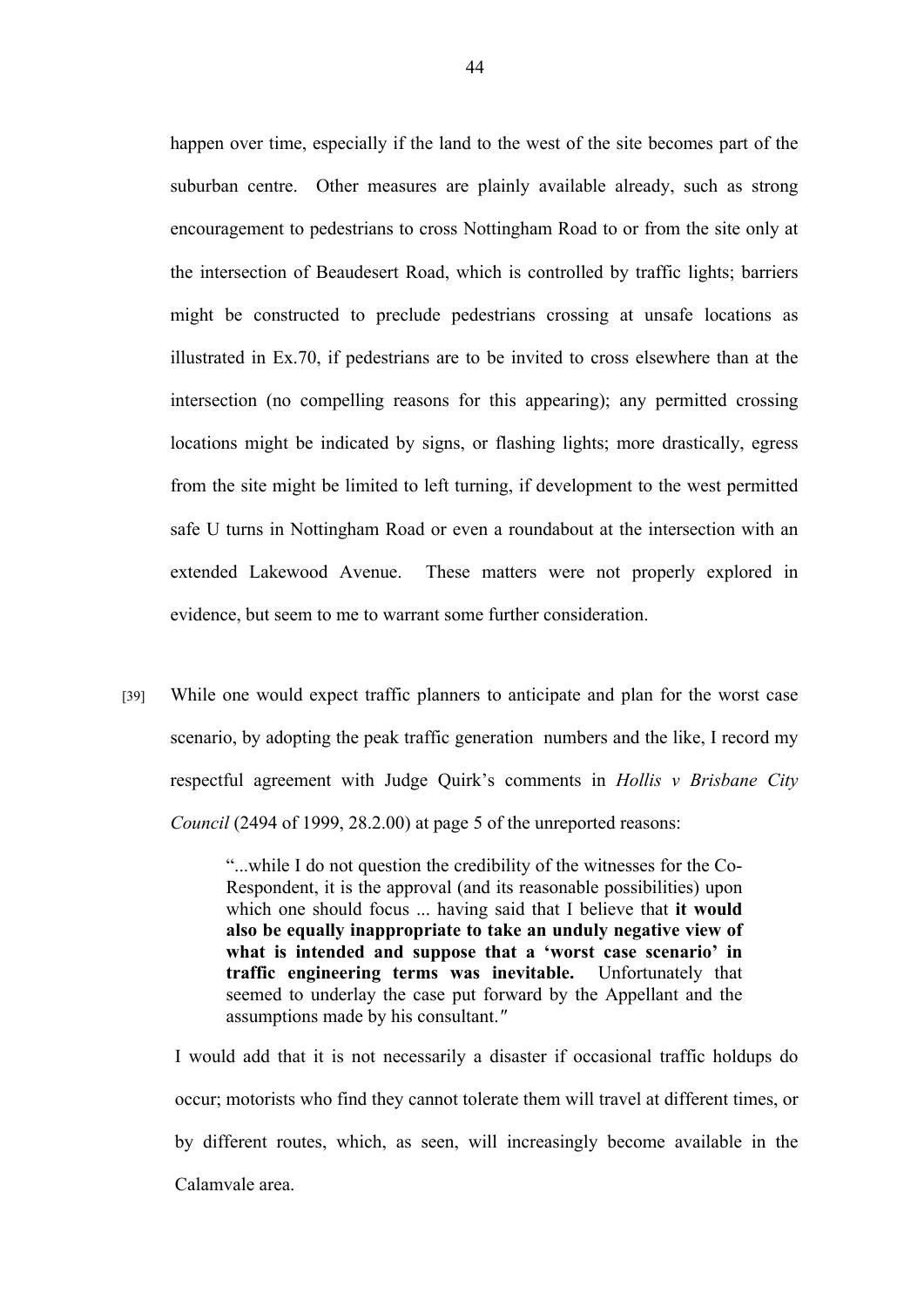#### **Public Transport**

[40] There is a busstop in front of the site in Nottingham Road. However, the only services presently utilizing the stop are limited commuter-type ones presumably designed to suit city workers, and confined to peak hours on week days. These can hardly be seen as providing a useful local service or as facilitating access to and from the site for the shopping population the suburban centre is intended to serve. The surrounding areas west of Beaudesert Road are still too thinly populated to warrant local bus services (which do, however, operate in Algester Road past the Foxdawn site); such services will come if there is enough demand to satisfy whatever "viability" criteria are applied. While the co-respondent cannot support its application by referring to public transport availability, this issue should be looked at in a practical, reasonable way, with some faith that if public transport facilities (which no rational operator would run at the moment) came to be required, they will be offered. The application should not fail because they are not operating yet. The planning scheme enthusiastically backs public transport, cycling and walking. Even if one is cynical about the likely level of willingness of residents of the primary catchment to embrace them (and especially for purposes of weekly shopping) one would expect the Council to support its planning instruments through reasonable efforts to establish bus services, bikeways, etcetera.

#### **Visual Amenity Impacts**

- [41] What follows is substantially a reproduction of Mr Bowie's written submissions on this issue:
	- "92. The subject land abuts land in the Future Urban Zone and is near land in the Residential 'A' Zone. Professor Brannock has identified a range of design deficiencies, the effect of which is to result in a centre which will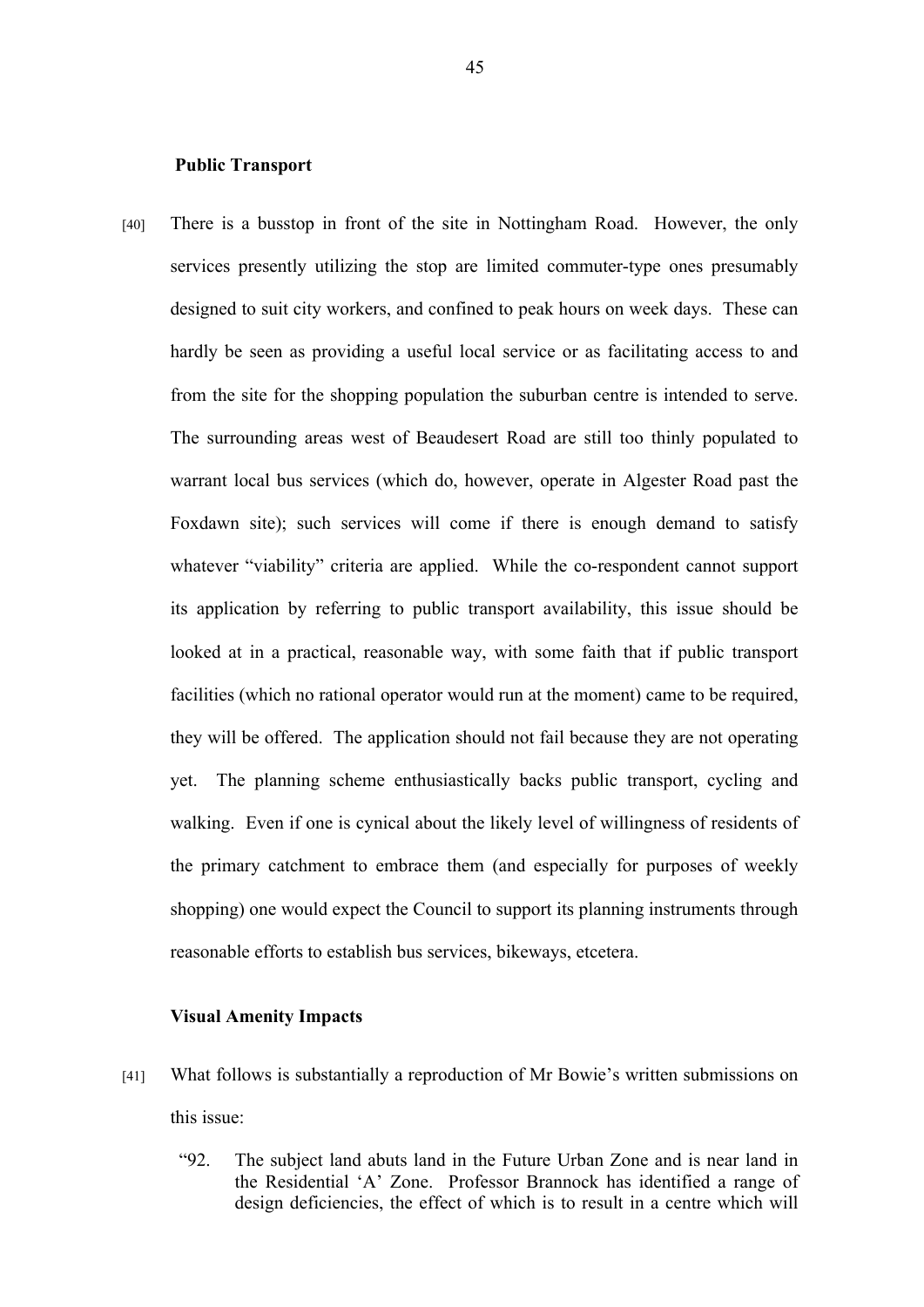have unacceptable impacts on the visual amenity enjoyed by residents of the Lakewood Estate; and which will result in a centre which will not, ultimately, satisfy the Council's long-term strategy for development of a suburban centre as shown on the LAOP.

- 93. The court should consider the Application as constituting an appliation to rezone the site from the future Urban Zone to the Business Zone. Section 10.3.1 of the Town Plan provides that development in the Business Zone is '*generally limited to a height consistent in scale with the surround [sic] residential area*', a requirement with which this proposal is clearly in conflict. Mr Bennett (the Council's planner) conceded that the proposed building is greater in height than currently existing development in the locality and that the proposed development may not meet certain outcomes required by the strategic Plan.
- 94. Professor Brannock says that the southern boundary of the shopping centre will constitute an extensive rear building wall, together with an elevated service road, extending for almost the entire length of the site. He says that the height and length of the proposed shopping centre would be excessive given the existing and likely future character and scale of development in the vicinity and the proposal would be incompatible with the height and scale of future residential development in the vicinity.
- 95. Further, Professor Brannock says that the height and length of the proposed development will result in a visually obtrusive built form which would be discordant with the scale and character of existing and likely future development within the vicinity. In his opinion, the height of the building at its south-western corner (14.9 metres) equates to a four-five storey building, well beyond the two storeys (8.5 metres) permitted in a suburban area.
- 96. ..
- 97. ..
- 98. It may be suggested that the Particular Development Zone is an alternative choice of zone. But that zone is used where the development options in the generic zone are too broad for a sensitive site, it is not intended as a means of allowing development which would be unacceptable in the appropriate generic zone, in this case, the Business Zone. See Town Plan 5.15.1
- 99. The architect, Mr De Clara, concedes that the building height and bulk are such that the eye needs distraction – yet the Applicant presents a development which does not even comply with the minimum setbacks provided for in the Town Plan. The Applicant gives no justification (other than its own requirement for an over-developed site) for the relaxation it needs.
- 100. Mr Chenoweth (environmental planner and landscape architect) concedes that the design solutions adopted by the Applicant are those used to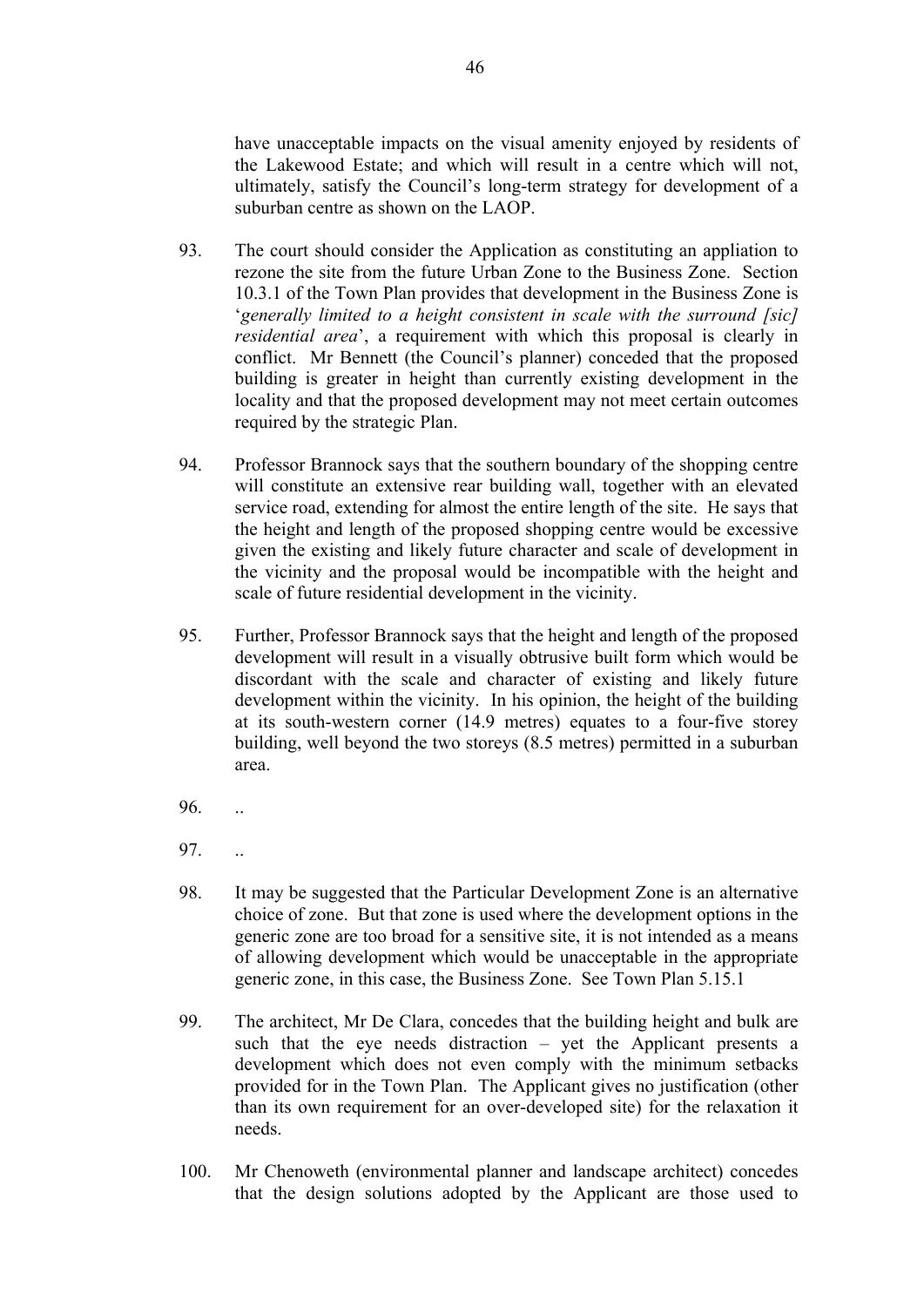disguise a large warehouse. Mr De Clara says that some of the concerns could be overcome by re-design – but no amendment is proposed.

- 101. As to the elevation of the building, Mr De Clara stressed that he wanted to maximise the centre's exposure to Nottingham Road and Beaudesert Road. He also acknowledged that he elevated the development above the level of previous residential development; and conceded that the building could have been lowered by one or two metres. He conceded that one available design solution was to step the building down the slope, but that solution was not adopted.
- 102. Professor Brannock emphasised in practical terms the bulkiness (one and a half football fields in length) and height of the building – and did not regard the design 'solutions' put forward by the architect as at all successful. Professor Brannock identified the real difficulty with the centre design; the site is inadequate for the degree of development proposed – and the resulting design will not only have unacceptable impacts on the visual amenity, enjoyed by the Lakewood Estate residents (to the south and west) it will prejudice future inclusion of land to the west in an expanded suburban centre, leaving the residents of the houses on that land with unacceptably impaired amenity.
- 103. Mr De Clara also conceded that a fast food store was not an essential component of a shopping centre of this size and conceded that commercial opportunism was the basis for isolation of the fast food store from the centre itself. Professor Brannock identified the spatial requirements (especially carparking needs) as a cause of some of the centre's design problems.
- 104. Mr De Clara conceded that in terms of obtaining sufficient at grade parking, the size of the site was a constraint – and it is the basement car park which is most responsible for the eventual total building height, as Mr Chenoweth concedes.
- 105. As to the false facade panels, (free standing decorative structures placed in the foreground from the point of view of observers to the south and to the west) Mr De Clara conceded that they have no three dimensional component, but on that basis there seems to be no justification for them at all. The court might conclude that when seen from any angle they will look highly unusual; and may well emphasise the visual dominance of the building.
- 106. Mr De Clara's decision to place the building as close as possible to the southern boundary of the site not only contributes to the visual dominance of the building; but also limits opportunities for screening it from the residential development to the south and south-west. Mr Chenoweth concedes that the building looks worst from the south west corner.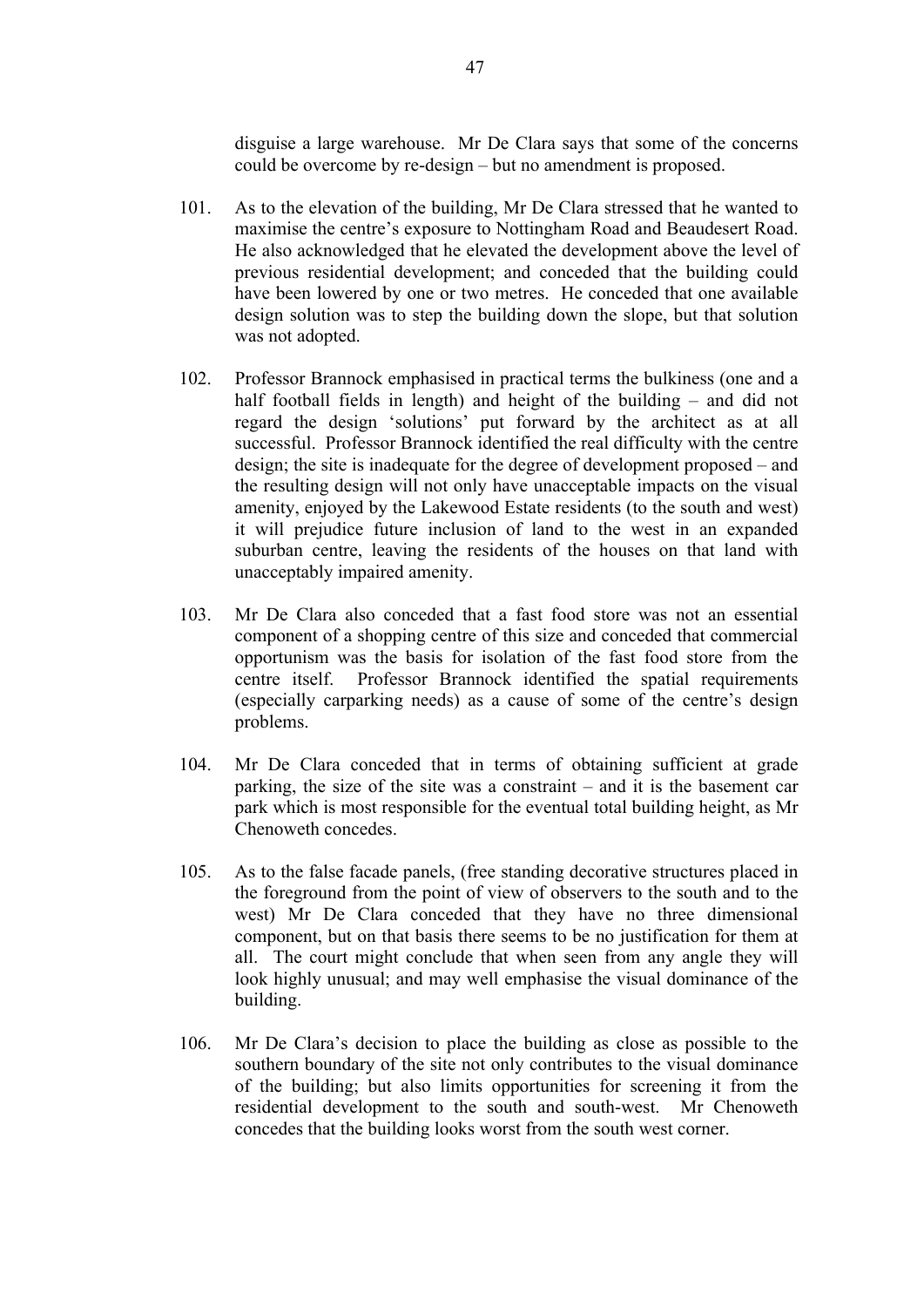- 107. The Development Standards for the Business Zone require building setbacks to side and rear boundaries to provide opportunities for buffering and screening of development.
- 108. The southern boundary is, in the appellants submission, the rear boundary. The buildings face Nottingham Road, not Beaudesert Road. The centre is accessed only from Nottingham Road.
- 109. Treating the southern boundary as a side boundary, the required setback is half the height of the relevant part of the building. The service road balustrade is at a height of about 8 metres (requiring a 4 metre setback);
- 110. The scheme does provide for relaxation but no relaxation can be justified here.
- 111. Mr Chenoweth concedes that the 2.85 metre landscaped area to the south is insufficient to provide for the screening of the shopping centre, even to the limited extent proposed.
- 112. He concedes that the difficulty lies with the extreme narrowness of the landscaping strip available.
- 113. He further concedes that the screening of the shopping centre on the southern boundary will rely on trees in the adjoining property, not only those in the proposed park but also the eucalypts at the Calamvale Recreation Hall. The Applicant must keep its impacts within its own property – if it seeks a relaxation of setback requirements where it is unable to do so, that relaxation ought not be granted.
- 114. It is clear from Mr Chenoweth's evidence that not only would a 6 metre setback have assisted with on site screening, the process of moving the buildings further away from the southern boundary would also have the effect of reducing their visual impact, a proposition with which Professor Brannock clearly concurs.
- 115. Both building height and bulk are unacceptable; and the setback relaxation the proposal requires cannot be granted.
- [42] As to the aesthetics of what is proposed, Professor Brannock's views were not supported by other witnesses; they had their own ideas. Mr Challoner thought Mr De Clara had gone to too much trouble to decorate the building to soften its lines and reduce the impression of bulk. Likewise, Mr Chenoweth approved of the architect's methods of "breaking up" the built form. As well as the court can judge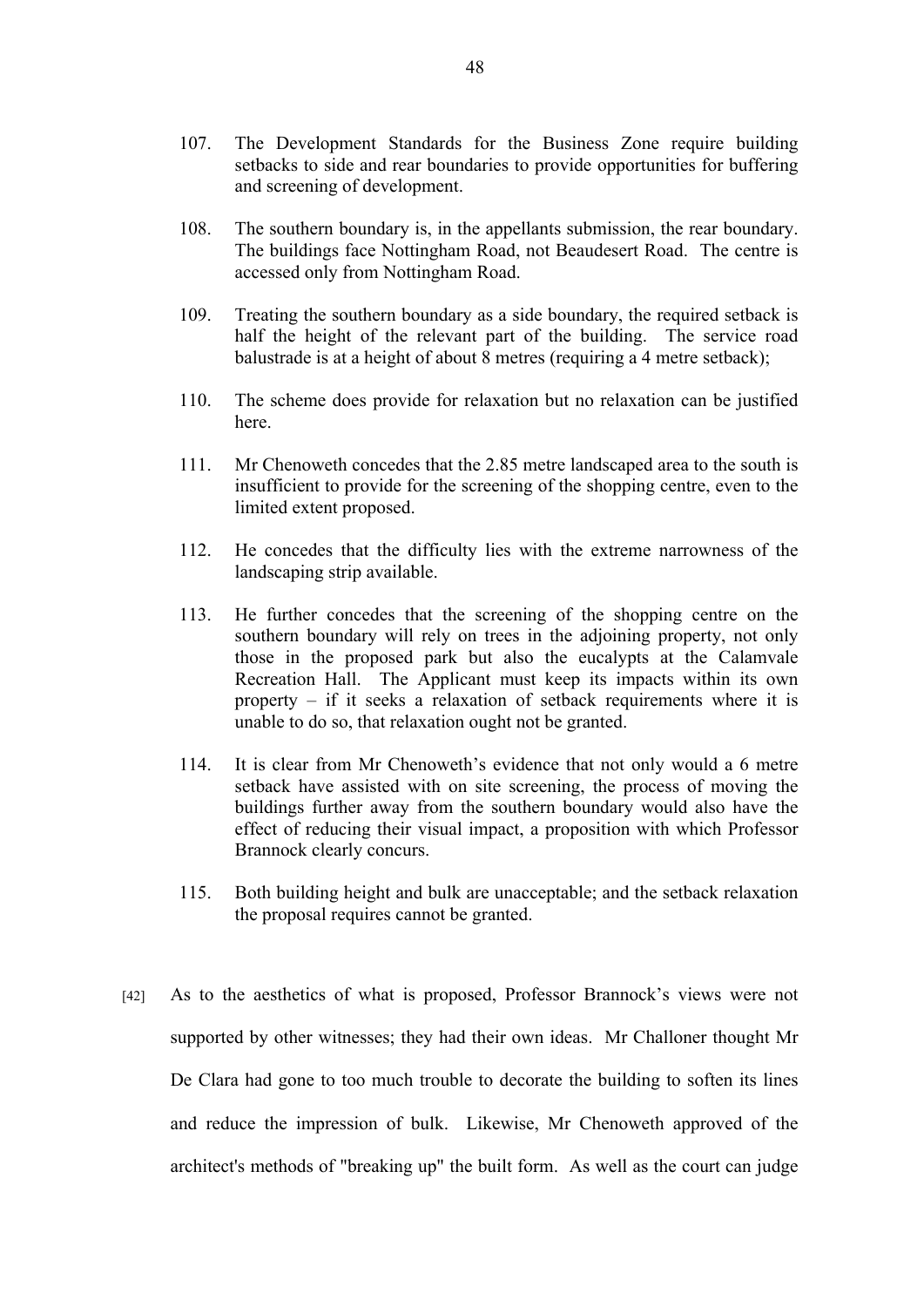based upon drawings (unusually difficult given that the relevant exhibits split the main elevations into two overlapping sections), the appearance of the development will be no worse than that of several similar developments (larger and smaller) inspected with the parties' legal representatives on the first day of the hearing, and will be appreciably better than some. Professor Brannock thought the reduction in height offered by the architect would make no useful difference. The height problem is exacerbated by the site's falling away to the south and west from Nottingham Road and Beaudesert Road. The proposal is at ground level at Nottingham Road. In light of strong evidence that customers prefer single level projects for visits for weekly or convenience shopping, and "at grade" parking, it does not seem practicable to have a stepped development. In the court's view there are objections to a "sunken development", not only as to its visual impact from the road and footpaths above (as to which there was no evidence), but also as to the convenience and safety of the necessary vehicle ramps (as to which there was evidence).

[43] The falling away of the land means that the building is significantly elevated to the south and west, effectively on a raised podium which accommodates a roadway around the perimeter. Roughly a quarter of the site, at the south west, is a basement carpark largely beneath the supermarket pedestrian access to which will also gave access to the community hall and the 'desirable parkland'. Experience is, the evidence indicated, that patrons dislike basement carparks – no doubt they will use them as a last resort. If that expectation proves too sanguine, the applicant and its tenants will probably pay the commercial price of the underground car spaces and the shops being empty. If the court is permitted to philosophise, it could be thought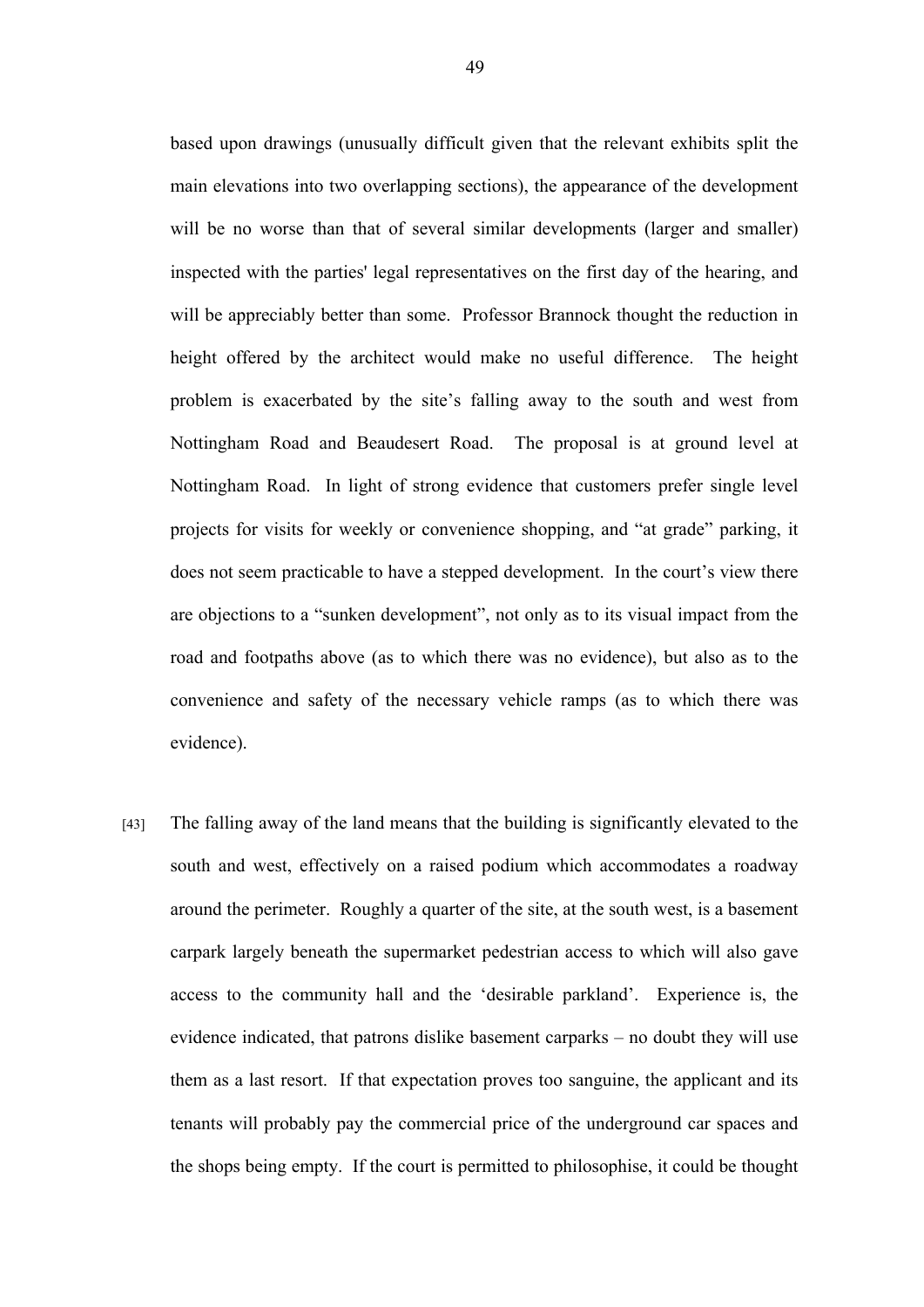a good thing to intensify land use in this way (that is, by basement parking facilities) and limit the amount of open space concreted or asphalted to accommodate parked vehicles. One of Mr Beatty's proposed changes for the Foxdawn site is to do away with basement parking. In my opinion the development would be less workable, less attractive and convenient for its patrons, if the appellants' apparent suggestion of lowering the supermarket were adopted.

- [44] Their argument that the development is too small (to qualify as a suburban centre) is accompanied by one that it is too big, in the sense that the architect has put too much on the site. As to the fast food outlet, which it is suggested could be omitted, it seems odd to contemplate that the court would force amendment of a development proposal to deprive the developer of a commercial advantage at the behest of a commercial rival. It might be noted that the proposed fast food outlet is exactly where the town plan says it should be, "in or at the edge of (a) centre"  $6.1$ set out above in [12][N]. Over development of the site is said to be the reason for inappropriate relaxations of boundary clearances, or setbacks. Assuming Mr Bowie is right about those, as to which boundary, if any, is the rear boundary, the relaxations granted here are reasonable in the special circumstances (of the existing and likely future use(s) of all adjoining land).
- [45] The objection to the height of the building was based on its equivalence to 4 or 5 "storeys", its location near to residential areas and the contention that the site (for assessing the visual impacts of what may be done there,) should be considered as a candidate for inclusion in the Business Zone. I do not agree with that assumption – as noted elsewhere, the site may never be rezoned, and yet the proposal may still go ahead; "Business" is not the only relevant rezoning, but there is some utility in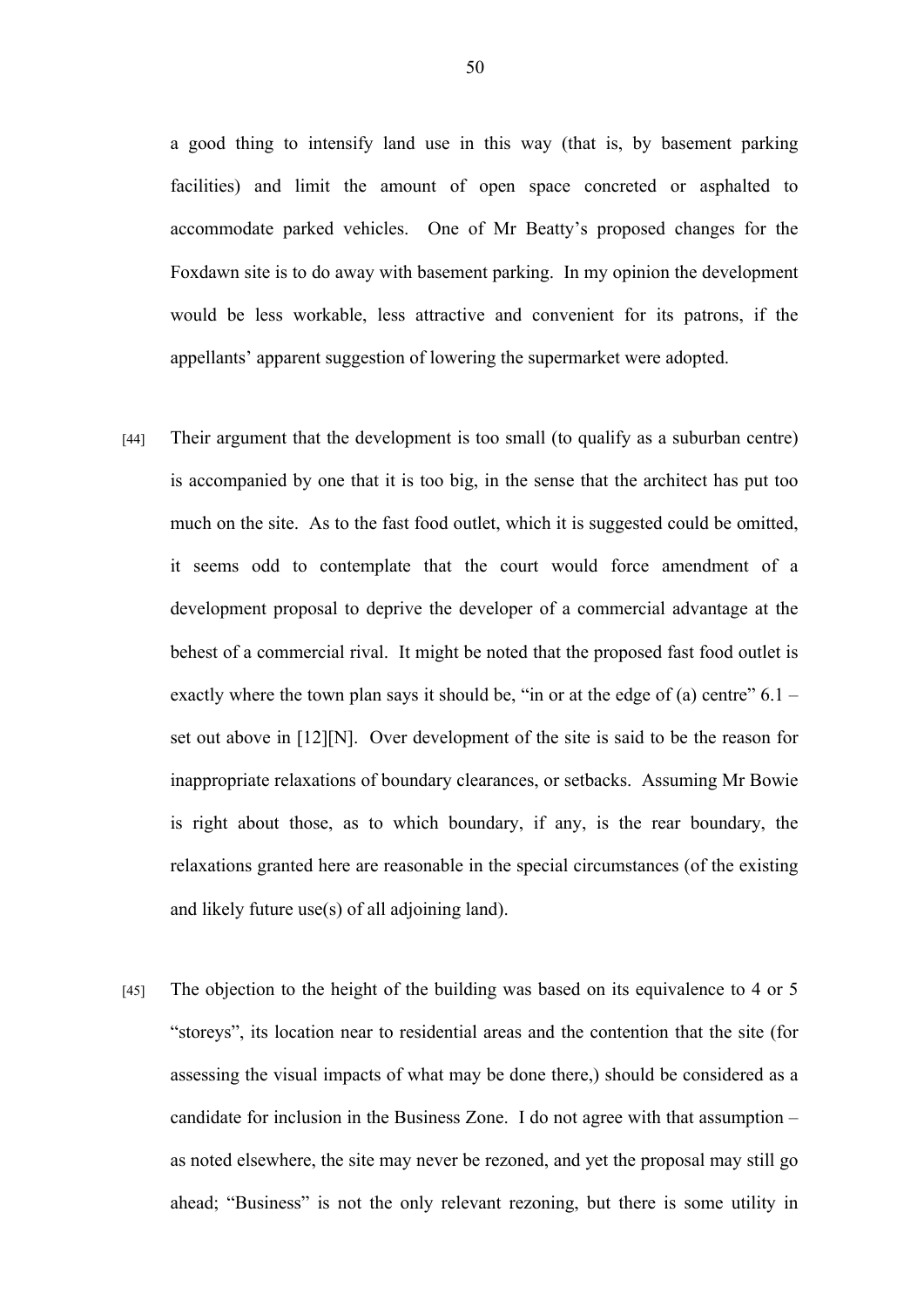enquiring whether the proposal would exceed what is permitted in the Business Zone.

[46] There is no definition of "storey". The appellants relied on *Macedonian Orthodox Church and Community Gold Coast Inc v The Council of the City of Gold Coast* (Appeal 15 of 1995 - Southport, Judge Newton. 14.1.00) and *Queensland Investment Corporation v Toowoomba City Council* (Appeals 3643, 3646 and 3688 of 1999, Judge Brabazon QC 2.6.00), in each of which there was a relevant limit of two (undefined) "storeys", and developers asserted that in church and cinema uses respectively, they proposed a single storey; the Judges, noting surrounding residential development, thought it appropriate to refer to the height of a two storey house, and concluded they were dealing with buildings of 3 and 4 storeys respectively, with inappropriate development in each instance. I am not prepared to construe "storey" in a similar fashion here. Any "storeys" contemplated here are in commercial buildings, which in a practical sense in this case are not in a residential area. The intensive residential development across Beaudesert Road is relatively far away, the development across Nottingham Road is educational in nature, to the south of the site will be the buffer of the community hall, behind it (more likely than not) the designated parkland, featuring tall vegetation. To the west is a residence (whose owner was not a submitter); the likely future of that property, indeed, one could say all of the western land to the extended Lakewood Drive, is to be incorporated in the Nottingham Road suburban centre. The co-respondent's proposed development, bulky as it is, is going to be significantly isolated from, rather than an intrusion into the surrounding residential precinct.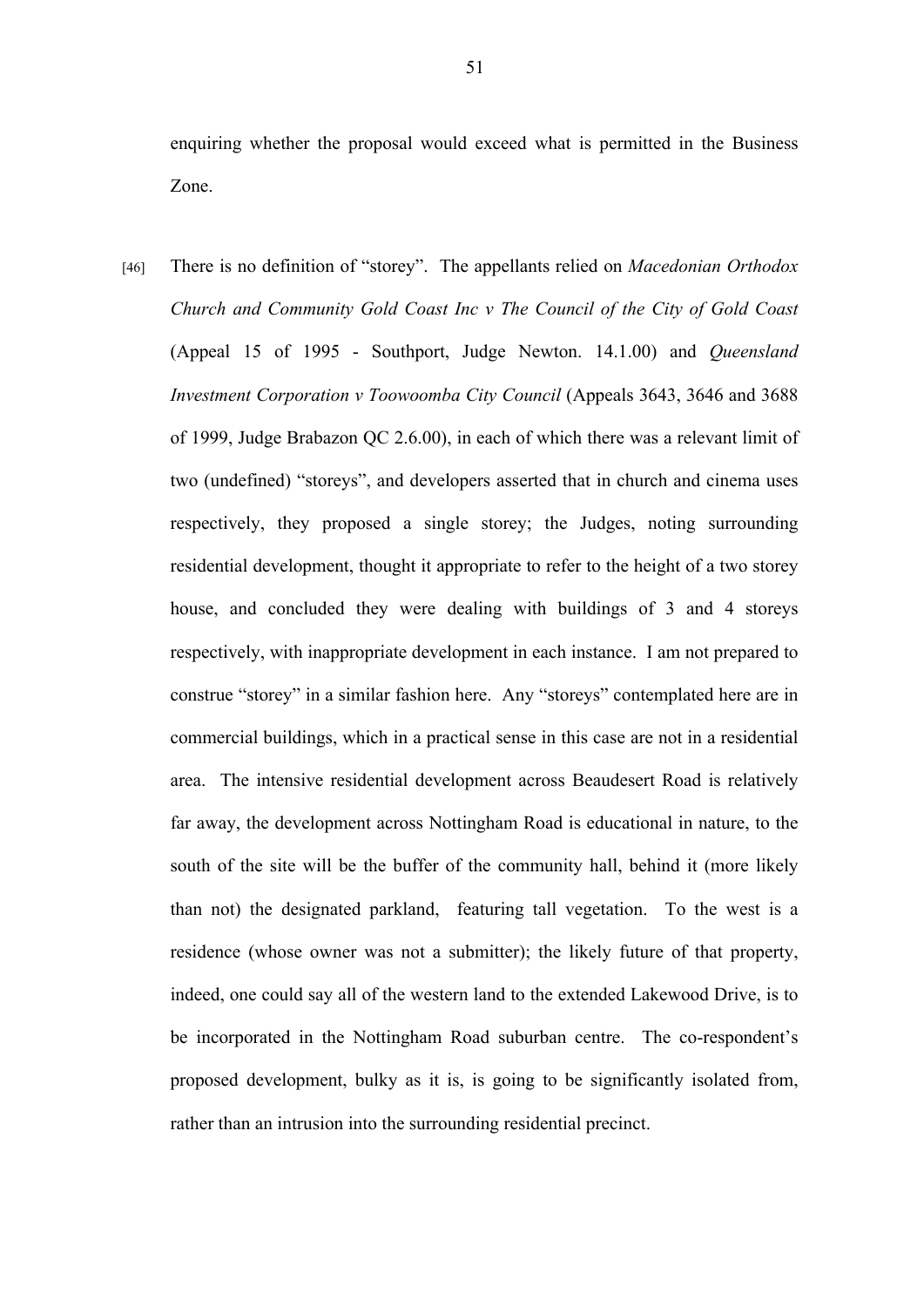[47] While the arguments against the building proposed based on visual impacts deserve considerable respect, in the special circumstances of this site, they cannot be assessed as unacceptable.

#### **Character of the area**

[48] A number of witnesses (and doubtless numbers of submitters and other people) opposed the proposal because of the changes it threatened to the character of the area, including Nottingham Road's becoming busier and more dangerous to children and losing some of its capacity for parking. Mr Griffin is apprehensive that the possibility of safely setting down his child at the footpath outside the special school will be lost, and with it an important opportunity for the child to exercise some independence. Mrs O'Reilly said the primary school was chosen for her children on the basis of its apparently being in a safe, pleasant, residential area. It is clear that many will regret the loss of a sizeable tranquil, well-vegetated area at a busy intersection. While the court is sympathetic to such concerns, it cannot usurp the Council's position as the planning authority for Brisbane. cf. Per Quirk DCJ in *Elan Capital Corporation v Brisbane City Council* (1990) QPLR 209, 211 citing *Brazier v Brisbane City Council* 26 LGRA 322, 327 and *Sheezel v Noosa Shire Council* (1980) QPLR 130. In times past, the expectation may have been that areas close to the perimeter of Brisbane might retain some rural or semi-rural character, and that their residents must accept relative remoteness from facilities of kinds located handily for inner city dwellers or suburbanites. That is contrary to the current planning philosophy which envisages that residents in every part of Brisbane will have comparable convenience of access to basic shopping facilities of the kind proposed here. While the concerns listed in this paragraph are entitled to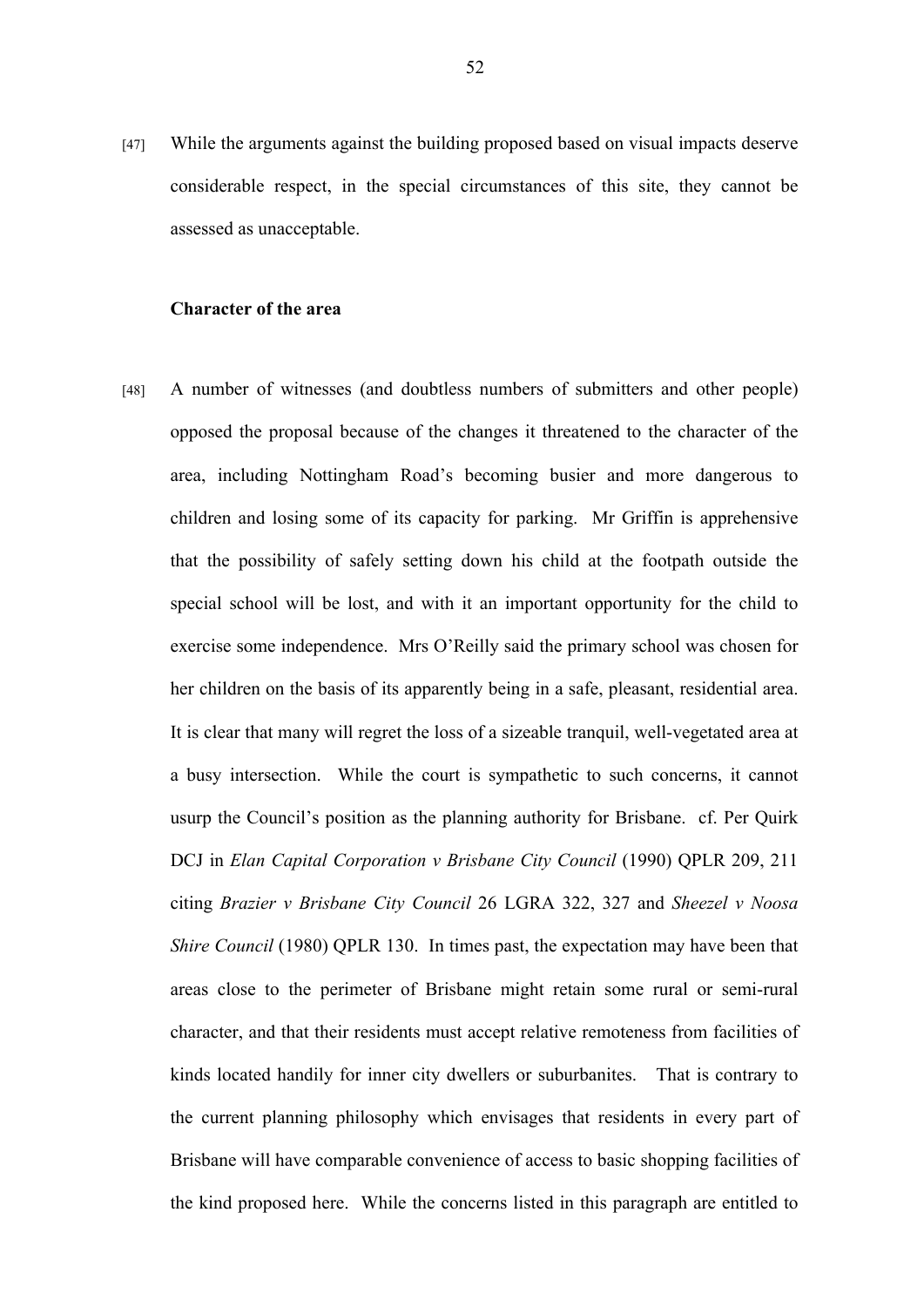consideration as part of the overall circumstances, they are deprived of weight by a planning philosophy which requires that residential areas of the growing City of Brisbane will be much the same in presently relevant respects whether they are 10 km from the GPO or 20.

#### **Vegetation Protection Order**

[49] The site is affected by at least one Vegetation Protection Order (printed on recycled paper) A512 GT46 of 2 November 1993 in respect of "a particular group of trees all trees contained within hatched area." The order assigns as the reason for it that "the trees have distinctive scenic and landscape value"; the most valued trees on the site are the stand of scribbly gums. Inspection of the site confirms that the making of the order was warranted. However, Ex.72 proves a dozen revocations of Vegetation Protection Orders in Calamvale in late 1996 and on 14 May 1998 – a bad day for flora, none of which orders is shown to have less merit than the present one(s). It is impossible to resist the conclusion that a developer with a useful project may readily obtain revocations, which represent part of the price of growth and progress. It would be unfair to reject the present proposal because of a VPO. It allows for the retention of a certain number of existing trees and particularly so along the western boundary – with the effects of rendering the location of the western entrance less than optimal and compromising the access that may become available between the site and the land to the west.

# **Centre Integration**

[50] The appellants contended the applicant's proposal did not met the requirement of integration of design within centres. Section 7.1.1 of the draft City Plan (not yet in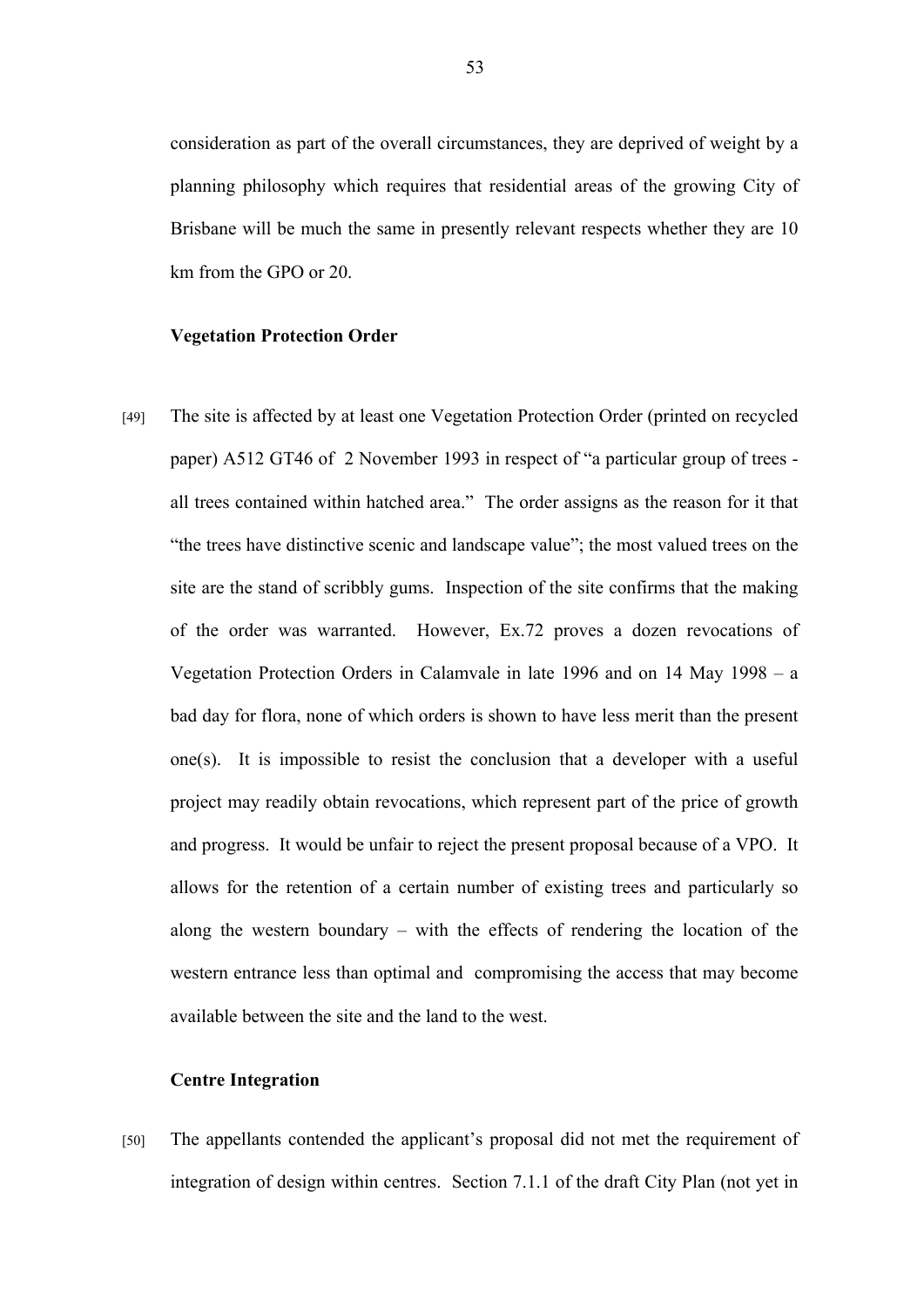force, of course) promotes the concept of centres which are "well integrated effectively and attractively connect by way of **built form** (emphasis added) and pedestrian movements to other elements of the centre beyond the shopping mall's car park or any other existing barriers." It is not so clear that the strategic plan calls for the same focus on integration but the notion may inhere in expressions such as "orderly". It was said it would be difficult in the extreme for any developer of land to the west to achieve integration of built form, given that such development will face the blank end wall of the "big box" supermarket and that Mr Chenoweth conceded, in terms of integration with land to the west, that the only planned integration is to allow for the car parking areas to be cross connected; he acknowledged that there is a potential conflict between the access point for that proposed connection and the various traffic within the site (service and loading dock etc) – yet approval has been given by the Council and is sought for now from the court for that access point.

[51] Ultimately, the appellants argued, the real difficulty for the architect was the overdevelopment which the applicant sought on site, including an isolated fast food store at the intersection, requirements which have, in effect, "skewed the design of the centre so as to have a maximum adverse impact on the community interest." As a matter of history, the Council tried to get the applicant to redesign its centre to meet certain strategic planning requirements it had, but, in the end, abandoned the attempt. The prospects for the future are probably not as bleak as Mr Bowie claims. The Council has been willing to compromise, placing a high value on getting this suburban centre established; the court agrees that the "integration" aspect should not defeat the application.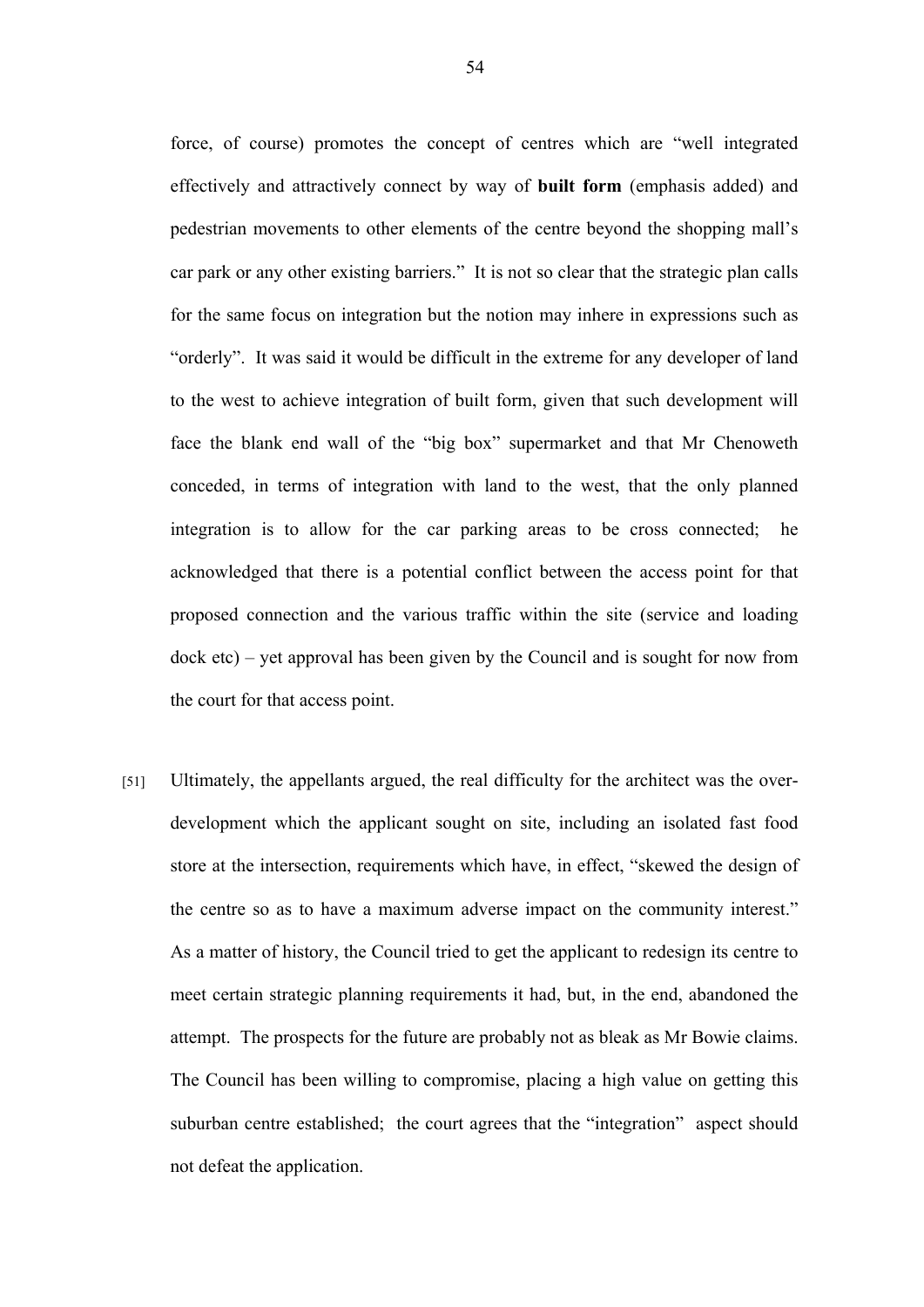# **Is there conflict with Strategic Plan?**

- [52] The appellants contended the application conflicted with the Strategic Plan, within s.4.4(5A) of the *Planning and Environment Act*, for example:
	- (a) because the site is not and may not for some time (until large scale residential development occurs to the north) be served by local bus routes;
	- (b) because "community need" cannot be proved;
	- (c) because of traffic impacts;
	- (d) because of visual impacts, particularly the bulk of the building proposed, which calls for impermissible relaxations (assuming the rules for Business Zone apply);
	- (e) because of failure to meet requirements for centre integration.

Explanations appear elsewhere in these reasons for the court's view that clear conflict with the Strategic Plan, read as a whole, is somewhat difficult to identify. Assuming that conflict exists, the court's view is that there are sufficient planning grounds within s.4.4(5A)(b) to justify approving the application.

# **Need to read Plan as a whole:**

[53] In a complex appeal such as this, the court should read the planning scheme as a whole. I have set out extensively passages which I accept are relevant, and have taken into account. The scheme is bulky, often repetitive, and not devoid of conflicting messages. Provisions are there which come close to providing "support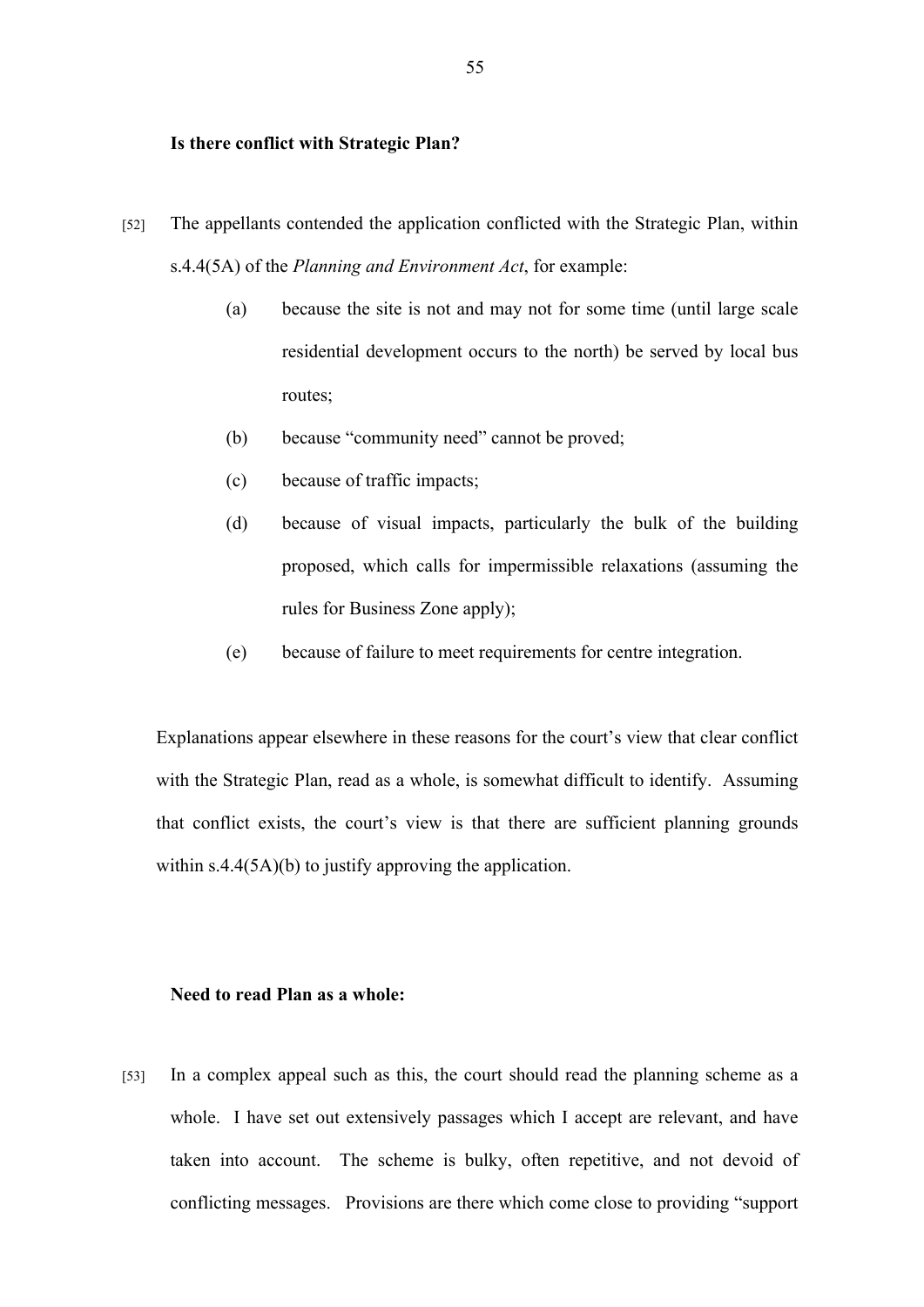for almost any argument", to quote Senior Judge Skoien in *Drivetype Pty Ltd v Council of the Shire of Caboolture* (1995) QPLR 141, 143J. See also *Agtec Holdings Pty Ltd v Kilcoy Shire Council* (1999) QPELR 208, 209L, *Holts Hill Quarries Pty Ltd v Gold Coast City Council* (1999) QPLR 415 418 and *Aussie Hire Pty Ltd v Brisbane City Council* (1996) QPLR 270, 273. Mr Bowie referred to *Z W Pty Ltd v Peter R Hughes & Partners Pty Ltd* (1992) QdR 352, 360. Examples of conflicts presently relevant are whether shopping facilities in centres should be "provided" as early as possible (6.1) while new centres are allowed only on demonstration "they are required to meet community needs that .... cannot be met from an expansion of existing centres" (3.3.4.1), whether a building whose levels would preclude its approval in the (not necessarily applicable) Business Zone (10.3.4) and is out of scale compared with the nearby residential development may be approved if justified in a suburban centre as a department store or discount department store (3.4.2 (e)); there is a "chicken and egg" argument as to which has to come first, a suburban centre or public transport. Ibid, which seems to contemplate transport may follow, contrast with 3.3.4.1 in paragraph [9] [F] above

# **The "Pioneer Concrete" point**

[54] I have had occasion to reject development applications as "piecemeal" under the principle of *Pioneer Concrete (Qld) Pty Ltd v Brisbane City Council* (1980) 145 CLR 485. See *Cunningham v Brisbane City* (2139 of 2000, 22.6.00, reasons published 12.7.00) *Martin Lewis v Mareeba Shire Council* (Cairns 4 of 2000, 4.7.00) and *Mitchell Ogilvie v Brisbane City Council* (1032 of 2000, 21.6.00). It is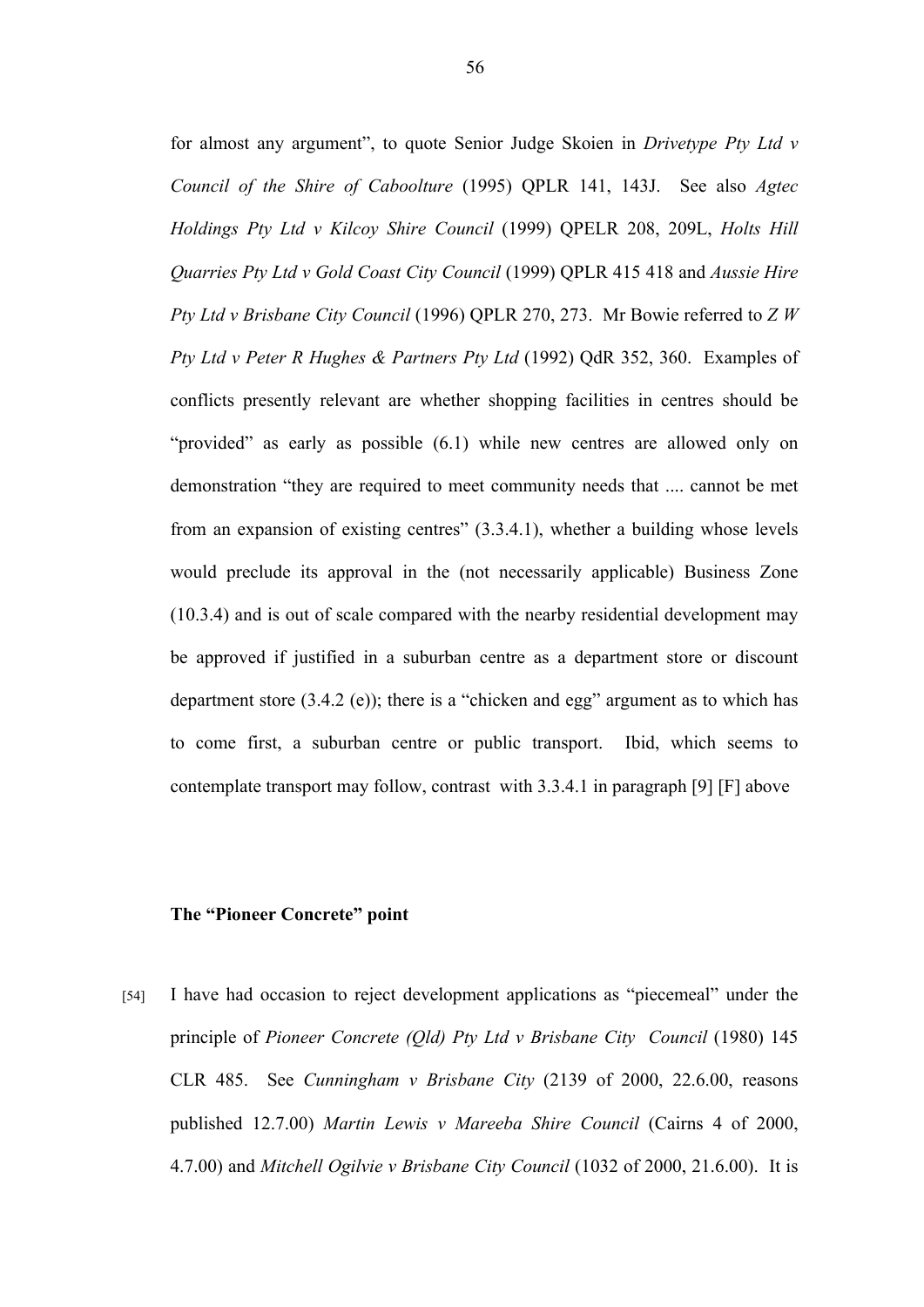argued that the present application is afflicted with this deficiency by reason of the condition of the approval (insisted upon by the Department of Main Roads) that easement access through the site be provided to the Community Hall, that the site is therefore proposed to be used for hall purposes, which would be a material change of use not applied for. The easement to the western land is likewise relied on; given that the future use of that land is unknown, impacts, especially traffic impacts, cannot be assessed. *Ecovale Pty Ltd v Brisbane City Council* (1999) QPELR 189, 191 shows that such arrangements made informally may not offend *Pioneer Concrete*. In this case, I find the submission of Mr Lyons persuasive:

"The effect of the condition is to ensure that as a matter of ownership, the community hall will have the legal right to pass over the subject land. The condition does not have the effect that the Applicant will use the subject land for community hall purposes. Its effect goes to title rather than land use. The result would be the same if, as a result of negotiations between the owner of the subject land and the owner of the community hall, an agreement were reached to grant an easement over the subject land to the owner of the community hall. The condition simply ensures that as a matter of title, access is available through the subject site.

If the owner of the community hall seeks to avail itself of the benefit of the easement, a question will arise whether such use is lawful, under the legislation which regulates planning and development at that time. That will depend upon the form of the planning scheme, and the form of the legislation (currently IPA). If the effect of the legislation is that it is necessary to obtain some form of approval, then the owner of the community hall will have to seek that approval, in order to use the easement lawfully under the planning legislation. However, that use is not part of the Applicant's use of the subject site. It cannot be said that use of the easement by the owner of the community hall site is 'incidental to or necessarily associated with' the Applicant's proposed development of a shopping centre. See the definition of 'use' in the IPA in Schedule 10, and in the P&E Act in s.1.4; see also Boral Resources (Qld) Pty Ltd v. Cairns City Council [1997] 2 Qd R 31. (If it were, separate identification of the use in the application would have been unnecessary in any event)."

The same reasoning applies to the other easement.

# **Conclusion**